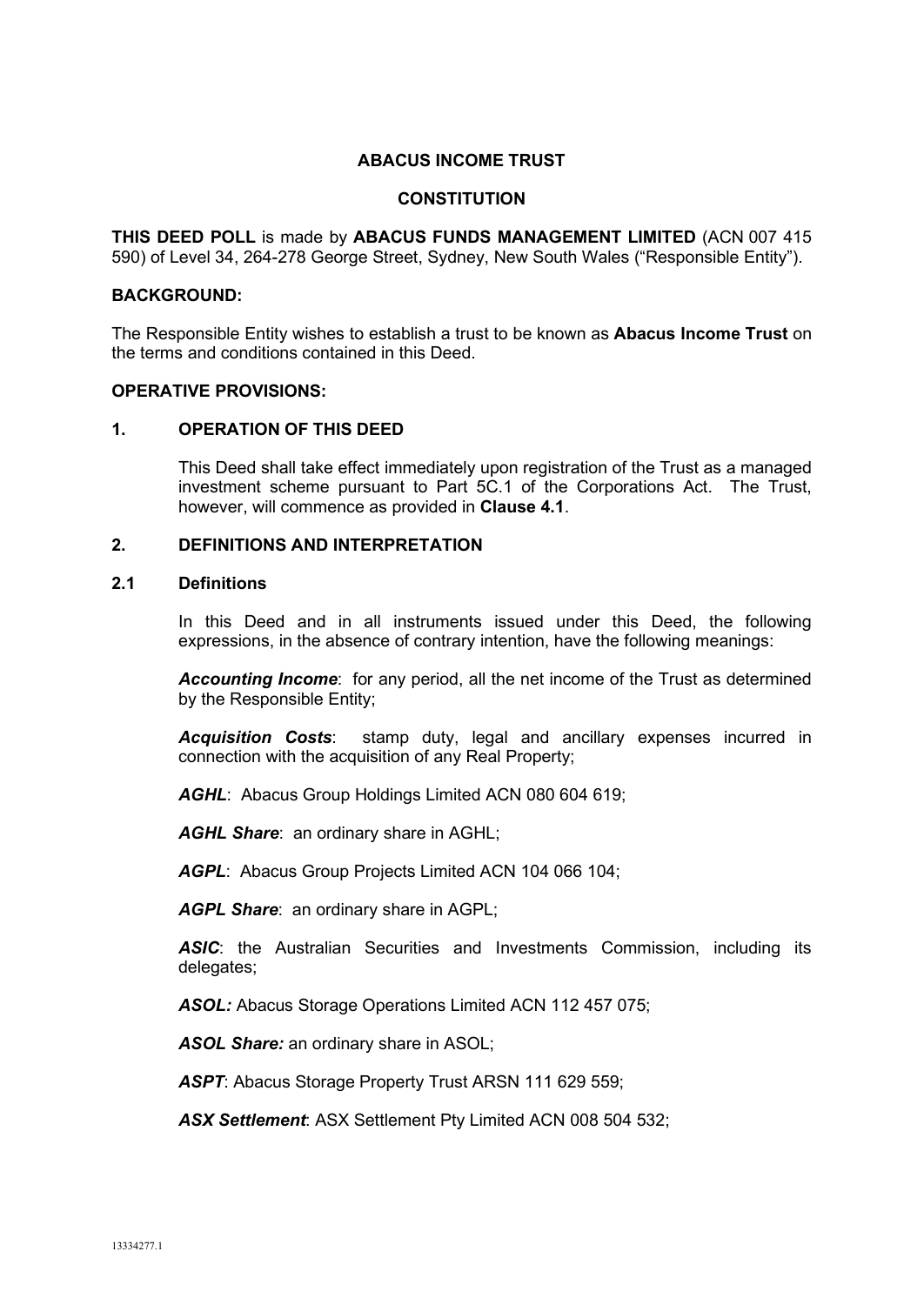*ASX Settlement Rules*: the ASX Settlement Operating Rules and any other rules of ASX Settlement which apply while the Units are CHESS Approved Securities, each as amended from time to time;

*ASX*: ASX Limited (ACN 008 624 691);

*Associate*: an associate as defined in Division 2 of Part 1.2 of the Corporations Act and *Associated* has a corresponding meaning;

*Attached Securities*: Attached Units, Attached Shares and any other financial products which are from time to time Stapled or to be Stapled to a Unit;

**Attached Shares**: ordinary shares in AGHL, AGPL and any other shares which are from time to time Stapled or to be Stapled to a Unit including, but not limited to, ordinary shares in ASOL when the Storage Fund Stapling Proposal is implemented;

**Attached Units**: units in the Stapled Trust and any other units which are from time to time Stapled or to be Stapled to a Unit including, but not limited to, units in ASPT when the Storage Fund Stapling Proposal is implemented ;

*Auditor*: the Auditor of the Trust;

*Benchmark Rate*: is 3% per annum over the average of the 90 day Bank Bill Swap Reference Rate (source: Bloomberg) reported in the Australian Financial Review on the last business day of each month in the Financial Year under review;

*Business Day*: a day other than a Saturday or Sunday or public holiday in Sydney on which trading banks in Sydney are generally open for business and the ASX is open in Sydney;

*CHESS Approved Securities*: securities in respect of which approval has been given by the securities clearing house (being the body corporate approved or licensed under the Corporations Act, namely, ASX Settlement) in accordance with the ASX Settlement Rules;

*Circumstance*: any circumstance set out in subsections (2) to (8), inclusive, of section 601GAA as notionally inserted in the Corporations Act by Class Order [CO 05/26] as modified or varied by any Relief;

*Compliance Committee*: the compliance committee for the purposes of Part 5C.5 of the Corporations Act;

*Corporations Act*: the Corporations Act 2001 (Cth);

*Corresponding Number*: in relation to an Attached Security, at any time the number of those Attached Securities that are Stapled to an issued Unit at that time;

*Current Market Value*: on any day for Stapled Securities that are Officially Quoted:

(a) the average of the daily weighted average of all sale prices for each day on which fully paid Stapled Securities were sold on the ASX during the last 10 Business Days immediately preceding the relevant day;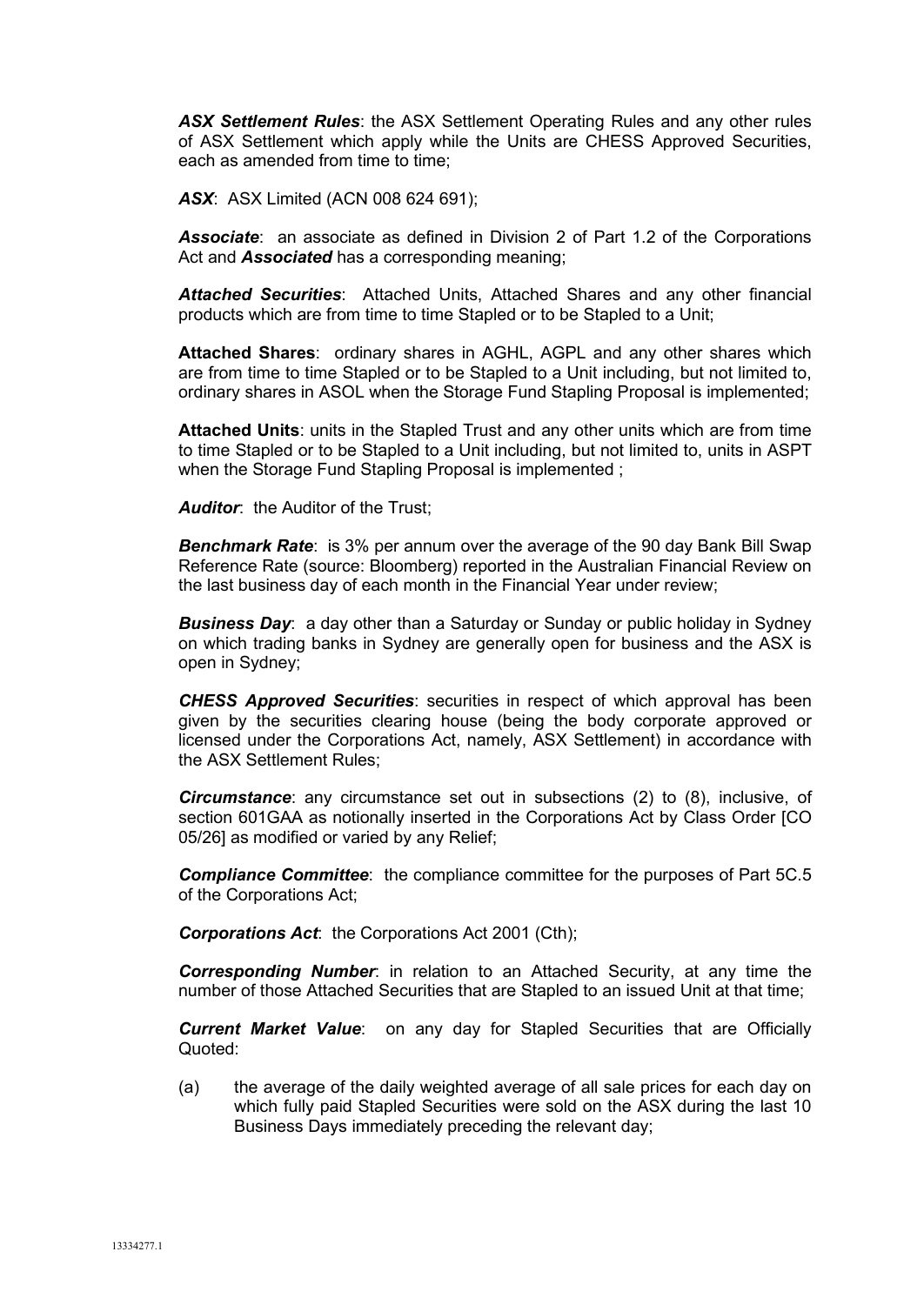(b) should there be no sales during that period, the last bid price for such Stapled Securities during that period;

*Current Unit Value*: an amount equal to the Net Asset Value of the Trust divided by the number of Units in issue;

**Deed:** this Deed as amended from time to time:

*Derivative*: a contract whose value depends on or derives from the value of an underlying asset, reference rate or index and includes, without limitation, options, futures, swaps and forward contracts;

*Disclosure Document*: a product disclosure statement as defined in the Corporations Act or any other offer document comprising an offer of Units in the Trust;

*Distributable Income*: the distributable income of the Trust determined in accordance with 18.1;

*Distribution Date*: the date fixed by the Responsible Entity for the distribution of the Distributable Income of the Trust for each Distribution Period, being not later than 90 days after the end of a Distribution Period;

*Distribution Period*: a period of not more than 12 months as determined by the Responsible Entity and notified to the Unit Holders or specified in a Disclosure Document or other offer document. Where the termination of the Trust occurs during a Distribution Period, the last Distribution Period will end on the date of termination. The Responsible Entity may change the duration or dates of the commencement or end of Distribution Periods;

*EM*: the Notice of Meeting and Explanatory Memorandum dated on or around January 2012 in relation to the Storage Fund Stapling Proposal;

*Excluded Foreign Unitholder*: a foreign unitholder ineligible to participate in a Stapling Proposal, and in particular, to receive Stapled Securities, including a foreign unitholder specified in the EM as ineligible to participate in the Storage Fund Stapling Proposal;

*Executive Award Plan:* the Abacus Property Group Executive Performance Award Plan as approved by the Responsible Entity from time to time;

*Financial Year*: a period of 12 months ending on 30 June or on such other date determined by the Responsible Entity. The period from the commencement of the Trust to the next succeeding 30 June will be the first financial year of the Trust. Where the Trust is terminated, the last Financial Year of the Trust will end on the date the Trust is wound up pursuant to **Clause 16**;

*Income Tax Assessment Act*: the Income Tax Assessment Act 1936 or the Income Tax Assessment Act 1997, as may be applicable;

#### *Indicative Buy Back Price*:

(a) where a Unit does not form part of a Stapled Security, the average market price (as that term is defined in the Listing Rules) per Unit of all Units sold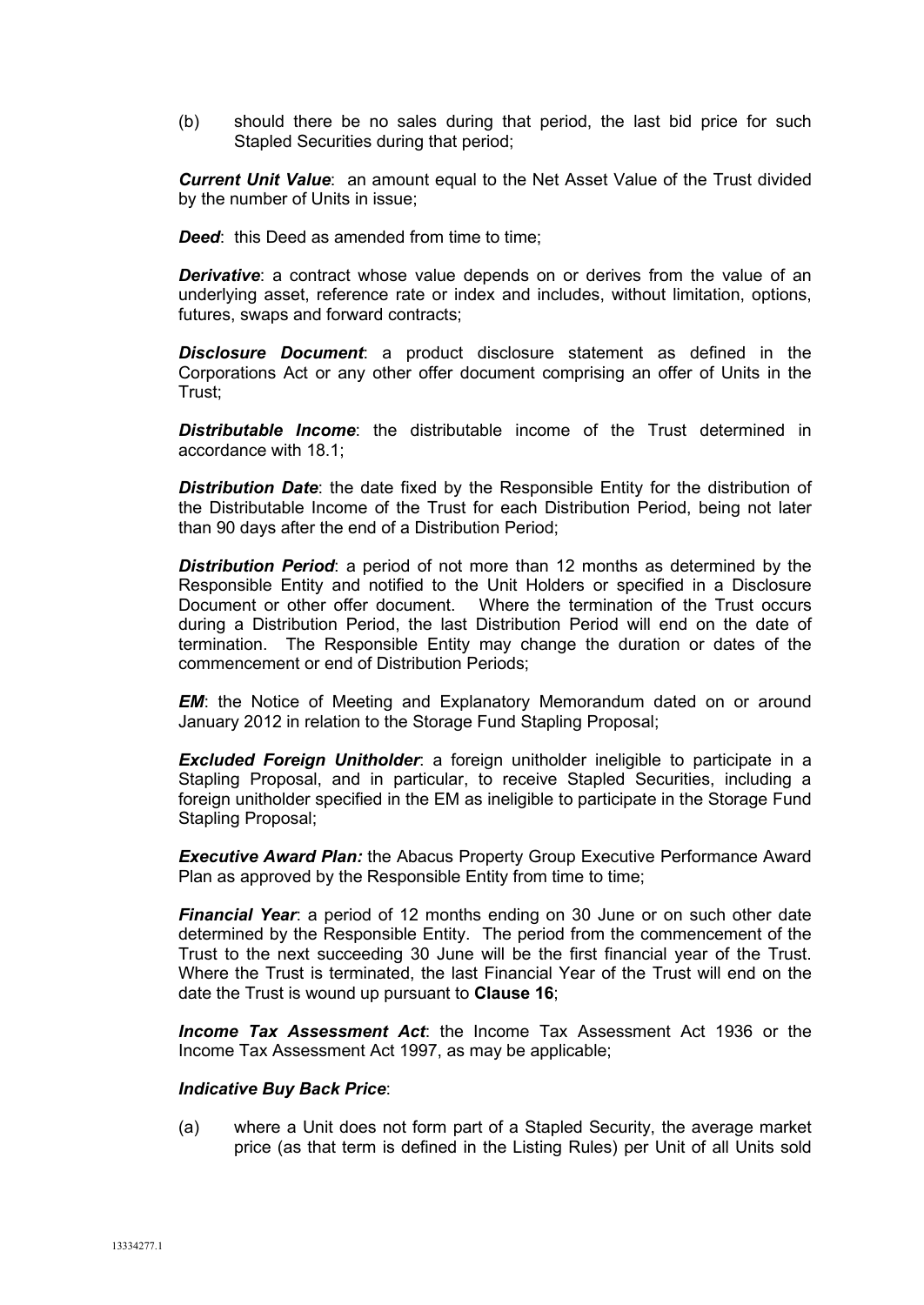on the ASX during the last 5 days on which sales in Units were recorded before the relevant Business Day; or

(b) where a Unit forms part of a Stapled Security, the average market price (as that term is defined in the Listing Rules) per Stapled Security of all Stapled Securities sold on the ASX during the last 5 days on which sales in Stapled Securities were recorded before the relevant Business Day;

*Issue Price*: the price at which Units or Options are issued or sold;

*Listed*: admitted to and not removed from the Official List of the ASX and *Listing* has a corresponding meaning;

*Listing Rules*: the Listing Rules of the ASX and any other rules of the ASX which are applicable whilst the Trust is admitted to the Official List of the ASX, each as amended or replaced from time to time, subject to the extent of any written waiver by the ASX;

*Market Value*: the current market value of an investment calculated in a manner determined by the Responsible Entity, in consultation with the Auditor or such other person independent of the Responsible Entity approved by the Compliance Committee;

*Month*: calendar month;

*Net Asset Value*: the Total Asset Value of the Trust, less liabilities and provisions which the Responsible Entity considers appropriate (including provisions for the costs of acquiring or realising investments);

*Net Sale Proceeds*: the sale price of any Real Property after deduction of all selling costs and expenses, including (but not limited to) advertising costs and agents' commissions;

*Official List*: the Official List of the ASX;

*Official Quotation*: quotation on the Official List and *Officially Quoted* has a corresponding meaning;

*Option:* an option to acquire a Unit by way of subscription (including a Performance Right);

*Option Holder*: a person registered as the holder of an Option and includes persons jointly registered;

**Partly Paid Unit:** a Unit on which the Issue Price has not been paid in full (whether or not called);

**Person:** includes, corporation, trust, fund, firm, body or individual;

*Performance Right:* a right granted or issued to be provided with a Unit by way of issue upon satisfaction of relevant conditions under the Executive Award Plan;

**Purchase Price:** in respect of any Real Property, the purchase price payable to the vendor of that Real Property;

*Real Property:* real property or an interest in real property;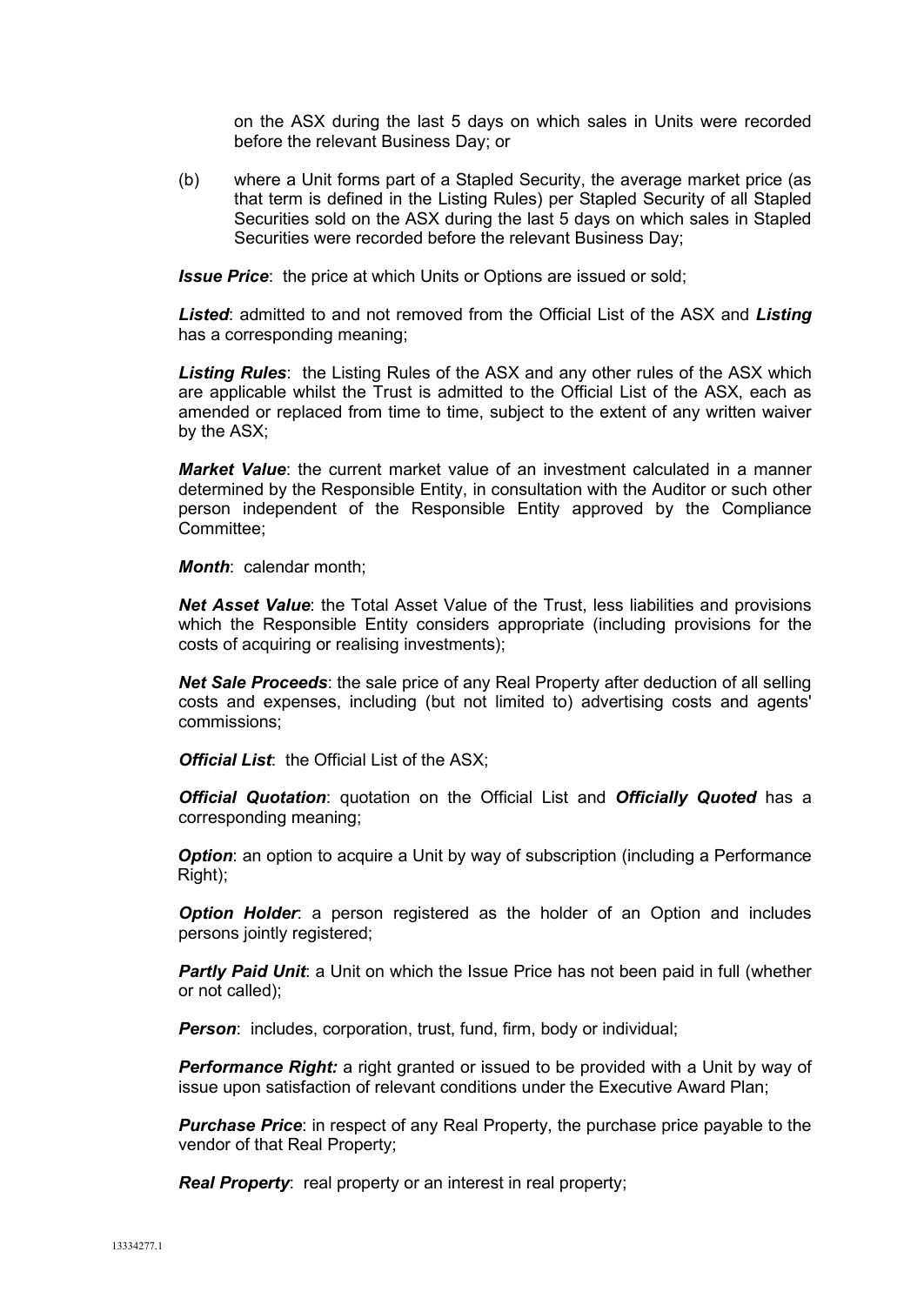*Register*: the register of Unit Holders or Option Holders maintained in accordance with **Clause 12**;

*Relevant VWAP:* has the meaning given in **Clause 7.1(c)**.

*Relief*: a class order, an exemption, declaration, modification or other instrument granted or issued by ASIC in connection with the Responsible Entity or the Trust and includes any amended or substituted class order, exemption, declaration, modification or other instrument;

*Responsible Entity*: Abacus Funds Management Limited or other responsible entity for the time being of the Trust for the purposes of Part 5C.2 of the Corporations Act;

*Restricted Securities*: has the same meaning as in the Listing Rules;

**Security:** has the meaning given to that term in section 92(1) of the Corporations Act;

*Stapled*: the linking together of Units and Attached Securities so that, subject to their terms of issue, none of them may be dealt with without the others, and the word *Stapling* has a corresponding meaning;

*Stapling Date*: the date and time determined by the Responsible Entity to be the first day and time on which all the Units on issue are Stapled to an Attached Security or Attached Securities;

**Stapled Entity:** the Stapled Trust, AGHL, AGPL and any other corporation or trust whose financial products are Stapled to the Units including, but not limited to, ASOL and ASPT when the Storage Fund Stapling Proposal is implemented;

*Stapled Security Register*: the register of Stapled Securities to be established and maintained by or on behalf of the Responsible Entity in accordance with **Clause 6.11**;

*Stapled Security*: a Unit and each Attached Security that are Stapled together and registered in the name of the Unit Holder;

*Stapled Trust*: the registered managed investment scheme known as Abacus Trust ARSN 096 572 128;

*Stapling Proposal*: the proposal to Staple any Security to the Stapled Securities, including without limitation the Storage Fund Stapling Proposal;

*Stapling Resolution*: the resolution to approve amendments to this constitution and to, among other things, give effect to the Storage Fund Stapling Proposal;

*Storage Fund Stapling Proposal*: the proposal to Staple the Units of the Trust, the Stapled Trust and the shares in AGHL and AGPL to the shares of ASOL and the units of ASPT;*Sub-Trust*: a trust in which all issued units are owned (directly or through another trust or trusts) by the Trust or a trust which the Trust controls (as that term is defined in section 50AA of the Corporations Act;)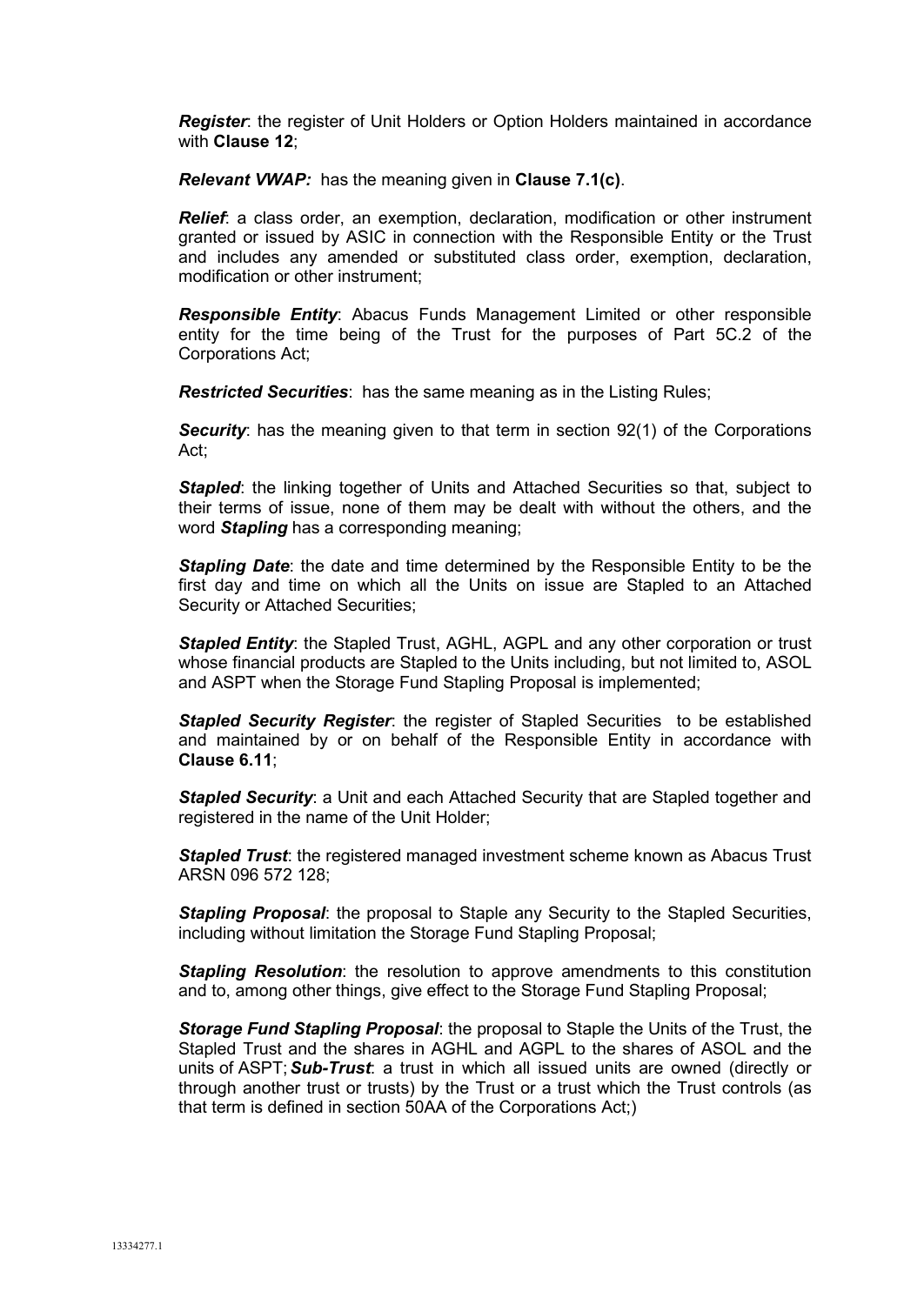**Tax**: includes any tax, duty (including financial institutions duty and stamp duty), impost and the like and includes any interest or penalty or the like imposed on those amounts;

*Total Asset Value: the aggregate of:* 

- (a) the Market Value of all the assets of the Trust, including cash and amounts owing to the Trust;
- (b) any prepayment of expenditure;
- (c) any unpaid current liability amounts;
- (d) such other increments or decrements as the Auditor approves be included; and
- (e) any capital expenditure not included in the Market Value of the assets of the Trust;

*Transaction costs:* an amount (if any) as determined by the Responsible Entity accruing to the Trust in respect of the actual or anticipated expenses associated with an issue or redemption of Units or the investment of application moneys, or the acquisition or disposal of assets to fund the redemption;

**Trust:** the trust governed by this Deed called Abacus Income Trust;

*Trust Fund*: all investments and property held by or on behalf of the Responsible Entity on the trusts of this Deed from time to time but excluding such Distributable Income as has been credited to a distribution account in accordance with **Clause 18**;

**Unit**: an interest in the Trust Fund in accordance with this Deed:

*Unit Holder*: a person for the time being registered as the holder of a Unit, and includes persons jointly registered;

*Unmarketable Parcel* means a number of Units or Stapled Securities which is less than that required for the time being to constitute a marketable parcel of Units or Stapled Securities, as the case may be, as defined by the Listing Rules;

**Unstapled:** a Unit and each Attached Security not, or no longer, being Stapled;

*Unstapling Date*: has the meaning ascribed to that expression in **Clause 6.9**; and

*Withdrawal Offer*: an offer made by the Responsible Entity in accordance with Part 5C.6 of the Corporations Act to allow for redemption of Units.

## **2.2 Interpretation**

References to statutes or other laws include all regulations and other instruments and amendments, regulations, replacements and consolidations.

Unless the context otherwise requires, definitions in the Corporations Act are used with the same meaning.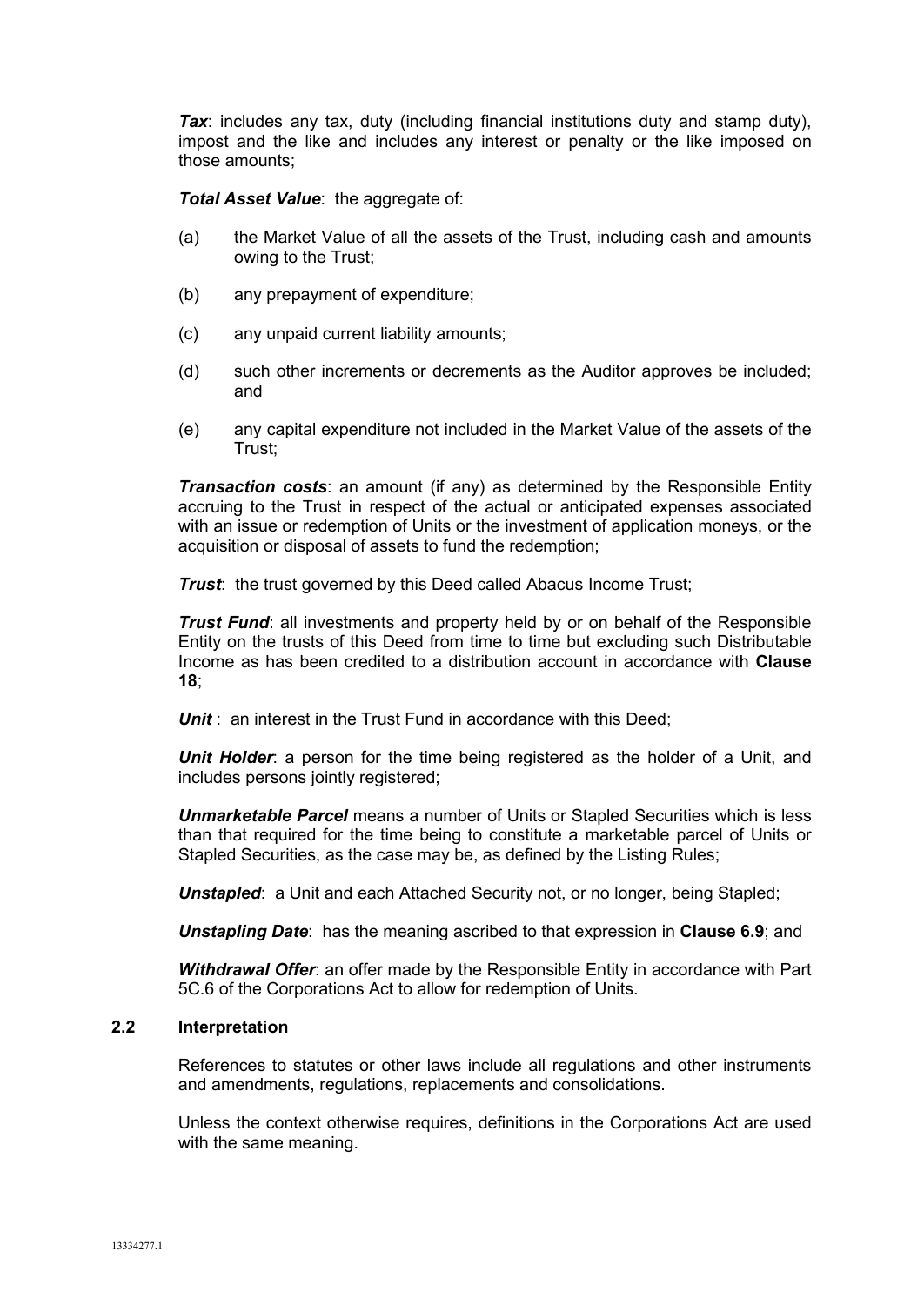Singular includes the plural and vice versa. A gender includes the other genders. Headings do not affect the interpretation of this Deed.

References to "including" and "for example" mean "including without limitation" and "include" and "includes" have corresponding meanings.

A reference to 'relevant day' in the definition of Current Market Value means, for the purpose of clause  $5.5(c)(i)(B)$ , the earlier of the day on which the intention to offer or issue the Stapled Securities is announced to the ASX, and the date of the agreement to issue the Stapled Securities.

## **2.3 Rounding**

All calculations under this Deed may be rounded up or down and to the nearest whole number.

## **2.4 Record date**

Subject to the Listing Rules, the Responsible Entity will determine the record date for determining Unit Holders' entitlements including their entitlements to participate in new issues and distributions of income and capital.

## **3. CORPORATIONS ACT RELIEF**

- 3.1 Subject to **Clause 3.3**, where relief from, or a modification to, the provisions of the Corporations Act is given or made by a Relief, the provisions of this Deed operate subject to the Relief.
- 3.2 Subject to **Clause 3.3**, where relief from, or a modification to, the provisions of the Corporations Act is given or made by a Relief if this Deed includes specified provisions, then the provisions:
	- (a) are taken to be included in this Deed; and
	- (b) prevail over the other provisions of this Deed to the extent of any inconsistency.
- 3.3 If the relief is granted by class order (rather than specifically in relation to the Trust), the Relief applies, and the specified provisions referred to in **Clause 3.2** are taken to be included in this Deed, unless the Responsible Entity states in writing that that is not the case.

#### **4. CONSTITUTION AND DURATION OF THE TRUST AND EFFECT OF THIS DEED**

#### **4.1 Commencement and duration of Trust**

Subject to this Deed, the Trust will commence on such date as the Responsible Entity determines and will terminate in accordance with this Deed, the Corporations Act 2001 (Cth) or any rule of law or equity.

## **4.2 Constitution and its enforceability**

This Deed is the constitution of the Trust for the purposes of the Corporations Act and its provisions shall be legally enforceable by the Unit Holders against the Responsible Entity and by the Responsible Entity against each Unit Holder and all persons claiming through a Unit Holder as if they were parties to this Deed.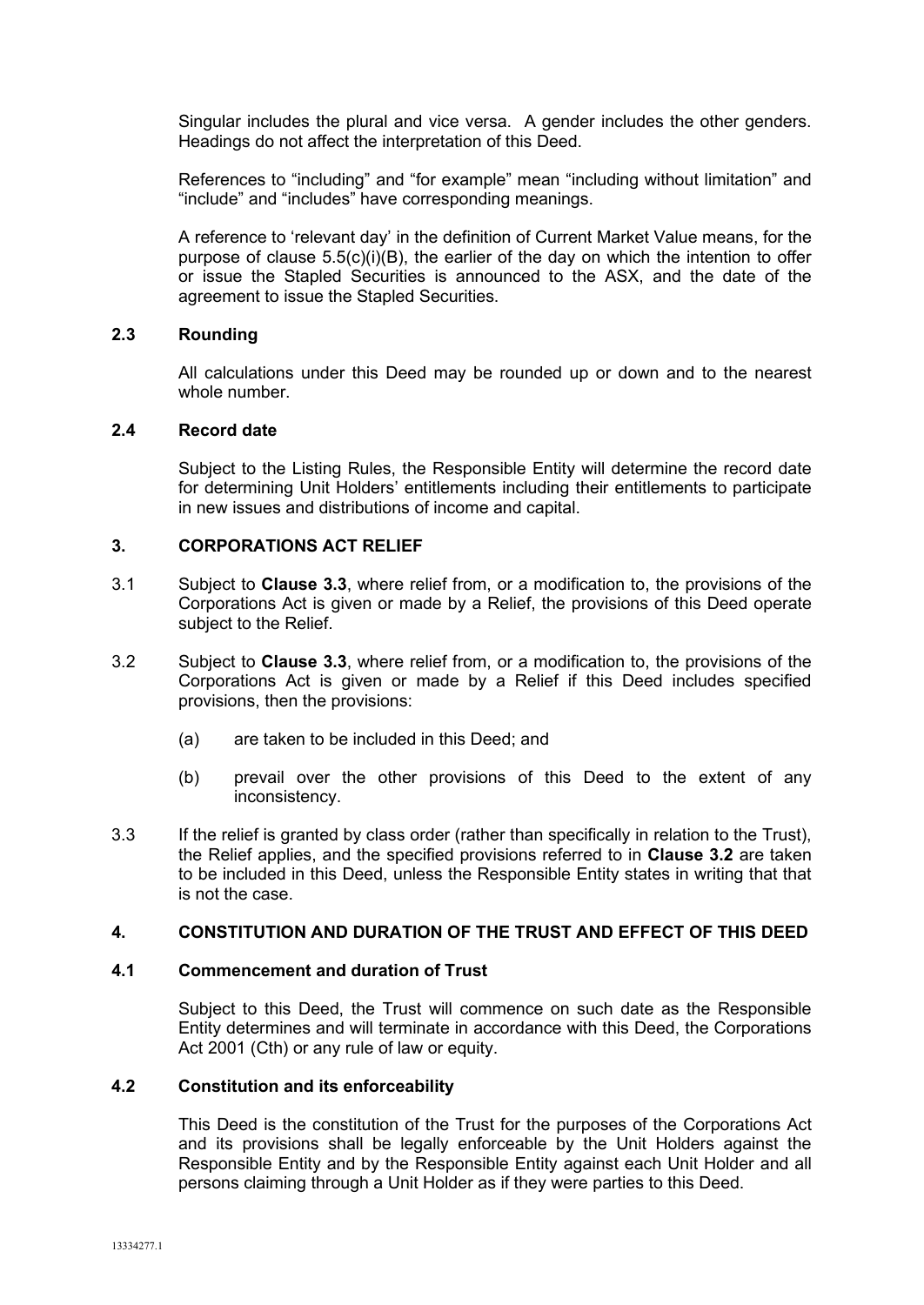## **4.3 Vesting of Trust Fund**

The Trust Fund is and will be vested in and held by the Responsible Entity on trust for the Unit Holders on the terms of this Deed.

### **4.4 Binding effect of Deed**

This Deed will be binding on the Responsible Entity and each Unit Holder and Option Holder and all persons claiming through them as if they are parties to this Deed.

## **5. CREATION AND SALE OF UNITS**

#### **5.1 Units**

The beneficial interest in the Trust will be divided into Units. Subject to the terms of issue, every Unit confers an equal interest in the Trust but not an interest in any particular part of the Trust.

## **5.2 Transaction Costs**

In each case where an Issue Price is determined under this **Clause 5** or **Clause 7**  there will be added to the Issue Price such transaction costs (if any) as the Responsible Entity determines and is permitted to include pursuant to any Relief.

## **5.3 Issue Price for rights issue**

In the case of Units offered to all Unit Holders registered on a date determined by the Responsible Entity, as nearly as possible pro rata to the number of Units held by them on that date:

- (a) where the Units form part of Stapled Securities, are Officially Quoted and have not been suspended from Official Quotation (other than temporarily) the Issue Price of those Units, when aggregated with the issue prices of the Attached Securities to which those Units will be Stapled, will be:
	- (i) the Current Market Value of Stapled Securities on the Business Day preceding the day on which the intention to make the offer is announced to the ASX; or
	- (ii) where permitted by, and subject to the conditions of, any Relief or if any Circumstance applies, such other price as the Responsible Entity determines in its discretion, but not less than 50% of the Current Market Value of Stapled Securities on the Business Day preceding the day on which the intention to make the offer is announced to the ASX; and
- (b) have otherwise ceased to be Officially Quoted (whether or not they form part of Stapled Securities) – the Issue Price of those Units will be:
	- (i) the Current Unit Value of those Units on the Business Day preceding the day on which the offer is made; or
	- (ii) where permitted by, and subject to the conditions of, any Relief or if any Circumstance applies, such other price as the Responsible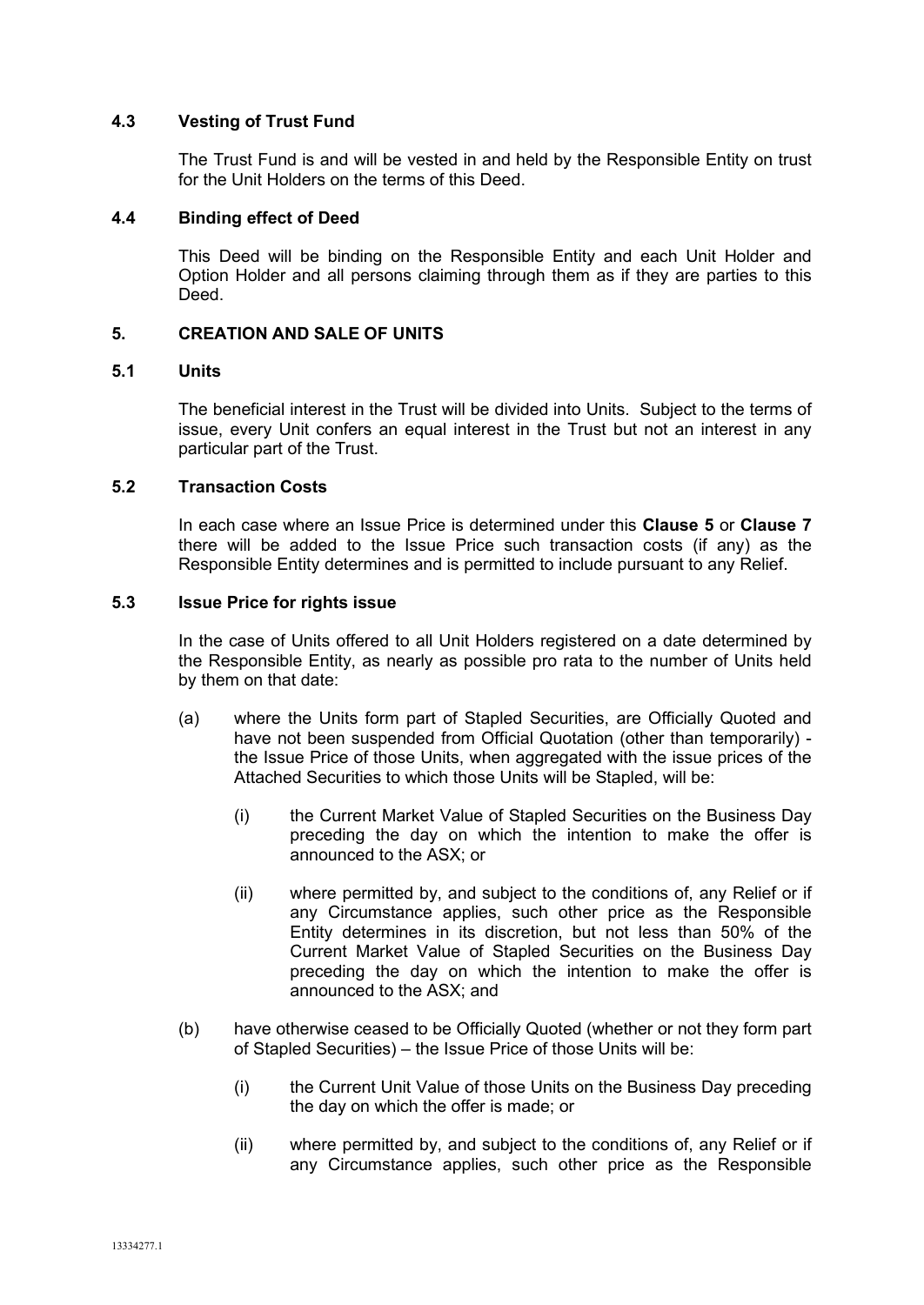Entity determines in its discretion, but not less than 50% of the Current Unit Value of those Units on the Business Day preceding the day on which the offer is made.

## **5.4 Issue Price for income reinvestment**

In the case of reinvestment of any income or capital entitlement:

- (a) where the Units form part of Stapled Securities and are Officially Quoted and have not been suspended from Official Quotation (other than temporarily) - the Issue Price of those Units, when aggregated with the issue prices of the Attached Securities to which those Units will be Stapled, will be:
	- (i) the Current Market Value of Stapled Securities on the Business Day preceding the record date for the determination of Unit Holder entitlements; or
	- (ii) where permitted by, and subject to the conditions of, any Relief or if any Circumstance applies, such other price as the Responsible Entity determines in its discretion, but not less than 50% of the Current Market Value of Stapled Securities on the Business Day preceding the record date for the determination of Unit Holder entitlements; and
- (b) where the Units have been suspended from Official Quotation (other than temporarily) or have otherwise ceased to be Officially Quoted (whether or not they form part of Stapled Securities) – the Issue Price of those Units will be:
	- (i) the Current Unit Value of those Units on the Business Day preceding the record date for the determination of Unit Holder entitlements; or
	- (ii) where permitted by, and subject to the conditions of, any Relief or if any Circumstance applies, such other price as the Responsible Entity determines in its discretion, but not less than 50% of the Current Unit Value of those Units on the Business Day preceding the record date for the determination of Unit Holder entitlements.

#### **5.5 Issue Price for placements**

In the case of any Units not issued under any other provision of this Deed:

- (a) where the Units form part of Stapled Securities and are Officially Quoted and have not been suspended from Official Quotation (other than temporarily) - the Issue Price of those Units, when aggregated with the issue prices of the Attached Securities to which those Units will be Stapled, will be:
	- (i) the Current Market Value of Stapled Securities on the Business Day preceding the day on which the intention to make the offer or issue is announced to the ASX; or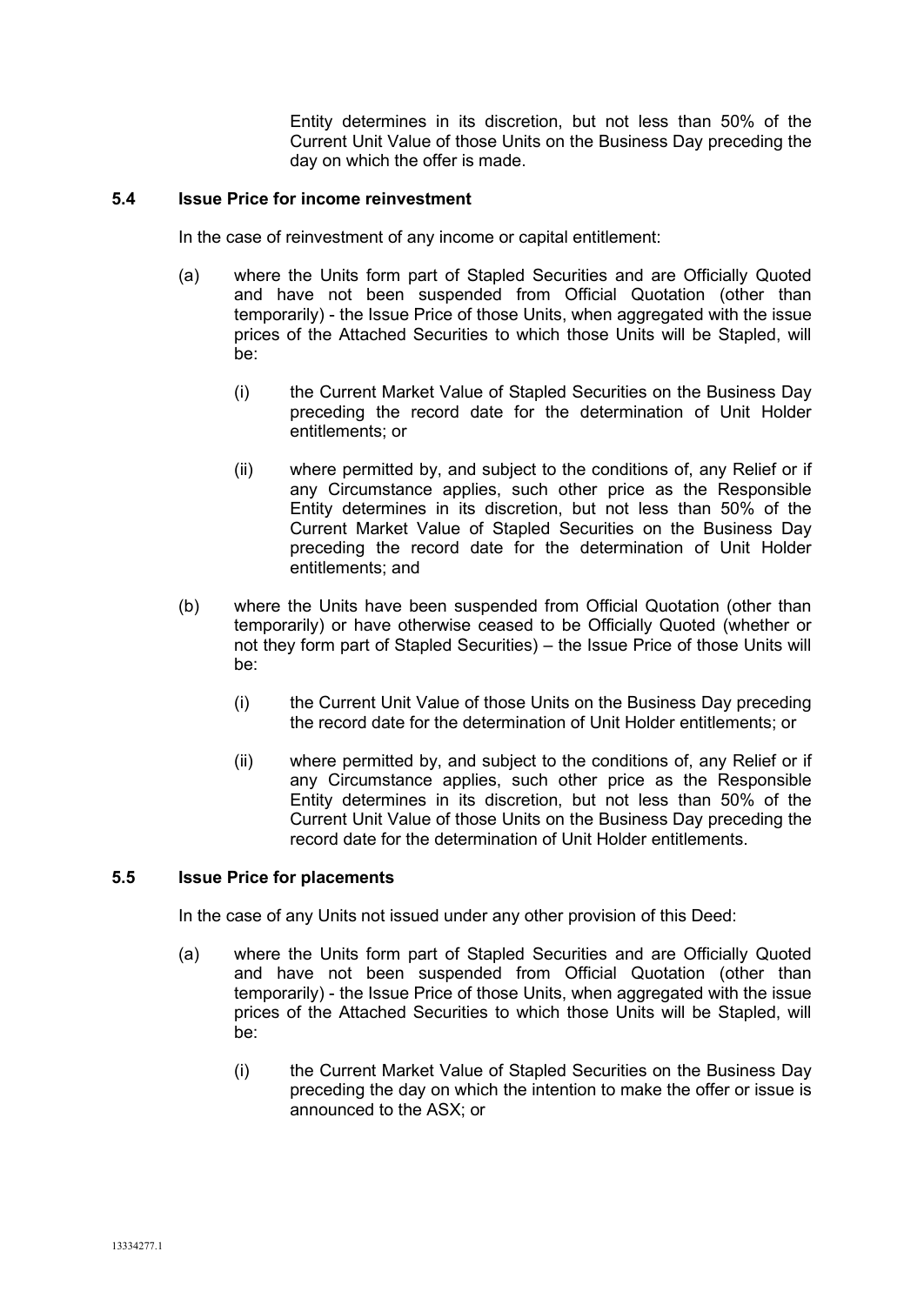- (ii) subject to **Clause 5.5(c)**, where permitted by, and subject to the conditions of, any Relief or if any Circumstance applies, such other price as the Responsible Entity determines in its discretion;
- (b) where the Units have been suspended from Official Quotation (other than temporarily) or have otherwise ceased to be Officially Quoted (whether or not they form part of Stapled Securities) – the Issue Price of those Units will be:
	- (i) the Current Unit Value of those Units on the Business Day preceding the day on which the offer or issue is made; or
	- (i) where permitted by, and subject to the conditions of, any Relief or if any Circumstance applies, such other price as the Responsible Entity determines in its discretion.
- (c) Where Units are to be issued in the Circumstance set out in subsection 601GAA(2A) of the Corporations Act as notionally inserted into the Corporations Act by Class Order [CO 05/26] as modified or varied by any Relief, the Responsible Entity must ensure that either of the following applies:
	- (i) both of the following applies:
		- (A) the issue, together with any Related Issue, in the previous year does not, immediately before the issue, comprise more than 15% of the Units in that class;
		- (B) the amount by which the issue price of the Stapled Securities of which the Units form a component part is less than the Current Market Value of Stapled Securities does not exceed 10% of the Current Market Value; or
	- (ii) all of the following apply:
		- (A) Unit Holders who hold Stapled Securities of which the Units form a component part approve the issue by a Placement Resolution;
		- (B) unless the Responsible Entity reasonably considers that the issue will not adversely affect the interests of members in another class – members in that other class approve the issue by a Placement Resolution;
		- (C) any notice convening a meeting to vote on the issue contains particulars of the use to be made of the money raised by the issue.

In this **Clause 5.5(c)**:

*Placement Resolution*: in relation to the approval of an issue of Units, a special resolution where both of the following apply:

(a) votes are only cast in respect of Units (the **eligible Units**):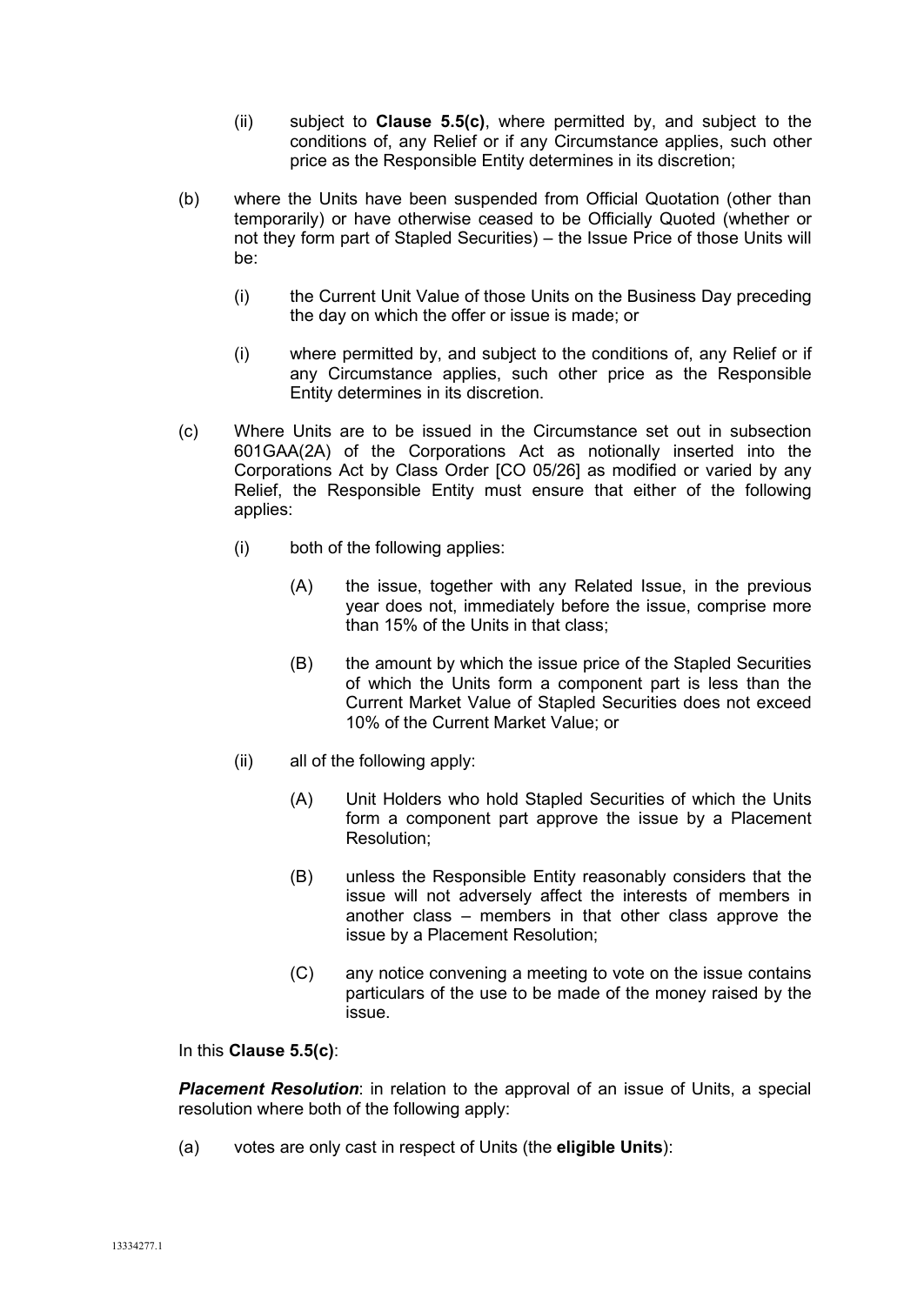- (i) that are held by a Unit Holder who will not acquire any of the Units that are to be issued; or
- (ii) that are held by a Unit Holder for the benefit of another person who will not obtain beneficial ownership of any of the Units that are to be issued;
- (b) the value of the eligible Units held by the Unit Holders who vote represents at least 25% of the total value of eligible Units;

*Related Issue*: in relation to an issue of Units, an issue of Units in the same class at a price set by the Responsible Entity, which has not been approved or ratified by Unit Holders in accordance with **Clause 5.5(c)(ii)** or issued in accordance with other provisions of this Deed.

## **5.6 Satisfaction of Issue Price**

The Issue Price may be satisfied in such manner as the Responsible Entity determines including by payment of cash or by transfer to the Responsible Entity of investments acceptable to the Responsible Entity, or by a combination of these methods. Any expenses incurred in respect of a transfer of investments must be paid by the Unit Holder.

## **5.7 Apportionment of Issue Price**

Subject to the terms of any Relief, where:

- (a) a Unit forms part of a Stapled Security and, as a consequence, a Unit is to be issued as part of a Stapled Security; and
- (b) pursuant to this Deed (including **Clause 7**), the Issue Price of the Unit, when aggregated with the issue price of the Attached Securities, is the Current Market Value or the Relevant VWAP (as the case may be) as at the relevant date,

the Issue Price of the Unit will be determined as follows:

- (c) the Stapled Entities will determine what part of the amount payable for the issue of a Stapled Security is to represent the issue prices of the Unit and each Attached Security, respectively;
- (d) unless otherwise determined by the Stapled Entities, the allocation is to be done on the basis of the relative fair value of each component of the Stapled Security as at immediately prior to the issue of the Stapled Security; and
- (e) if the Stapled Entities are unable to reach agreement within a reasonable time then the allocation must be determined by a chartered accountant of not less than ten years' standing appointed by agreement between them or, failing agreement, by the President for the time being of the Institute of Chartered Accounts in Australia. The independent accountant must The independent accountant must determine the allocation based on fair value as determined by the accountant having regard to the respective net tangible asset backing of each of the component securities immediately before the issue and anything else the accountant considers relevant. The independent accountant will act as an expert not as an arbitrator and the decision is final and binding on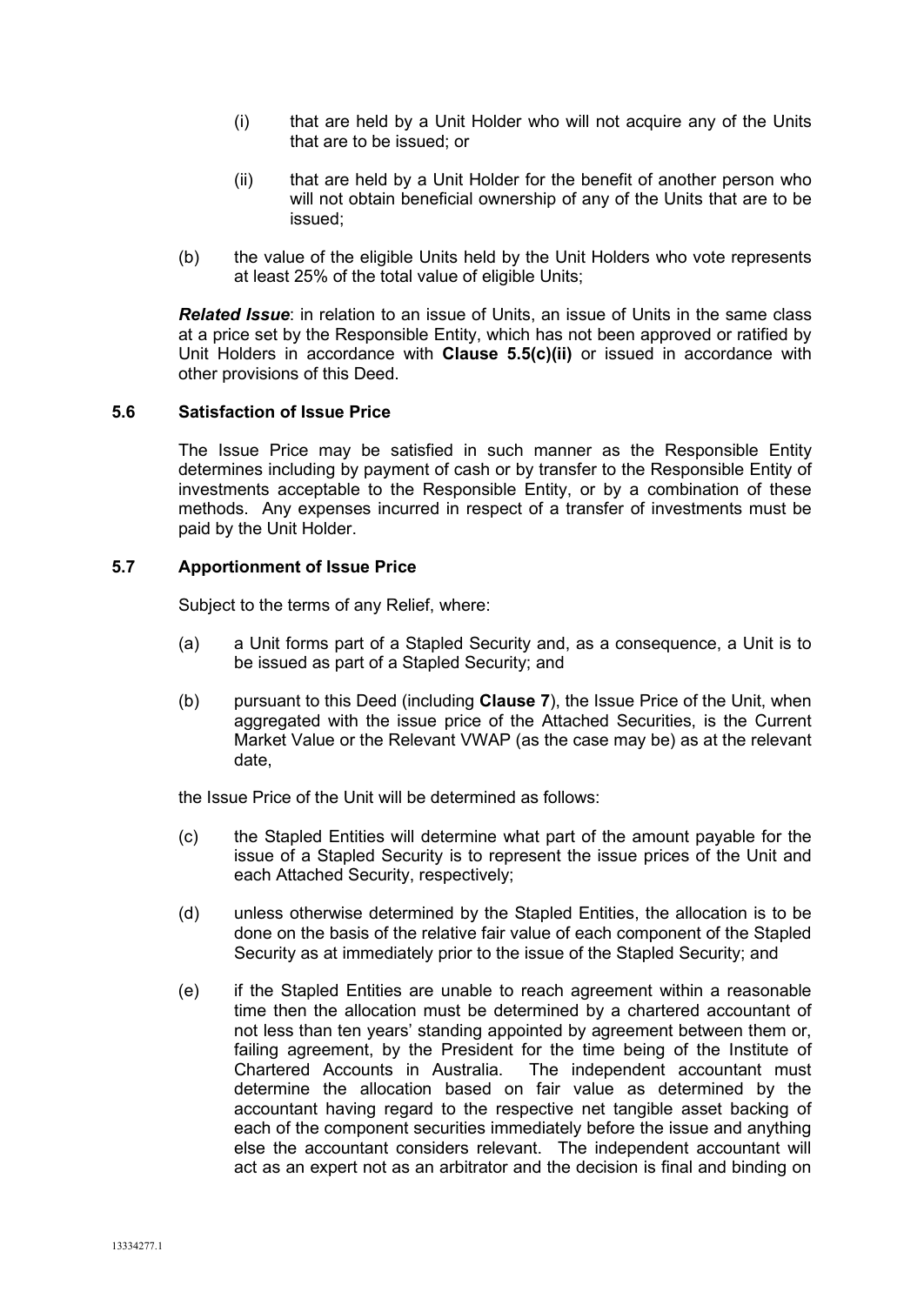the parties. The costs of the resolution of the dispute must be borne in accordance with the determination of the independent accountant.

## **5.8 Issue of Units to the Responsible Entity**

- (a) Subject to the Corporations Act and the conditions of any Relief, the Responsible Entity may hold and be issued Units in the Trust.
- (b) The Issue Price for Units issued to the Responsible Entity may be satisfied, in addition to the manner specified in **Clause 5.6** and without limitation, by a waiver or abatement of the fees the Responsible Entity is entitled to receive pursuant to **Clause 19.1** or by the provision of services by the Responsible Entity to the Trust for the balance (or part of the balance) of the term of the Trust.
- (c) Where the Issue Price of Units issued to the Responsible Entity is satisfied by a waiver or abatement of the fees of the Responsible Entity or otherwise in accordance with paragraph (b), the Responsible Entity will amend this Deed (if necessary) to reflect the reduction in fees payable to the Responsible Entity.

## **5.9 Different classes of Units**

The Responsible Entity may issue Units with special rights or restrictions and those rights and restrictions will prevail over any inconsistent provisions of this Deed.

## **5.10 Capital Reallocation**

- (a) Notwithstanding any other provision of this Deed, the Responsible Entity may at any time issue Units (**Capital Reallocation Units**) in either of the following circumstances:
	- (i) to the holders of Stapled Securities if a Stapled Entity (or, where the Stapled Entity is a trust, the trustee of that Stapled Entity) makes an application for Capital Reallocation Units as agent for the holders of Stapled Securities and applies a distribution paid out of that Stapled Entity towards the Issue Price for those Capital Reallocation Units; or
	- (ii) to any Stapled Entity if the Responsible Entity is satisfied that immediately following the issue of such Capital Reallocation Units, those Capital Reallocation Units will be distributed pro rata to the holders of Stapled Securities,

so long as immediately following the issue of Capital Reallocation Units referred to in paragraph (i) above or the in-specie distribution referred to in paragraph (ii) above, the Responsible Entity immediately consolidates the Capital Reallocation Units with all other Units then on issue in the Trust such that the total number of Units on issue after the consolidation is equal to the total number of Units on issue immediately prior to the issue of Capital Reallocation Units.

(b) The Unit resulting from the consolidation of a Unit (**Original Unit**) with a Capital Reallocation Unit pursuant to **Clause 5.10(a)** will be taken for all purposes to be stapled to the same Attached Security as that to which the Original Unit was stapled.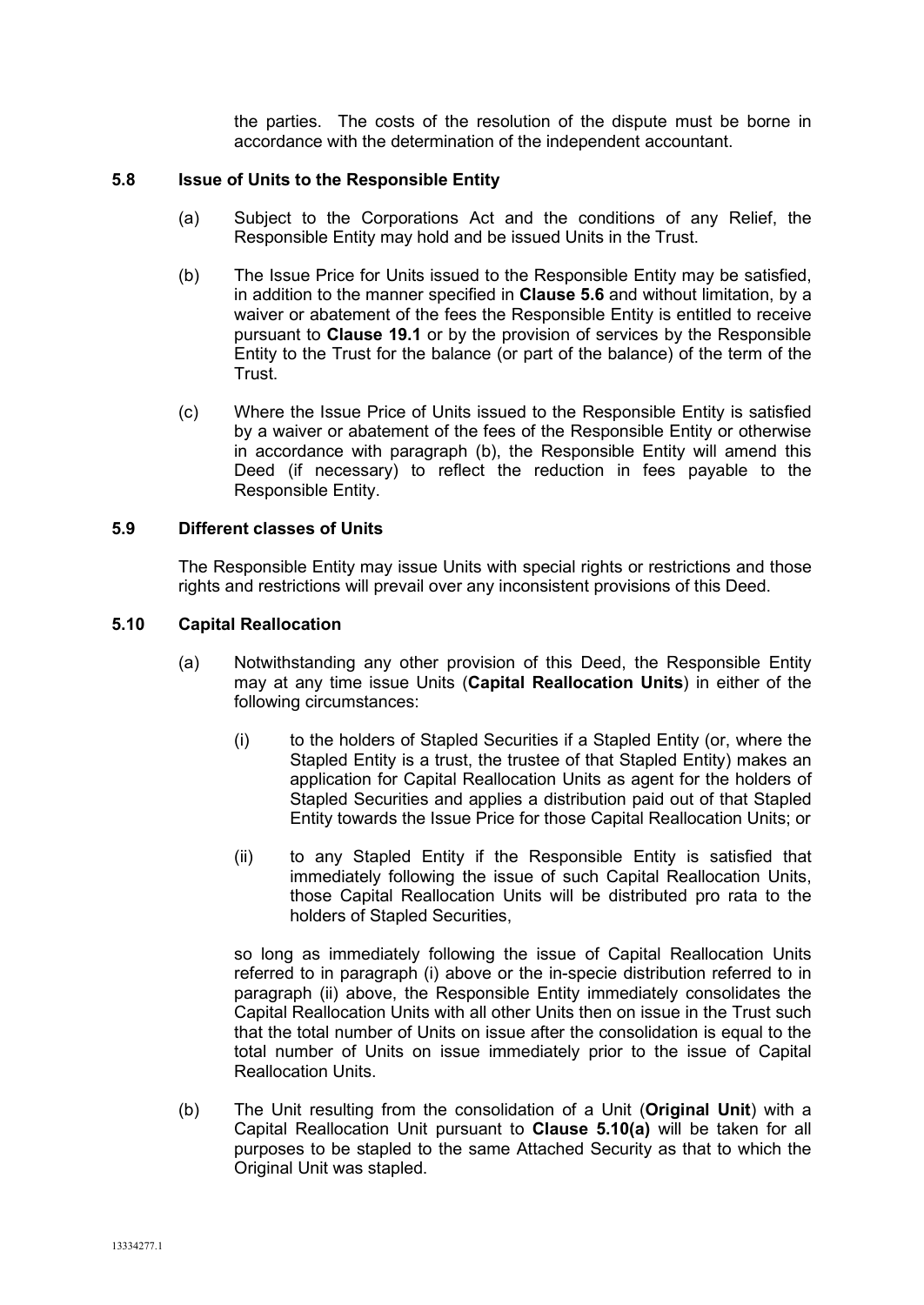(c) Notwithstanding any other provision of this Deed, the Responsible Entity may at any time upon receipt of funds from or on behalf of the members of a Stapled Entity provided to the Responsible Entity for the purpose, apply those funds in paying up Units which are a component of a Stapled Security on a pro rata basis as if those Units were Partly Paid Units and the amount applied to each Unit was payment in full of an instalment of the Issue Price which was then due and payable.

## **5.11 Application of capital reduction to capitalise Stapled Entity**

The Responsible Entity may reduce the capital of the Trust and may, as agent for and in the name of each Unit Holder, apply the amount of the reduction that the Unit Holder is otherwise entitled to to the purchase of Securities in any other Stapled Entity pro rata in proportion to the number of Securities held by the Unit Holder in that Stapled Entity.**6. STAPLING OF UNITS**

## **6.1 Stapling authorisation and power to Staple Securities**

- (a) The Responsible Entity may, subject to this **Clause 6**, the Corporations Act and, if the Units are Officially Quoted, the Listing Rules, cause the Stapling of any Security to any Unit and may cause the Stapling of further Securities to the Stapled Securities whether those Securities are a different class of Securities of a Stapled Entity from those Stapled at the time or Securities of an entity that is not a Stapled Entity.
- (b) Any Stapling referred to in **Clause 6.1(a)** takes effect from the Stapling Date.

#### **6.2 Stapling Resolution**

Without limiting **Clauses 6.3 to 6.6**, if the Stapling Resolution is passed by Unit Holders by the requisite majorities set out in the EM and all conditions to that resolution are satisfied, **Clauses 6.3 to 6.6** will take effect in respect of the Storage Fund Stapling Proposal.

## **6.3 Power to implement Stapling Proposal and limitation of liability**

- (a) Subject to the Corporations Act, and if the Units are Officially Quoted, the Listing Rules, the Responsible Entity has power to do all things which it considers are necessary, desirable or reasonably incidental to effect a Stapling Proposal and such powers apply notwithstanding, and are not limited by, any provision of this Deed.
- (b) The Responsible Entity will not have any liability of any nature to Unit Holders (which exceeds the extent to which it is actually indemnified out of the assets of the Trust Fund) arising, directly or indirectly, from the Responsible Entity doing or refraining from doing any act (including the execution of a document), pursuant to or in connection with the proper implementation of the Stapling Proposal.

#### **6.4 Appointment of Responsible Entity as agent and attorney**

(a) The Responsible Entity is irrevocably appointed as the agent and attorney of each Unit Holder to execute all documents and do all things which it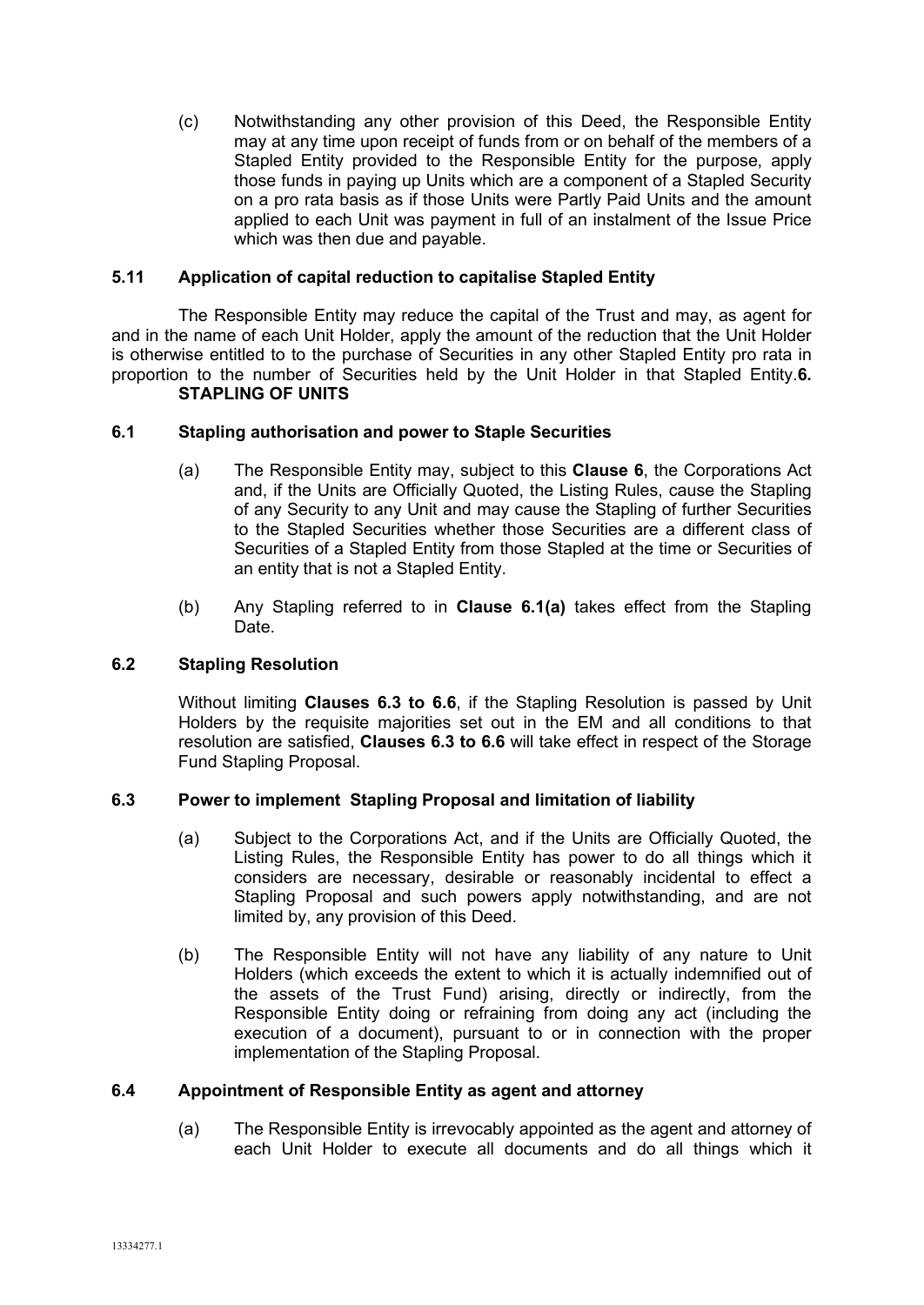reasonably considers are necessary or desirable to be executed or done on behalf of the Unit Holder, including, without limitation:

- (i) taking all necessary action to compulsorily transfer all Stapled Securities held by each Excluded Foreign Unitholder including without limitation, in the manner contemplated by, and at the times set out in the EM;
- (ii) applying for Securities in the name of the Unit Holder, including Securities in a Stapled Entity;
- (iii) agreeing on behalf of the Unit Holder to be bound by the constitution of a Stapled Entity;
- (iv) accepting transfers of Securities for the Unit Holder,

to effect a Stapling Proposal or to give effect to any issue of Securities contemplated by **Clauses 5.10, 5.11, 18.5 or 18.6**.

(b) The Responsible Entity is authorised to execute these documents and do these things without needing any further authority or approval from the Unit **Holders** 

## **6.5 Interested dealings by the Responsible Entity**

Subject to the Corporations Act, the Responsible Entity or an officer, employee or associate of the Responsible Entity may do the things described in **Clauses 6.3 and 6.4** even if it has an interest in the outcome.

#### **6.6 Paramountcy**

- (a) Subject only to the Corporations Act, and if the Units are Officially Quoted, the Listing Rules, this **Clause 6** has effect notwithstanding any other provision of this Deed and any provision of this Deed which is inconsistent with this **Clause 6** does not operate to the extent of any inconsistency.
- (b) If there is an inconsistency between any provision of this Deed relating to Stapling (including this **Clause 6**) and any other provision, then the provision relating to Stapling prevails to the extent of the inconsistency, except where this would result in a breach of the Listing Rules, ASX Settlement Rules, the Corporations Act or any other law. The provision relating to Stapling prevails in this way, even if the other provisions are expressed to apply notwithstanding any other provisions in this Deed.

## **6.7 Operation of Stapling provisions**

**Clauses 6.8 to 6.15** apply only, and for so long as, a Unit is a component of a Stapled Security.

#### **6.8 Units to be Stapled**

(a) Details of all Stapled Securities sufficient to identify the Securities which comprise the Stapled Security must be registered in the Stapled Security Register.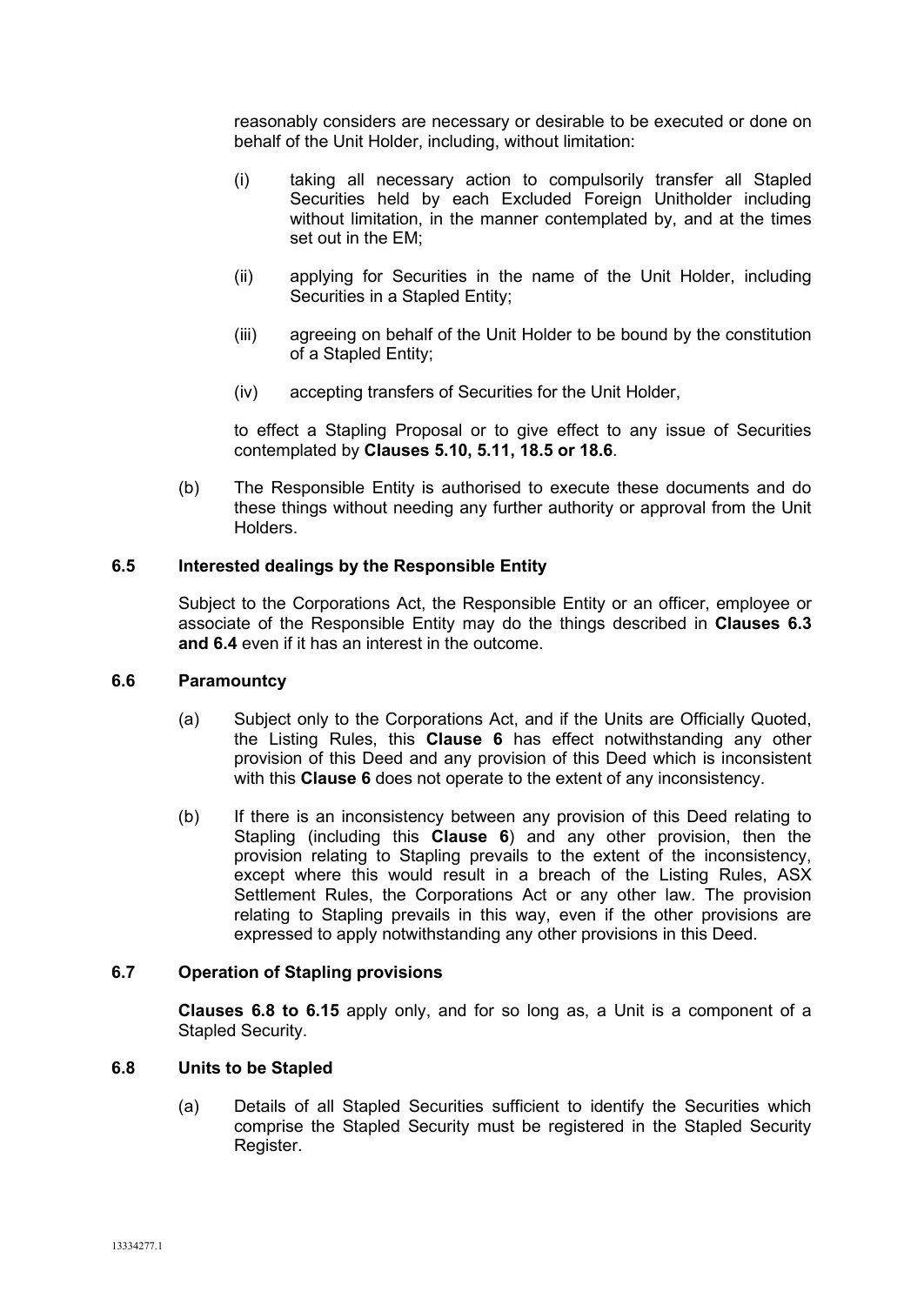- (b) Subject to the Corporations Act, while the Trust is admitted to an uncertificated trading system, a joint holding statement may be issued to evidence the holding of Stapled Securities comprising Units and Attached Securities.
- (c) The number of issued Units at any time must equal the number of issued Attached Securities divided by the relevant Corresponding Number.
- (d) On and from the Stapling Date and prior to the Unstapling Date, the Responsible Entity must not issue Units unless satisfied that each of those Units will be Stapled to the Corresponding Number of each Attached Security to form a Stapled Security.
- (e) On and from the Stapling Date and prior to the Unstapling Date, the Responsible Entity and the Unit Holders must neither do any act, matter or thing nor refrain from doing any act, matter or thing if to do so or refrain from doing so (as the case may be) would result directly or indirectly in any Unit no longer being a component of a Stapled Security. In particular:
	- (i) the Responsible Entity must not offer a Unit for subscription or sale (including by way of offering of Options) unless an offer is made at the same time and to the same person for the Corresponding Number of each Attached Security for issue or sale;
	- (ii) any offer of a Unit for subscription or sale (including by way of offering of Options) must require the offeree to subscribe for or buy the Corresponding Number of each Attached Security;
	- (iii) a Unit Holder must not sell a Unit to any person unless the Corresponding Number of each Attached Security is also issued or sold to the same person at the same time;
	- (iv) the Responsible Entity must not issue or sell a Unit to any person unless the Corresponding Number of each Attached Security is also issued or sold to the same person at the same time;
	- (v) the Responsible Entity must not consolidate, sub-divide, cancel or otherwise reorganise any Units unless at the same time there is a corresponding consolidation, subdivision, cancellation or other reorganisation of all Attached Securities;
	- (vi) the Responsible Entity must not forfeit a Unit Holder's Unit unless the Corresponding Number of each Attached Security is also forfeited; and
	- (vii) the Responsible Entity must not register the transmission or transfer of Units pursuant to **Clause 14** or **Clause 32** unless it also causes the transmission or transfer (as the case may be) of a Corresponding Number of each Attached Security.

Paragraphs (a) to (e) inclusive apply, with necessary modifications, to the issue, offer, sale or reorganisation of Options.

## **6.9 Unstapling Date**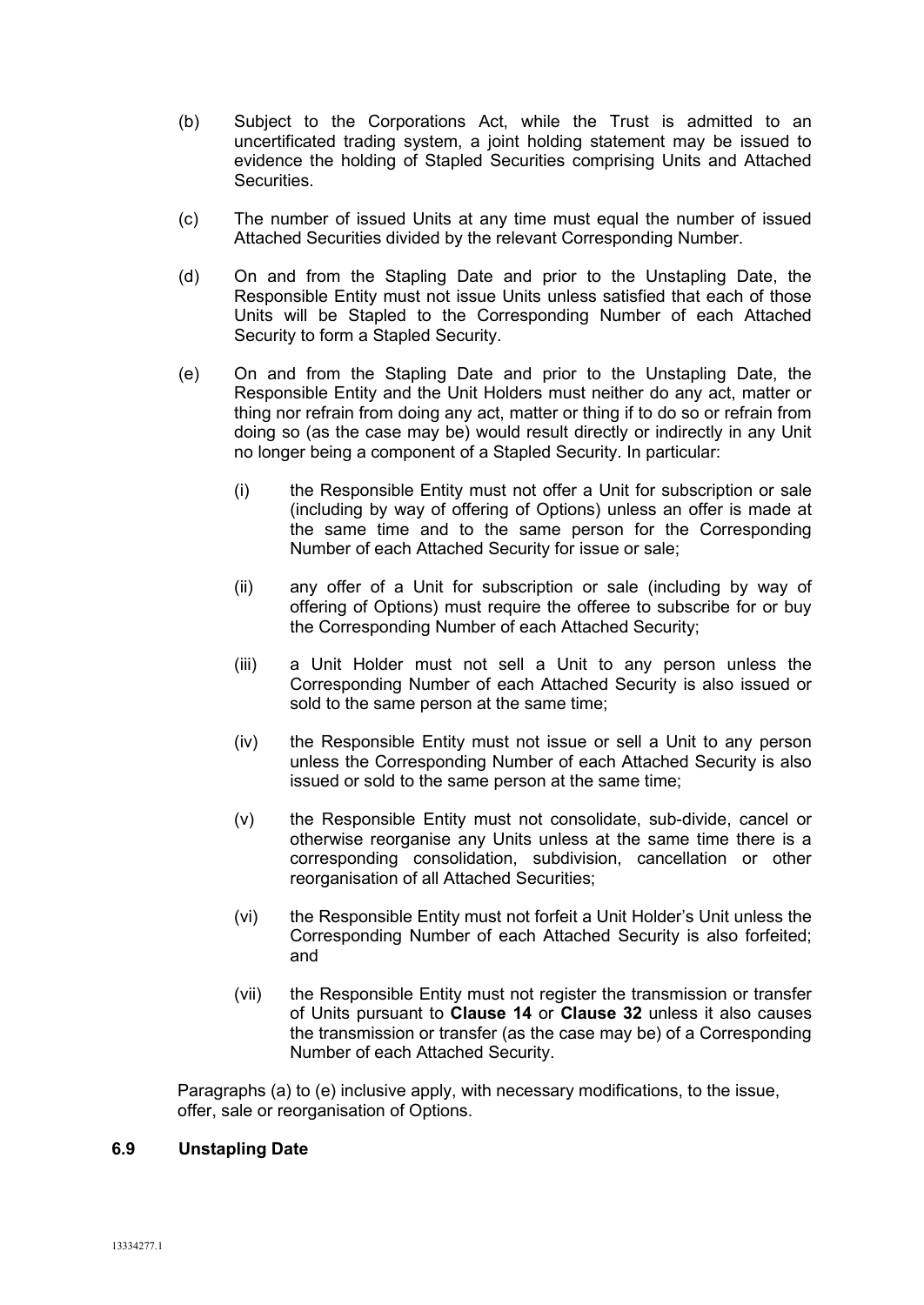- (a) Subject to approval by a special resolution of the Unit Holders and the members or unitholders of each Stapled Entity respectively, the Responsible Entity may determine that the Stapling provisions of this Deed will cease to apply and that a particular date is to be the Unstapling Date.
- (b) Stapling also ceases to apply on the winding up of a Stapled Entity and the Unstapling Date is the date of winding up.
- (c) On and from the Unstapling Date, each Unit ceases to be Stapled to the Attached Securities and the Responsible Entity must do all things reasonably necessary to procure that each Unit is Unstapled.
- (d) If the Responsible Entity determines to Unstaple the Stapled Securities pursuant to this **Clause 6.9**, this does not prevent the Responsible Entity from subsequently determining that the Stapling provisions should recommence.

## **6.10 Transfers of Stapled Securities**

- (a) A transfer of a Unit forming part of a Stapled Security will only be accepted as a proper transfer in registrable form if, in addition to the requirements of **Clause 14** the transfer relates to or is accompanied by a transfer of the Corresponding Number of each Attached Security from the same transferor in favour of the same transferee.
- (b) A transfer of a Unit which is not accompanied by a transfer of the Corresponding Number of each Attached Security will be taken to authorise the Responsible Entity as agent for the transferor to effect a transfer of the Corresponding Number of each Attached Security from the same transferor to the same transferee.
- (c) A transfer of any Attached Security to which a Unit is Stapled which is not accompanied by a transfer of the Unit will be taken to authorise the Responsible Entity as agent for the transferor to effect a transfer of the Unit and any other Attached Securities to which the Unit is Stapled to the same transferee.
- (d) Each Unit Holder irrevocably appoints the Responsible Entity as its agent and attorney for the purposes of taking all necessary action (including executing any documentation which the Responsible Entity reasonably considers is necessary or desirable) to effect on a date to be determined by the Responsible Entity the transfer to the Responsible Entity (as trustee of the Trust) or to a person nominated by the Responsible Entity of any Attached Security which was Stapled to a Unit forfeited pursuant to **Clause 8** and which has been cancelled or sold.

### **6.11 Stapled Security Register**

The Responsible Entity must cause to be set up and maintained a Stapled Security Register which:

- (a) may incorporate or form part of the Register;
- (b) records the names of the Unit Holders, the number of Units held, the number of Attached Securities held by the Unit Holders to which each Unit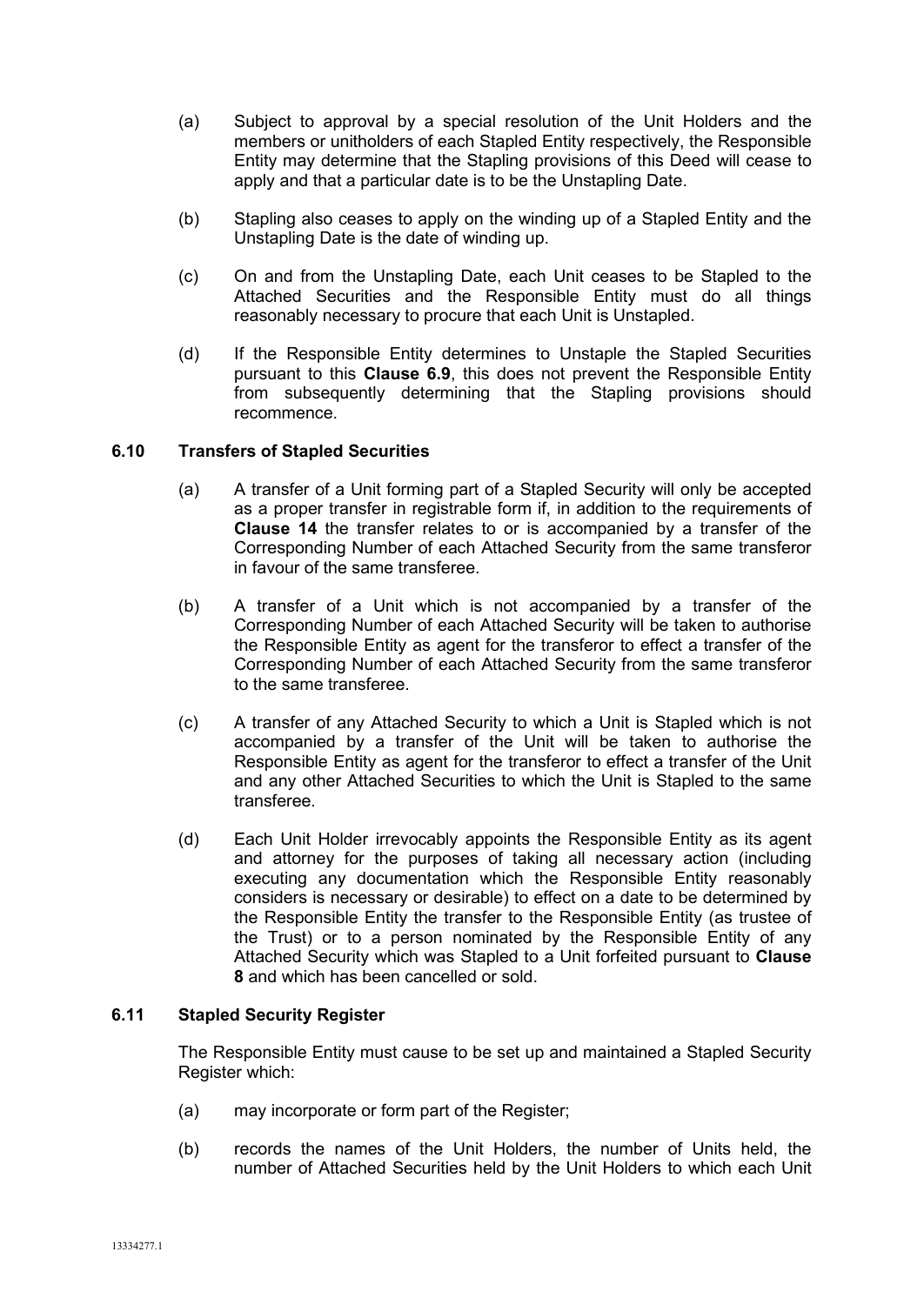Holder's Units are Stapled and any additional information required by the Corporations Act or the Listing Rules (if applicable) or determined from time to time by the Responsible Entity.

## **6.12 Variation of Stapling provisions**

Prior to the Unstapling Date, the consent of each other Stapled Entity must be obtained to any amendment to this Deed which:

- (a) directly affects the terms on which Units are Stapled; or
- (b) removes any restriction on the transfer of a Stapled Unit if that restriction also exists for all other Attached Securities unless that restriction is simultaneously removed for all Attached Securities.

## **6.13 Maintenance of Listing and Consistency with Constitutions of Stapled Entities**

- (a) The Responsible Entity must use every reasonable endeavour to procure that the Stapled Securities are and continue to be Officially Quoted as one joint security.
- (b) The Responsible Entity must use every reasonable endeavour to procure that the Stapled Securities are dealt with under this Deed in a manner consistent with the provisions relating to the Attached Securities in the constitutions of the Stapled Entities.

## **6.14 Responsible Entity's Duties**

The Responsible Entity is entitled to have regard to the fact that the Trust is operating with the Stapled Entities as part of a stapled group with common members and with the intention that the economic and other interests of the Trust and the Stapled Entities are aligned. Accordingly, in exercising any power or discretion or in fulfilling any of its obligations, the Responsible Entity may, except to the extent otherwise required by law, have regard to the interests of Unit Holders as holders of other Attached Securities.**7. OPTIONS**

#### **7.1 Issue of Options**

The Responsible Entity may issue Options on such terms and conditions as it determines, provided that:

- (a) subject to paragraph (b), the Issue Price of Options shall, if permitted under the Corporations Act or any Relief (and subject to the conditions of that Relief), be such price (including nil) as the Responsible Entity determines in its discretion, but if not so permitted, the Issue Price shall be nil;
- (b) subject to paragraph (c), the Issue Price of a Unit issued pursuant to the exercise of an Option, shall be determined as follows:
	- (i) subject to paragraph (iii), where the Units form part of Stapled Securities and are Officially Quoted and have not been suspended from Official Quotation (other than temporarily) - the Issue Price of those Units, when aggregated with the issue prices of each of the Attached Securities to which those Units will be Stapled, will be equal to the Current Market Value of Stapled Securities on the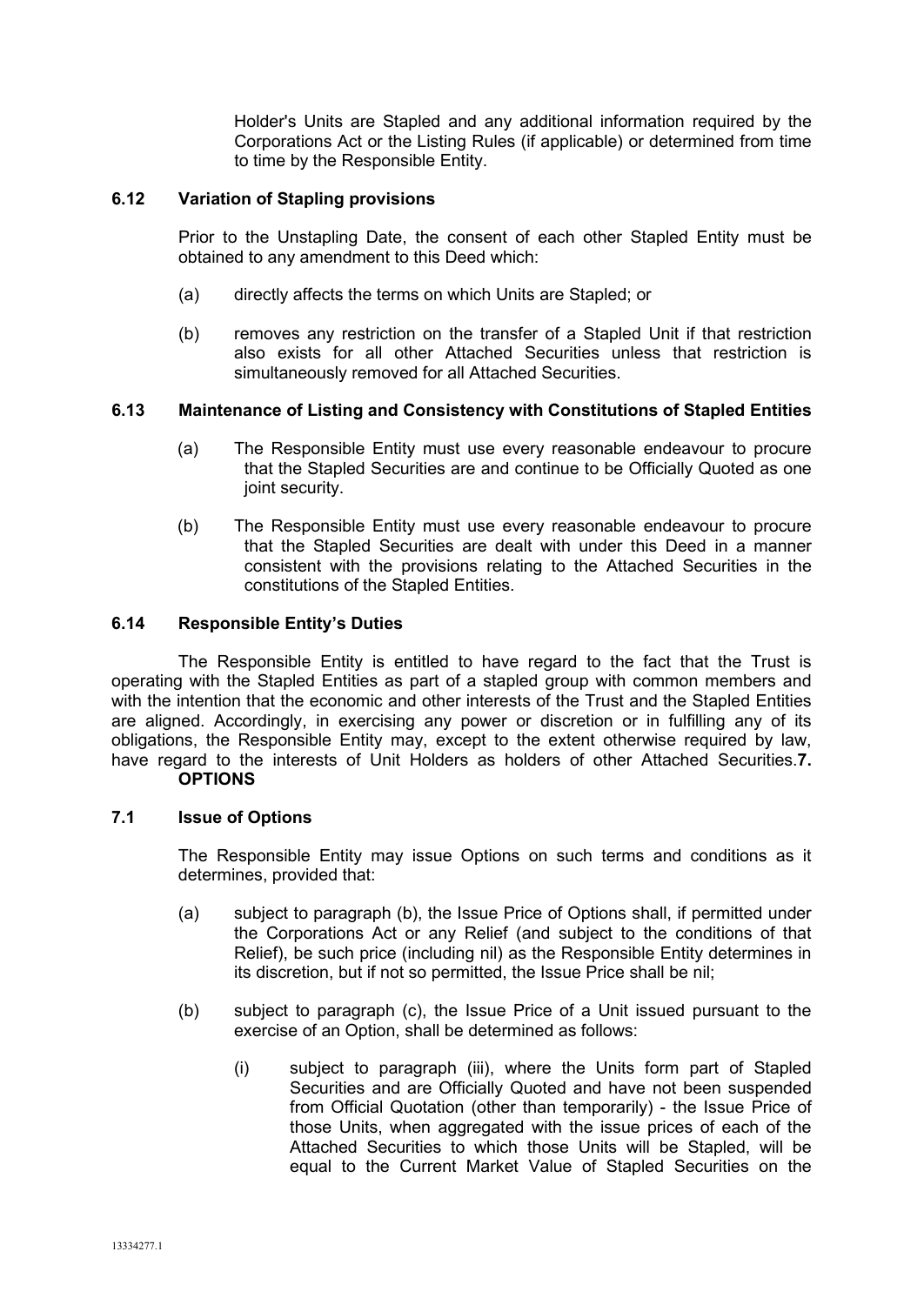Business Day preceding the day on which the intention to make the issue of Options is announced to the ASX; and

- (ii) where the Units have been suspended from Official Quotation (other than temporarily) or have otherwise ceased to be Officially Quoted (whether or not they form part of Stapled Securities) – the Issue Price of those Units will be where permitted by, and subject to the conditions of, any Relief, such price as the Responsible Entity determines in its discretion, but not less than 50% of the Current Unit Value of those Units on the Business Day preceding the day on which the issue of Options is made; and
- (iii) where the Units form part of Stapled Securities and are Officially Quoted and have not been suspended from Official Quotation (other than temporarily) – in the case of Options offered to all Unit Holders registered on a date determined by the Responsible Entity, as nearly as possible pro rata to the number of Units held by them on that date, the Issue Price of those Units, when aggregated with the issue prices of each of the Attached Securities to which those Units will be Stapled, will be where permitted by, and subject to the conditions of, any Relief, not less than 50% of the Current Market Value of Stapled Securities on the Business Day preceding the day on which the intention to make the issue of Options is announced to the ASX;
- (c) subject to paragraph (d), the Issue Price of a Unit (which forms part of a Stapled Security and is Officially Quoted and which is to be issued pursuant to the exercise of an Option issued under the Executive Award Plan) shall be, when aggregated with the issue prices of each Attached Security, an amount equal to the daily volume weighted average price per Stapled Security sold on the market operated by the ASX (excluding any special crossings and overnight sales) for the period of 7 ASX trading days immediately preceding the issue of the Options (whether or not a sale was recorded on any particular day) (Relevant VWAP);
- (d) the Issue Price of a Unit (which forms part of a Stapled Security and is Officially Quoted and which is to be issued pursuant to the exercise of a Performance Right issued under the Executive Award Plan) shall be an amount equal to zero.

## **7.2 Interest of Option Holders**

An Option shall not confer any interest in the Trust or any right to participate in the income or capital of the Trust.

## **7.3 Voting rights of Option Holders**

Option Holders shall be entitled to receive notices of, and to attend meetings of Unit Holders but shall not, subject to the Corporations Act and to any Relief, be entitled to speak or vote at any such meeting.

## **8. PARTLY PAID UNITS**

#### **8.1 Terms of Issue**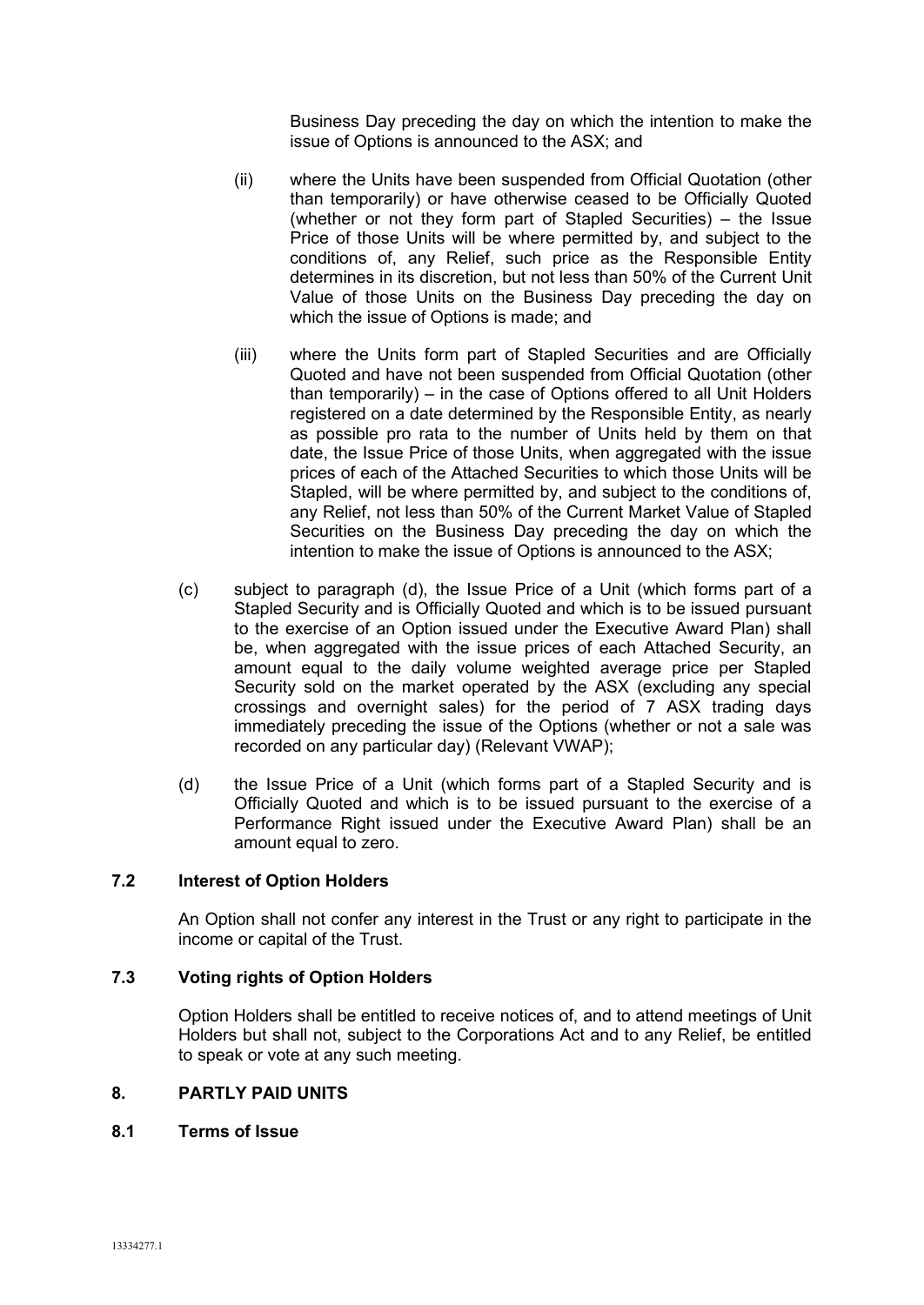The Responsible Entity may issue Partly Paid Units on such terms and conditions as it determines.

## **8.2 Calls**

Each holder of a Partly Paid Unit shall be liable to pay the amount of a call in accordance with the terms and conditions of issue of the Unit.

## **8.3 Stapled Securities**

A Partly Paid Unit which forms part of a Stapled Security will not be credited or treated as fully paid until:

- (a) the Responsible Entity has received all unpaid money in relation to that Unit;
- (b) each Stapled Entity has received all unpaid money in relation to the relevant Attached Security to which the Unit is Stapled.

## **8.4 Interest on late payment of calls**

If any call is not paid on or before the day appointed for payment, the holder of such Partly Paid Unit shall pay interest thereon (such interest to accrue for the benefit of the Trust) from the day appointed for the payment to the time of actual payment, at such rate as is from time-to-time determined by the Responsible Entity.

## **8.5 Non-receipt of notice of call**

The non-receipt of a notice required to be given in respect of any call, or the accidental omission to give such a notice of a call, to any Unit Holder shall not invalidate the call.

#### **8.6 Deductions for unpaid calls**

If all or part of a call is not paid on or before the date appointed for payment, then until such time as the call is paid, the Responsible Entity may deduct or set off such unpaid amount (together with interest accrued and all costs and expenses incurred by the Responsible Entity by reason of the non-payment) from any amount payable to the relevant Unit Holder pursuant to **Clauses 15, 16** and **Clause 18**.

## **8.7 Forfeiture of Units**

If a call is not paid on or before the day appointed for the payment, the Responsible Entity may in its discretion at any time thereafter before the payment of the amount of the call, interest accrued thereon and the costs and expenses incurred by the Responsible Entity by reason of non-payment, cause the Units in respect of which any such amount is payable, to be forfeited with effect from a date determined by the Responsible Entity. Such forfeiture shall include forfeiture of all distributions and other moneys payable to the Unit Holder in respect of the forfeited Units and not actually paid before the forfeiture.

#### **8.8 Entry on Register**

Where any Unit has been forfeited in accordance with the foregoing provisions, an entry of the forfeiture and the date thereof, shall forthwith be made in the Register.

#### **8.9 Disposal of forfeited units**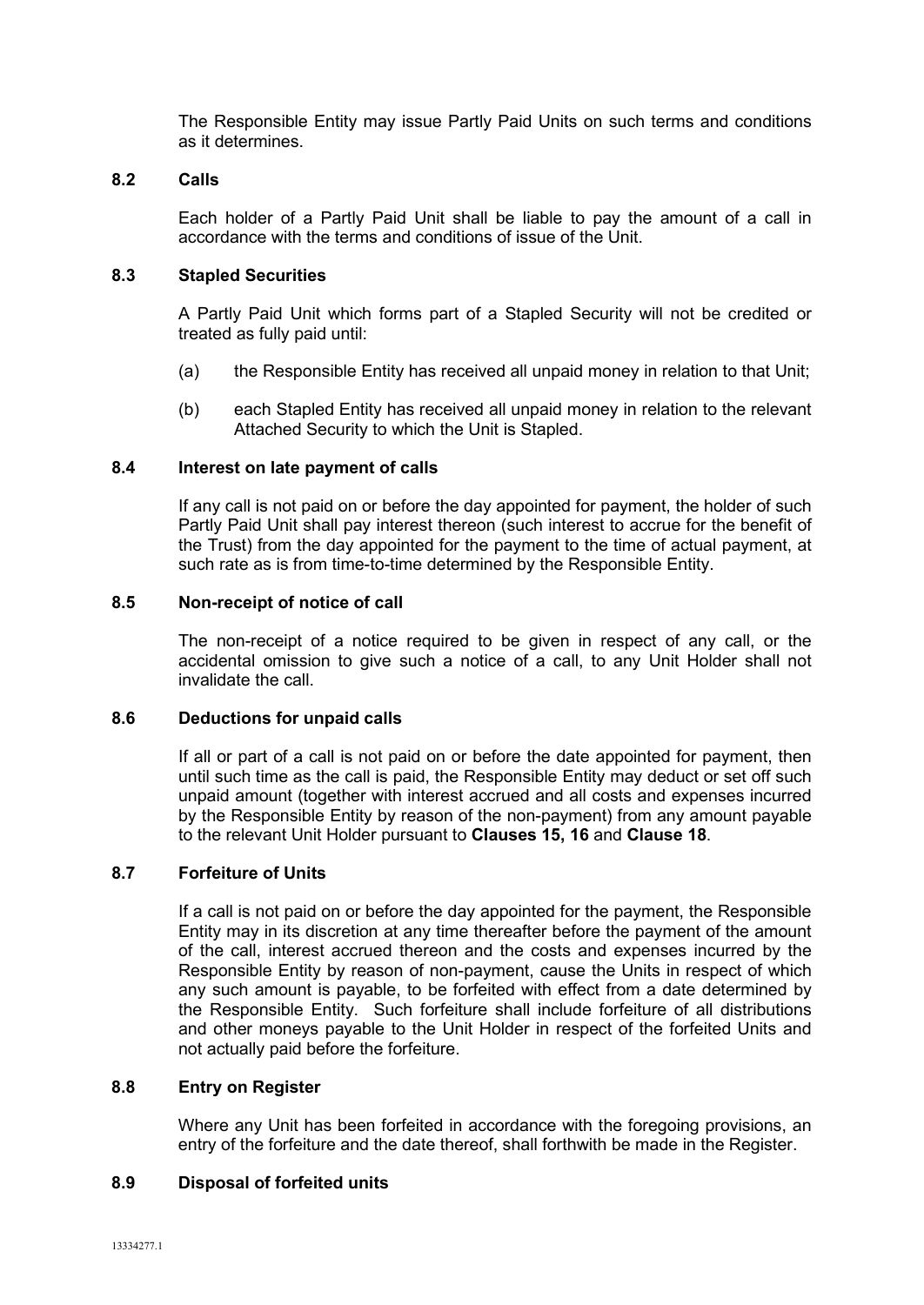Where permitted by any Relief, a forfeited Unit may be sold by the Responsible Entity at any price.

## **8.10 Annulment of forfeiture**

The Responsible Entity may, at any time before a forfeited Unit is sold, annul the forfeiture upon such conditions as the Responsible Entity determines.

## **8.11 Transfer of forfeited Units**

- (a) The Responsible Entity may, on any sale of a forfeited Unit, receive the selling price and effect in the name of the Unit Holder whose Unit has been forfeited, a transfer in favour of the transferee of the Unit.
- (b) Upon effecting the transfer, the transferee shall be registered as the holder of the Unit and the transferee's title to the Unit shall not be affected by any irregularity or invalidity in connection with the forfeiture or sale of the Unit.

## **8.12 Liability notwithstanding forfeiture**

Any Unit Holder whose Units have been forfeited will, notwithstanding such forfeiture, be liable to pay to the Responsible Entity the amount not paid and all other moneys payable in accordance with the foregoing provisions of this **Clause 8**.

## **8.13 Responsible Entity's lien**

The Responsible Entity shall have a first and paramount lien upon every Unit for amounts not paid and other moneys payable to the Responsible Entity by the Unit Holder in respect of a Unit and such lien shall extend to all distributions and other moneys from time to time payable in respect of that Unit.

#### **8.14 Sale of units to enforce lien**

The Responsible Entity may sell the Units subject thereto, in the same manner, mutatis mutandis, as if the Units had been forfeited.

#### **8.15 Proceeds of sale**

The net proceeds of any sale of forfeited Units or the sale of Units to enforce a lien shall be applied:

- (a) firstly, in payment of all costs in relation to the enforcement of the lien or the forfeiture (as the case may be) and the sale;
- (b) secondly, in satisfaction of the amount of the unpaid call and interest thereon; and
- (c) the residue (if any) shall be paid to the person registered as the Unit Holder in respect of the subject Units immediately prior to the sale.

### **8.16 Underwriting of calls**

- (a) Where:
	- (i) the Responsible Entity has appointed an underwriter to underwrite the payment of a call in respect of Partly Paid Units;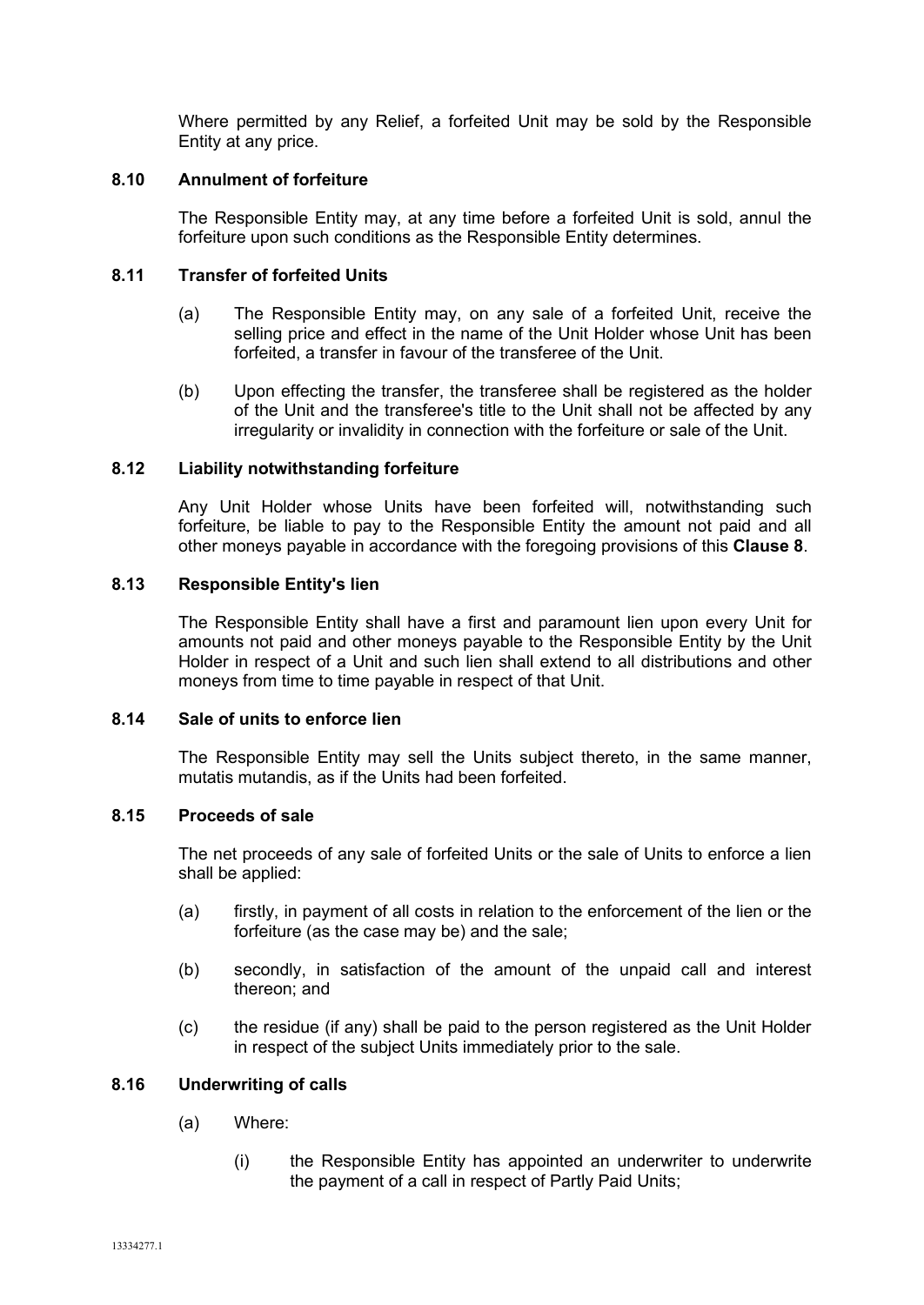- (ii) in discharging its obligations the underwriter has purchased Units at a public auction held under **Clause 8.9** (with the relevant call credited as paid) at a price which is more than the Current Market Value ; and
- (iii) the Responsible Entity is liable to pay the underwriter in respect of each Unit purchased in accordance with paragraph (ii) of this clause, an amount equal to the amount by which the Current Market Value is less than the price paid by the underwriter for the Unit (up to the amount of the relevant call),

then the former holder of Partly Paid Units that were forfeited and sold at that public auction, is liable to the Responsible Entity in respect of those forfeited Units, and may be sued for:

- (iv) all monies payable by the Responsible Entity to the underwriter as contemplated by paragraph (iii) of this clause;
- (v) interest (as provided in **Clause 8.4**); and
- (vi) all costs incurred by the Responsible Entity in procuring payment from the former Unit Holder.
- (b) The Responsible Entity must ensure that where the Responsible Entity is liable to the underwriter as contemplated by paragraph (a)(iii) of this clause, the Responsible Entity's liability to the underwriter may be satisfied by the assignment of the Responsible Entity's right of action under **Clause 8.16(a)(iv)** against the former Unit Holder in full satisfaction of such liability of the Responsible Entity to the underwriter.
- (c) For the avoidance of doubt, a Unit Holder's liability under **Clauses 8.16(a)(v)** and **(vi)** will not be affected by the assignment by the Responsible Entity of its right of action under **Clause 8.16(a)(iv)**.
- (d) A Unit Holder's liability in respect of forfeited Units for the purposes of **Clause 8.12** will be satisfied to the extent that monies are paid by the Unit Holder in respect of those forfeited Units pursuant to **Clause 8.16**.

## **9. APPLICATION FOR AND ISSUE OF UNITS AND OPTIONS**

## **9.1 Form of application**

An application for Units or Options must be in such form as the Responsible Entity determines. Subject to the terms of any Relief, the Responsible Entity may determine that:

- (a) such application need not be in writing; and/or
- (b) such application need not be signed by the applicant for the Units or Options.

#### **9.2 Refusal of applications**

The Responsible Entity may, without giving any reason, refuse or accept all or part of an application.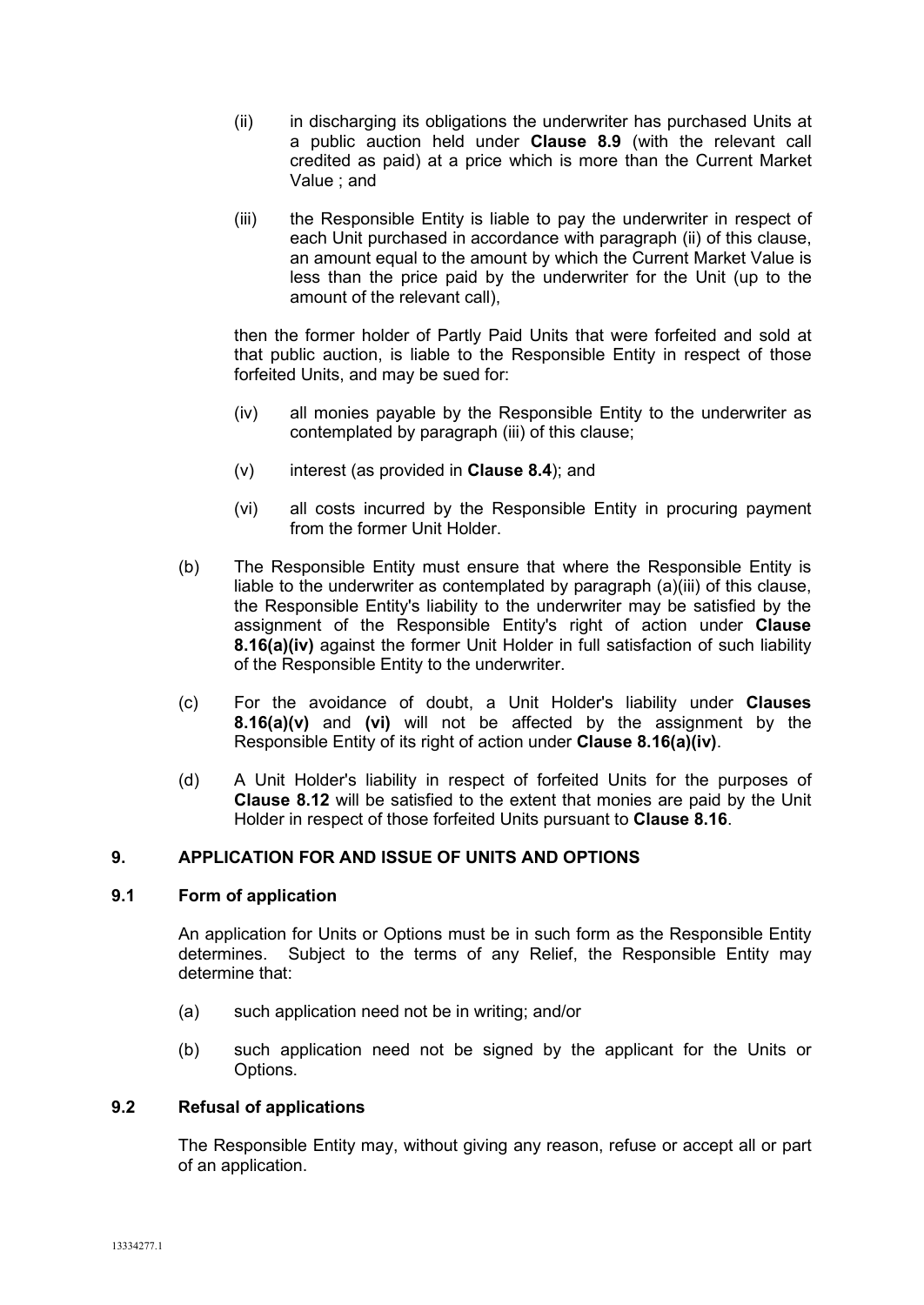## **9.3 Issue of Units and Options**

Units and Options will be issued with effect from the date determined by the Responsible Entity.

### **9.4 Restriction on issue of Units**

Units may not be issued 80 years after the commencement of the Trust if that issue would cause a contravention of the rule against perpetuities or any other rule of law or equity.

## **9.5 Overseas Unit Holders**

Subject to the Listing Rules during such periods as the Trust is Listed, the Responsible Entity may, in relation to an offer of Units or Options to Unit Holders, elect to offer Units or Options only to Unit Holders with registered addresses in Australia and New Zealand and such other countries (if any) as the Responsible Entity determines, and for the purposes of this Deed, such offer will be deemed to have been made to all Unit Holders.

## **9.6 Underwriting of Issue**

- (a) The Responsible Entity may determine that any issue of Units or Options or payments of calls be underwritten and all expenses of the underwriter, underwriting fees and commissions, sub-underwriting fees, brokerage, handling fees and the like (including where payable to any Associate of the Responsible Entity) will be paid out of the Trust Fund.
- (b) The underwriter or its nominee may subscribe for such Units or Options in accordance with the relevant underwriting agreement at an Issue Price not less than that at which the Units or Options were offered under the relevant Disclosure Document.

## **9.7 Uncleared funds**

Where uncleared funds representing application moneys are not cleared in the ordinary course, any Units or Options thus created are void.

## **10. INVESTMENT ADVICES**

- 10.1 The Responsible Entity may determine whether or not investment advices or other forms of confirmation of investment will be issued for Units or Options.
- 10.2 The Responsible Entity may cancel or replace any investment advices in the circumstances and subject to the conditions determined by the Responsible Entity.
- 10.3 Investment advices may be prepared as the Responsible Entity determines and need not be signed.
- 10.4 Investment advices will not be evidence of ownership of Units or Options.

#### **11. RIGHTS AND LIABILITIES OF UNIT HOLDERS**

## **11.1 Rights of Unit Holders**

A Unit Holder is entitled to a beneficial interest in the Trust Fund but may not: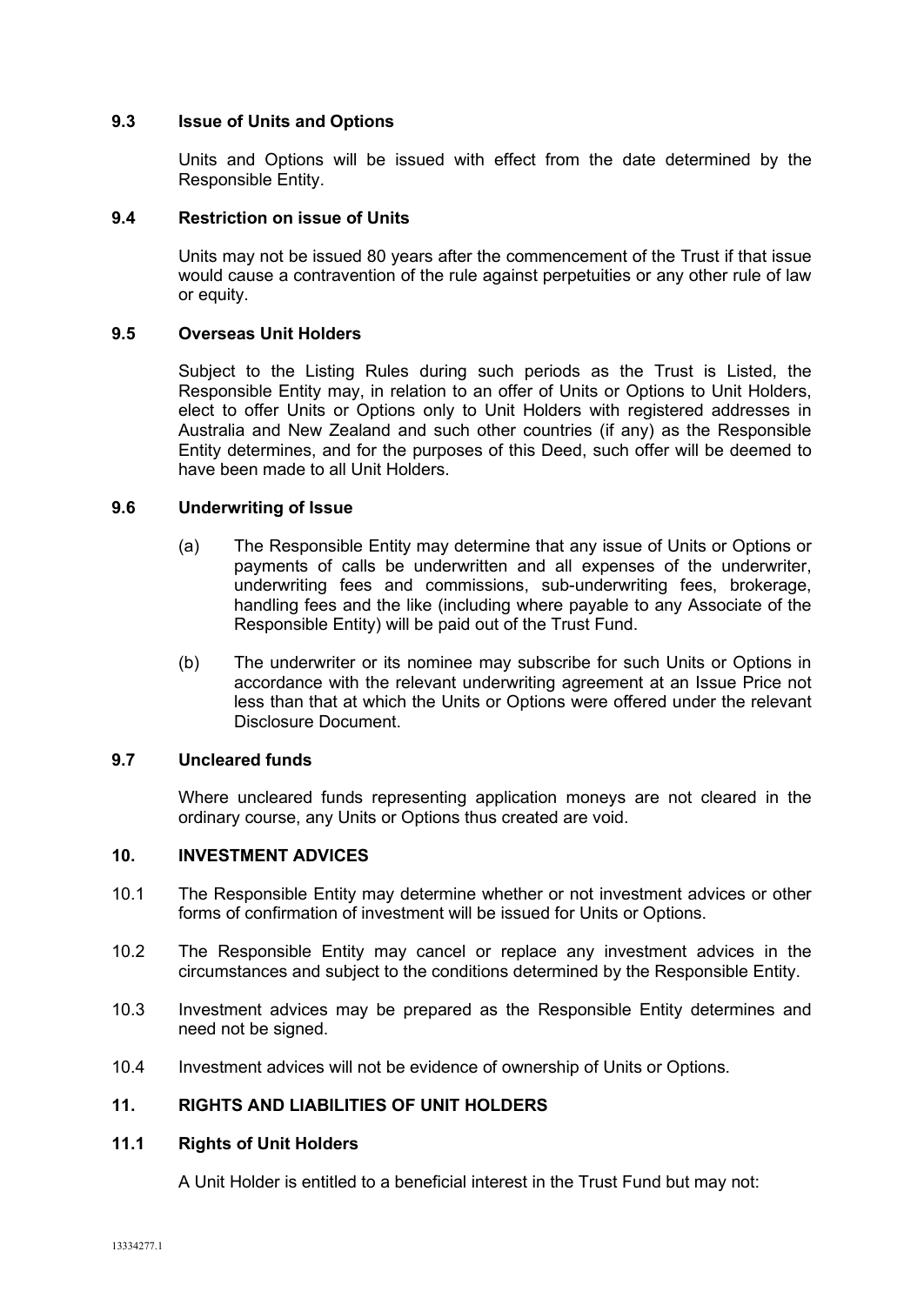- (a) interfere with the exercise of the Responsible Entity's powers; or
- (b) exercise any rights in respect of any investment or require the transfer of any property.

# **11.2 Limitation of Unit Holders' liability**

- (a) The Responsible Entity may, in the absence of a separate agreement with a Unit Holder, only enforce any right of indemnity against the Trust Fund.
- (b) In the absence of such a separate agreement, no Unit Holder will be personally liable to the Responsible Entity or any creditor of the Trust.

## **12. REGISTER**

A Register of Unit Holders and Option Holders (where required), whether loose-leaf or computer-stored and otherwise of the type determined by the Responsible Entity, will be kept by or on behalf of the Responsible Entity. The Responsible Entity will determine the information to be recorded in the Register. Entry of a person on the Register as the holder of a Unit or an Option shall be conclusive evidence of that person's ownership of that Unit or Option.

## **13. CONSOLIDATION AND SUBDIVISION OF UNITS**

13.1 The Responsible Entity may consolidate or subdivide Units provided that the consolidation or subdivision does not alter the ratio of Units held by any Unit Holder to the aggregate number of Units in issue.

## 13.2 **Fractions and splitting**

- (a) Units may be issued in fractions at the discretion of the Responsible Entity, and the value of and all rights and obligations attaching to, a fractional Unit will be in proportion to those of a whole Unit.
- (b) Where a holding comprises more than one fraction of a Unit, the trustee may consolidate such fractions.
- (c) The Responsible Entity may consolidate or split the Units. The Responsible Entity must in respect of any such consolidation or split:
	- (i) immediately amend the Register to record the consolidation or split;
	- (ii) notify the Unit Holder within 30 days of the consolidation or split;
	- (iii) ensure that each Unit is consolidated or split on the same basis as each other Attached Security.
- (d) The Responsible Entity has the power, in giving effect to any consolidation or split of Units, to:
	- (i) make provision for the issue of fractional certificates;
	- (ii) make cash payments;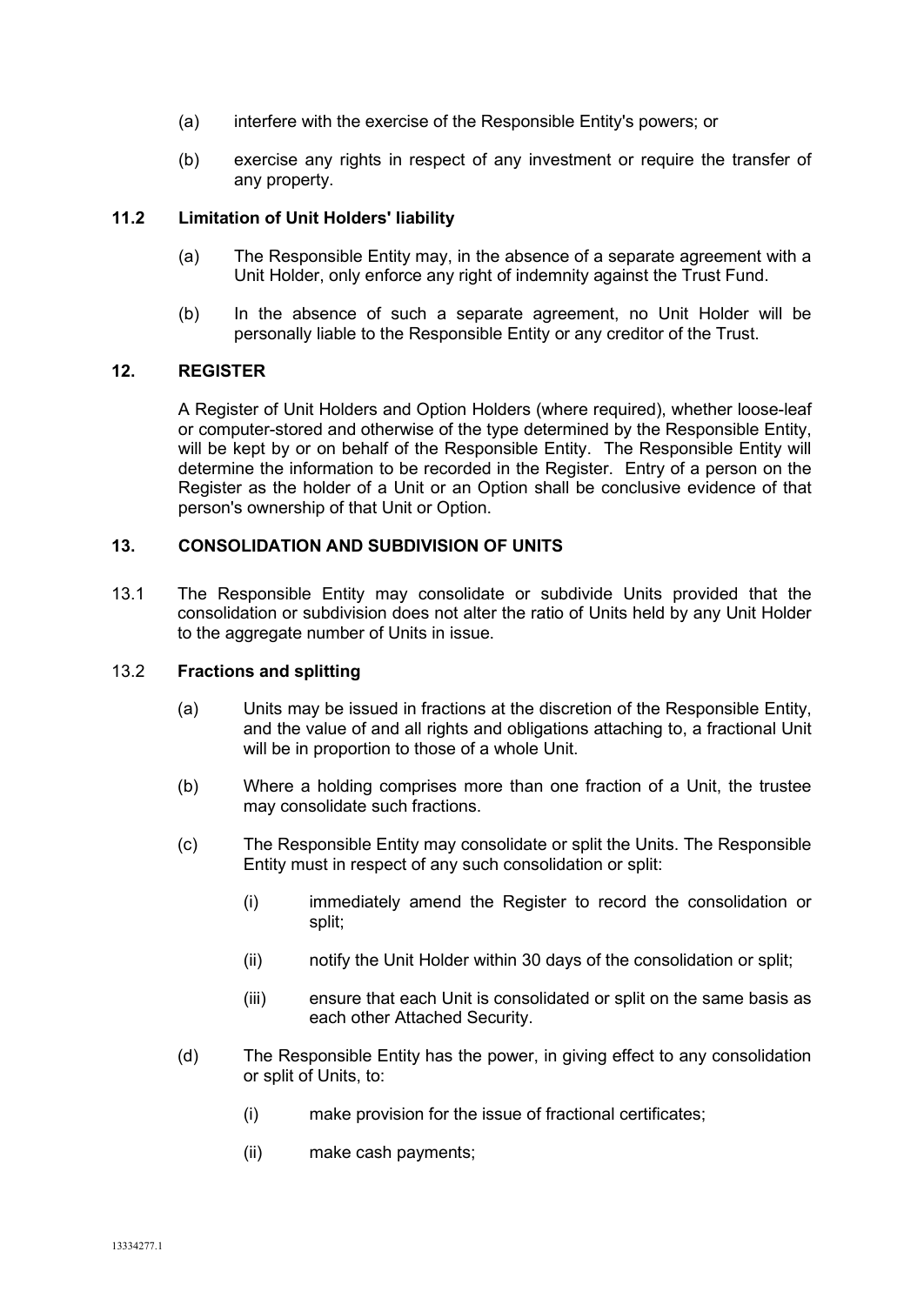- (iii) determine that all or any fractions may be disregarded;
- (iv) appoint a trustee to deal with any fractions on behalf of the Unit Holders; and
- (v) rounding each fractional entitlement to the nearest whole Unit.

## **14. TRANSFER AND TRANSMISSION OF UNITS**

- 14.1 All transfers of Units and Options must be made in the manner and form (whether in writing or not) required by the Responsible Entity and, for so long as the Trust is Listed, the ASX or other exchange regulator.
- 14.2 Every transfer must be delivered to the Responsible Entity, together with the certificate or certificates (if issued) in respect of the Units or Options to be transferred.
- 14.3 The Responsible Entity may in its absolute discretion refuse to register any transfer of Units or Options, but where Units or Options are Officially Quoted, may only do so where permitted by the Listing Rules. The Responsible Entity is not required to give any reason for refusing to register a transfer.
- 14.4 If a Unit Holder or Option Holder dies or becomes subject to a legal disability, only the survivor or legal personal representatives (as the case may be) will be recognised as having any claim to Units or Options registered in the relevant holder's name.

#### **15. REDEMPTION**

## **15.1 No obligation to redeem Units**

Subject to this Deed, the Responsible Entity is not obliged to redeem or buy-back any Units.

#### **15.2 Withdrawal Offers**

- (a) While the Trust is not Liquid, a Unit Holder may withdraw from the Trust in accordance with the terms of any current withdrawal offer made by the Responsible Entity in accordance with the provisions of the Corporations Act regulating offers of that kind. If there is no withdrawal offer currently open for acceptance by Unit Holders, a Unit Holder has no right to withdraw from the Trust.
- (b) The Responsible Entity is not at any time obliged to make a withdrawal offer.
- (c) If the Responsible Entity receives a redemption request before it makes a withdrawal offer, it may treat the request as an acceptance of the offer effective as at the time the offer is made.

## **15.3 Redeeming Unit Holder**

Unless the Responsible Entity otherwise determines, the redemption amount paid to a Unit Holder consists of capital only. The Responsible Entity may, however, having regard to all relevant equitable obligations, determine that some or all of the redemption amount consists of Distributable Income (which may include net capital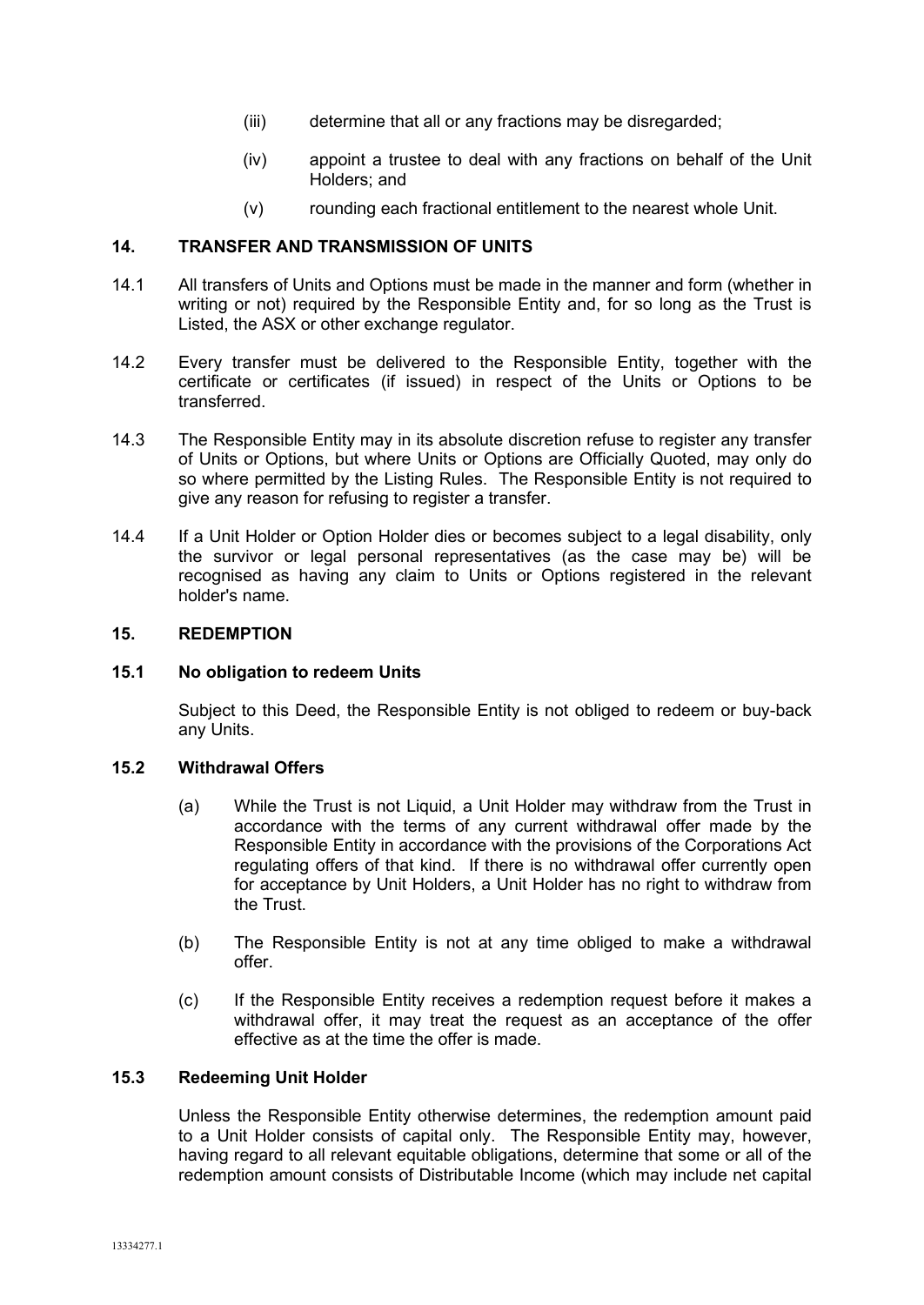gains), rather than capital, of the Financial Year in which the redemption occurs and advise the Unit Holder accordingly (and in any event as soon as practicable after the end of the Financial Year in which the redemption occurred).

## **15.4 Buy-back of Units**

- (a) While the Trust is Listed, the Responsible Entity may buy back Units, subject to and in accordance with the Corporations Act (as modified from time to time) and any requirements under the Listing Rules.
- (b) Immediately after the registration of a transfer of a Unit or a Stapled Security (as applicable) following a buy-back under this **Clause 15.4** the Units purchased are cancelled.
- (c) Where a Unit forms part of a Stapled Security, the Responsible Entity may only buy back and cancel Units if the Securities to which those Units are Stapled are also the subject of a contemporaneous buy-back and cancellation.
- (d) The purchase price payable for a Unit or Stapled Security purchased under this **Clause 15.4** will be determined by the Responsible Entity (or its nominee) as follows:
	- (i) for any period in which a purchase may be made, the Responsible Entity (or its nominee) may set a range of prices at which purchases can be made during all or part of that period in the ordinary course of trading on the ASX and may adjust that pricing range from time to time if appropriate, but the maximum purchase price on any day cannot exceed the Indicative Buy-Back Price for that day by more than 5% (or such greater amount as may be allowed under the Listing Rules); and
	- (ii) the purchase must otherwise satisfy the conditions of any relief from or modification of the Corporations Act.

## **16. WINDING UP OF TRUST**

#### **16.1 Winding-up by Responsible Entity**

In addition to the circumstances in which the Trust may be wound up under the Corporations Act or the Listing Rules, the Responsible Entity may wind up the Trust with the prior approval of a resolution of the Unit Holders.

### **16.2 Termination in accordance with Clause 4.1**

The Responsible Entity must wind up the Trust when it has terminated pursuant to **Clause 4.1** or **Clause 16.1** or if it is terminated by the Responsible Entity with the prior approval of a resolution of the Unit Holders.

## **16.3 Procedure on winding-up**

(a) On winding-up of the Trust, and subject to paragraph (c), the Responsible Entity must realise the assets of the Trust as soon as reasonably practicable, rather than await an improvement in the Market Value of the investments of the Trust.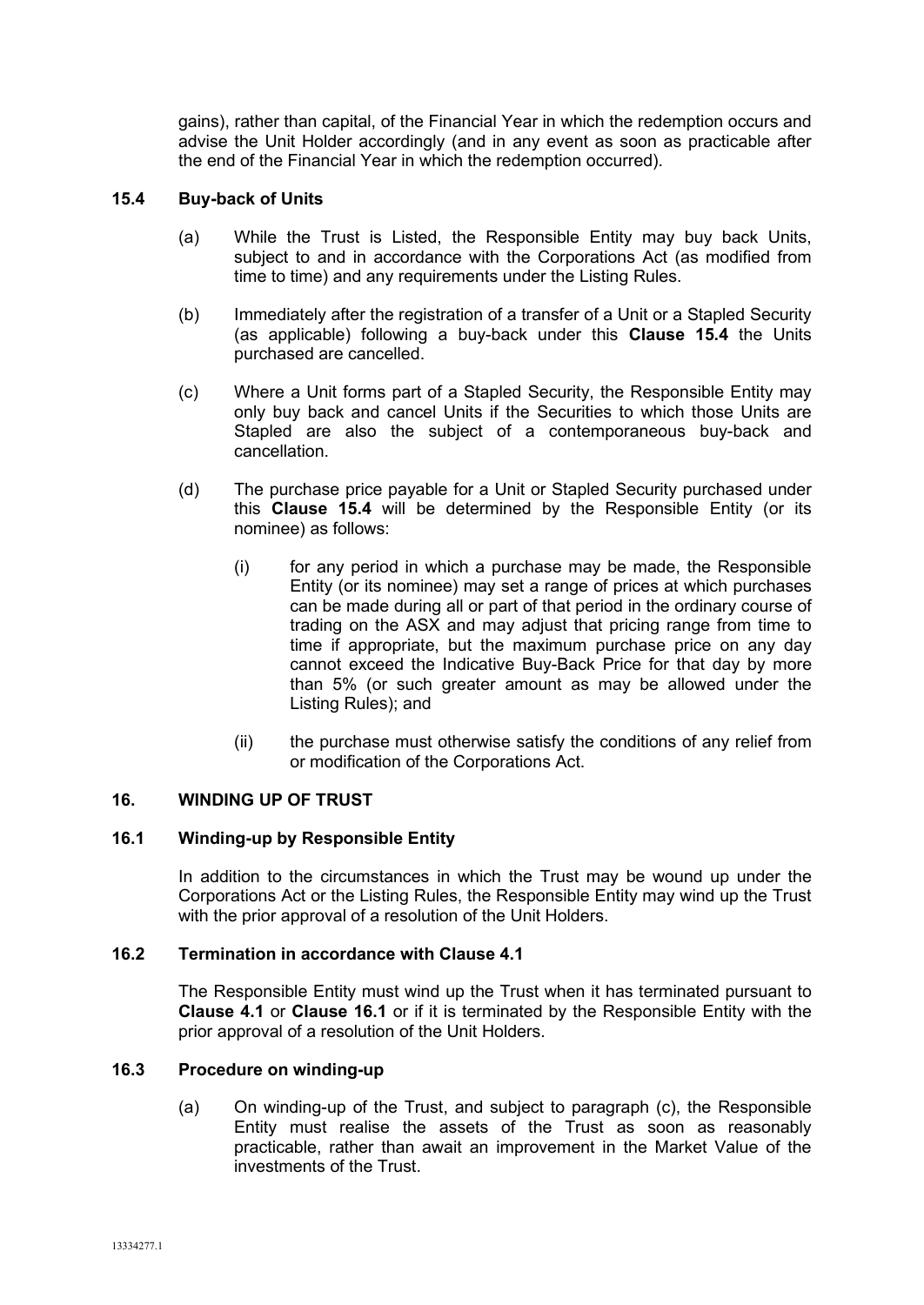- (b) Subject to **Clause 8.6**, and to the rights of the holders of different classes of Units, the net proceeds of realisation, after discharging or providing for all liabilities and meeting the expenses (including anticipated expenses) of winding-up, must be distributed to Unit Holders in proportion to the number of Units of which they are the registered holders on the date the Trust is required to be wound-up in accordance with this clause or Part 5C.9 of the Corporations Act or on the date of termination of the Trust in accordance with **Clauses 4.1** and **16.1**.
- (c) The Responsible Entity may agree with a Unit Holder that the Unit Holder's entitlement in whole or in part on the winding-up of the Trust be satisfied by transferring assets of the Trust to that Unit Holder at their Market Value.
- (d) The Responsible Entity must arrange for an independent audit of the final accounts for the Trust after the winding-up of the Trust has been completed.

## **17. MANAGEMENT AND INVESTMENT OF THE TRUST FUND**

## **17.1 Responsible Entity's powers**

The Responsible Entity has the capacity and all the powers in respect of the Trust which it is possible for both a natural person and a body corporate to have if it were the absolute owner of the Trust Fund, including:

- (a) to invest the Trust Fund in any form of investment;
- (b) to deal with any asset of the Trust;
- (c) to borrow or obtain other financial accommodation;
- (d) to grant security over the Trust Fund (including, without limitation, third party security);
- (e) to guarantee liabilities of any person or provide indemnities in respect of such liabilities;
- (f) to make loans, including to associated or related entities;
- (g) to fetter future discretion;
- (h) to invest in Derivatives; and
- (i) to act as trustee of Sub-Trusts.

## **17.2 Appointment of Agents**

The Responsible Entity may engage agents, consultants, experts, advisers or other persons and appoint delegates for any purpose in the exercise of its powers, and any such consultant, expert, person or delegate may be an Associate of the Responsible Entity.

## **17.3 Appointment of Custodian**

Without limiting the Responsible Entity's power under this **Clause 17**, subject to the Corporations Act and the terms of any Relief the Responsible Entity may appoint one or more custodians to hold title to some or all of the assets of the Trust.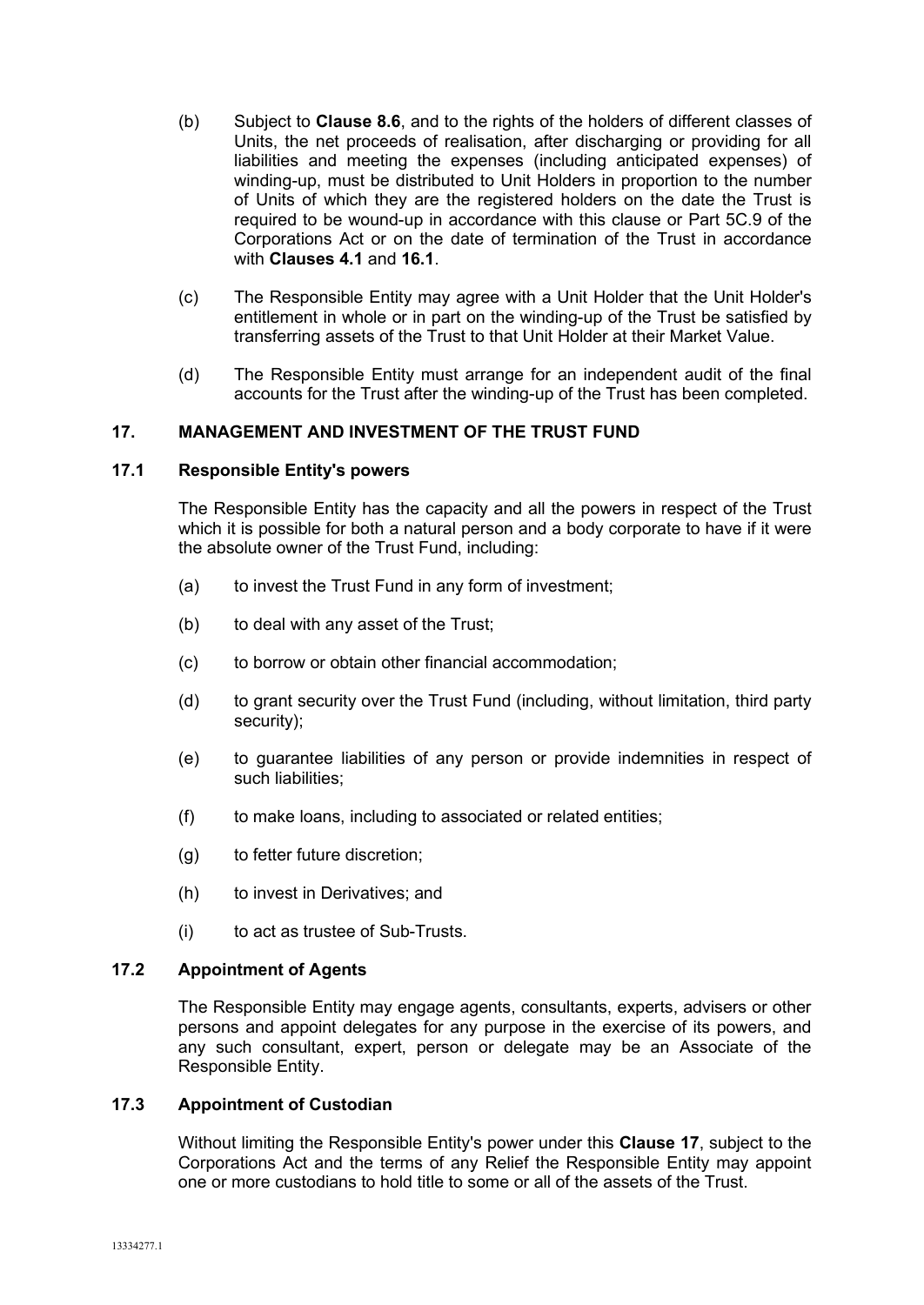## **18. DISTRIBUTION OF INCOME AND CAPITAL**

#### **18.1 Determination of Distributable Income**

- (a) The Distributable Income of the Trust for a Distribution Period will be such amount as the Responsible Entity determines in its discretion, provided that the Distributable Income for a Distribution Period can be no less than the net income of the Trust (within the meaning of the Income Tax Assessment Act) for that period.
- (b) The Unit Holders will be entitled to the Distributable Income of the Trust for a Distribution Period in accordance with the proportions specified in **Clause 18.3**.

#### **18.2 Time for distribution of income**

The Distributable Income for a Distribution Period must be distributed by the Responsible Entity to Unit Holders no later than the applicable Distribution Date.

#### **18.3 Income entitlement**

(a) The Distributable Income of the Trust Fund shall accrue in respect of a Unit immediately following the creation and allotment of the Unit and shall accrue from month to month and shall be apportionable in respect of time accordingly (*the Unit Distribution*).

The present entitlement in respect of a Partly Paid Unit shall be as follows:

- (i) the entitlement shall be that proportion of the Unit Distribution which the amount received by the Responsible Entity in respect of the Unit bears to the Issue Price of the Unit;
- (ii) where the Issue Price of the Unit has been received by the Responsible Entity in instalments, each instalment shall (notwithstanding the date of actual receipt) be deemed to have been received on the first day of the month immediately following the receipt of the relevant instalment.
- (b) Subject to the terms of issue of any Units and to **Clause 8.6** and **Clause 18.3(a)**, the Distributable Income of the Trust for each Distribution Period that remains after deducting any distributions already made in relation to that Distribution Period pursuant to **Clause 15.3** will be credited to a distribution account and after payment of all taxes will be distributed to Unit Holders registered at the close of business on the last day of the Distribution Period, or, where Units are Officially Quoted, to Unit Holders registered, at the close of business on the date fixed for the closing of the Register to determine income entitlements for that Distribution Period, in proportion to the number of Units of which they are the registered holders at such time.

#### **18.4 Present entitlement to Accounting Income of the Trust**

Persons who were entitled to Distributable Income pursuant to **Clause 18.3** in respect of a Financial Year will be presently entitled (within the meaning of the Income Tax Assessment Act) to that income in the proportions set out in **Clause 18.3** on the last day of the Financial Year, but if the Responsible Entity does not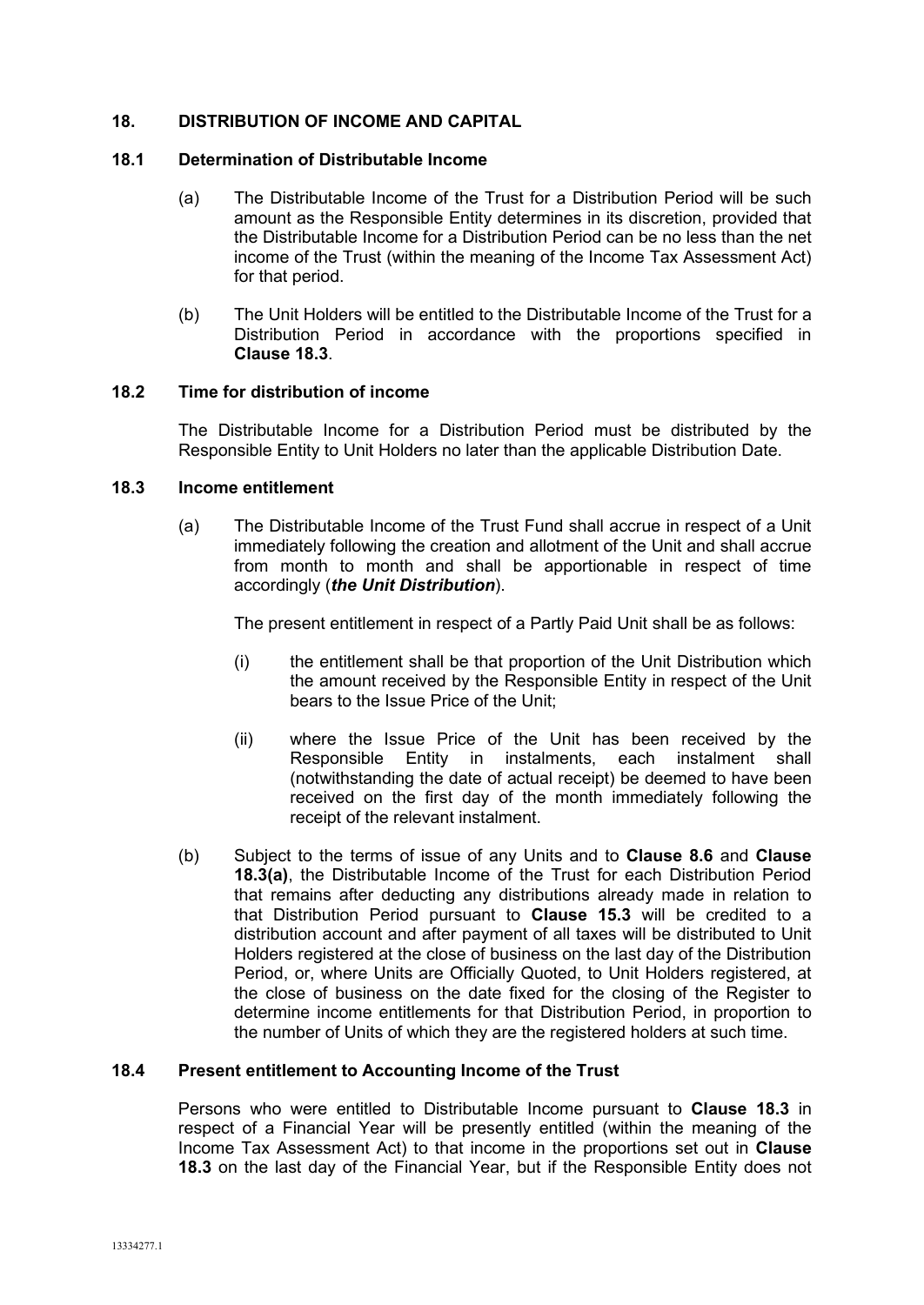make a determination for the purposes of **Clause 18.1** for the last Distribution Period in a Financial Year, then persons who are registered Unit Holders at the close of business on the last day of that Financial Year will be presently entitled (within the meaning of the Income Tax Assessment Act) at that time to that part of the Distributable Income of the Trust for that Financial Year to which no Unit Holder has been presently entitled in an earlier Distribution Period for that Financial Year by virtue of **Clause 18.3** and/or **Clause 15.3**.

## **18.5 Unit plans**

- (a) The Responsible Entity may at any time adopt and implement any number of plans, on terms it determines, by which a Unit Holder may elect to receive Units as, or instead of, income or capital entitlements. Such plans may include:
	- (i) a plan under which a Unit Holder who elects to participate in respect of a Unit held by the Unit Holder is entitled to an issue of bonus Units instead of an income or capital entitlement distributed as money in respect of that Unit; and
	- (ii) a plan under which an income or capital entitlement to be distributed as money to a Unit Holder in respect of a Unit is, if the Unit Holder elects that the Unit participate in the plan, retained by the Trust and applied in subscription for fully paid Units pursuant to the terms of the plan.
- (b) The Responsible Entity has all powers necessary or desirable to implement and carry out fully any plan adopted under this **Clause 18.5** and may (without limitation) at any time:
	- (i) amend the terms of any plan as it considers desirable; and
	- (ii) suspend for any period or terminate the operation of any plan as it considers desirable.

## **18.6 Capital and other distributions**

- (a) The Responsible Entity may at any time distribute capital to the Unit Holders (including without limitation as part of an income distribution) by the payment of cash, the issue of Units, the distribution of assets or in any other manner the Responsible Entity determines in proportion to the number of Units of which they are the registered holders at such time as is determined by the Responsible Entity.
- (b) In the case of an issue of Units, the terms of the issue of Units will be determined by the Responsible Entity.

#### **18.7 Income categories**

The Responsible Entity may keep separate accounts of different categories and sources of income and allocate the income from any category or source to any Unit Holder.

## **19. REMUNERATION**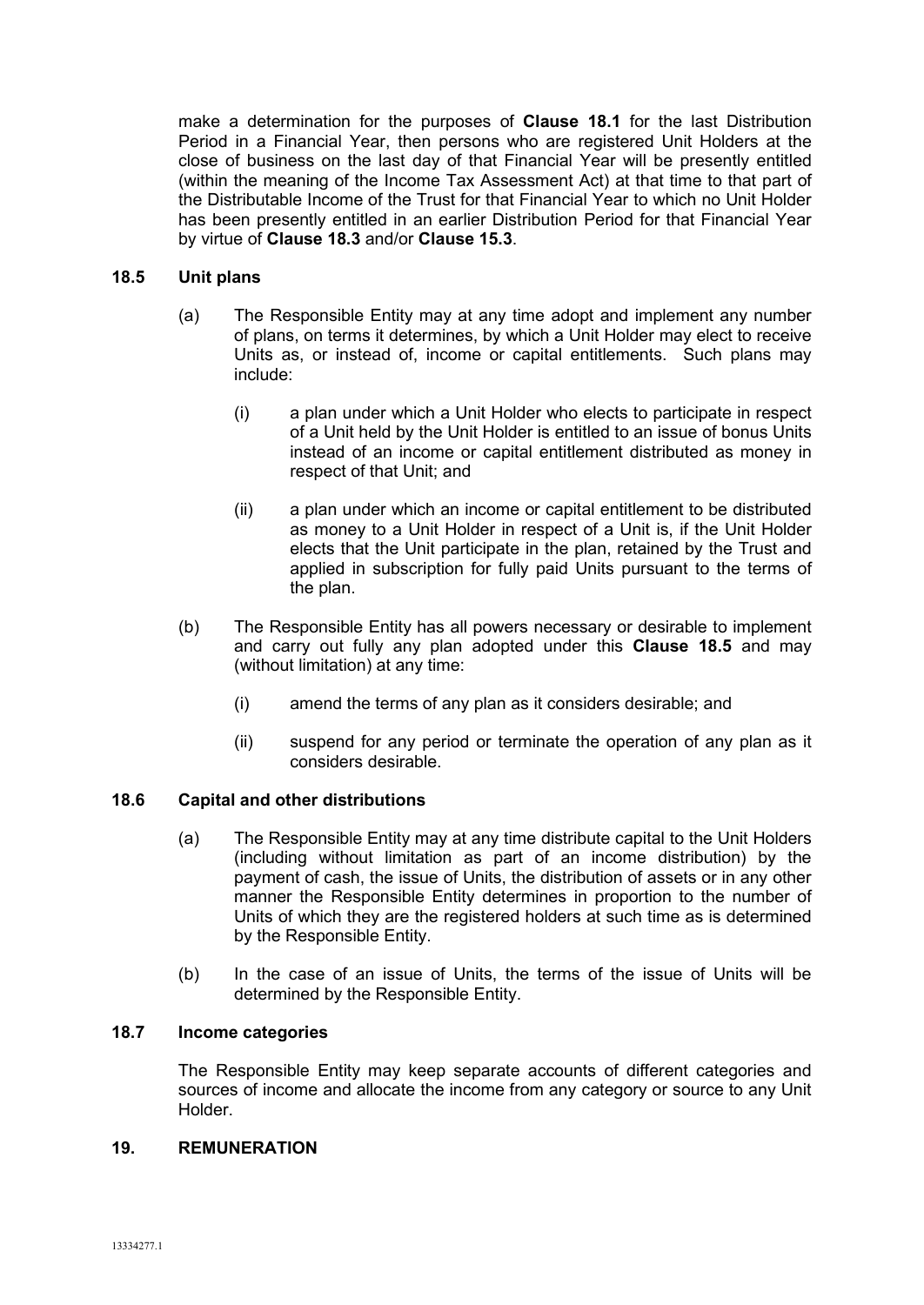## **19.1 Responsible Entity's fee**

- (a) The Responsible Entity will be paid out of the income or capital of the Trust an annual fee of 1% of the Total Asset Value of the Trust.
- (b) Such fee is payable monthly and will accrue monthly.
- (c) The Responsible Entity's fee will continue to be paid up to the date of completion of the final winding up of the Trust.

## **19.2 Performance fee**

- (a) In relation to the assets of the ADIF Investment Trust (*the Fund*), the Responsible Entity will be entitled to receive a performance fee in respect of each Financial Year determined as follows:
	- (i) The performance fee is 25% of the amount by which net returns of the Fund exceed an amount determined by multiplying the average funds employed by the Benchmark Rate.
	- (ii) Where the net returns of the Fund for any Financial Year fail to exceed an amount determined by multiplying the average funds employed by the Benchmark Rate, no performance fee is payable for that year.

The performance fee will be payable by the Trust and will not be taken into account in calculating the net returns of the Fund.

- (b) On the sale of any Real Property of the Trust or any Sub-Trust, the Responsible Entity will be entitled to receive a performance fee calculated at 10% of the excess of the Net Sale Proceeds over the Purchase Price plus Acquisition Costs subject to the following conditions:
	- (i) the performance fee will not be payable unless the Net Sale Proceeds exceed 110% of the Purchase Price plus Acquisition Costs;
	- (ii) the maximum performance fee payable under this paragraph shall be 4.5% of the Net Sale Proceeds;
	- (iii) the performance fee will be reduced to the extent necessary to ensure that the return derived is not reduced below 110% of the Purchase Price plus Acquisition Costs.

## **19.3 Real Property Acquisition Fee**

In consideration of sourcing and conducting due diligence in acquiring Real Property on behalf of the Trust or any Sub-Trust, the Responsible Entity will be entitled to receive an acquisition fee of \$150,000 or up to 2% of the Purchase Price of any Real Property purchased by the Trust or any Sub-Trust, whichever is the greater.

#### **19.4 Capital Raising Fee**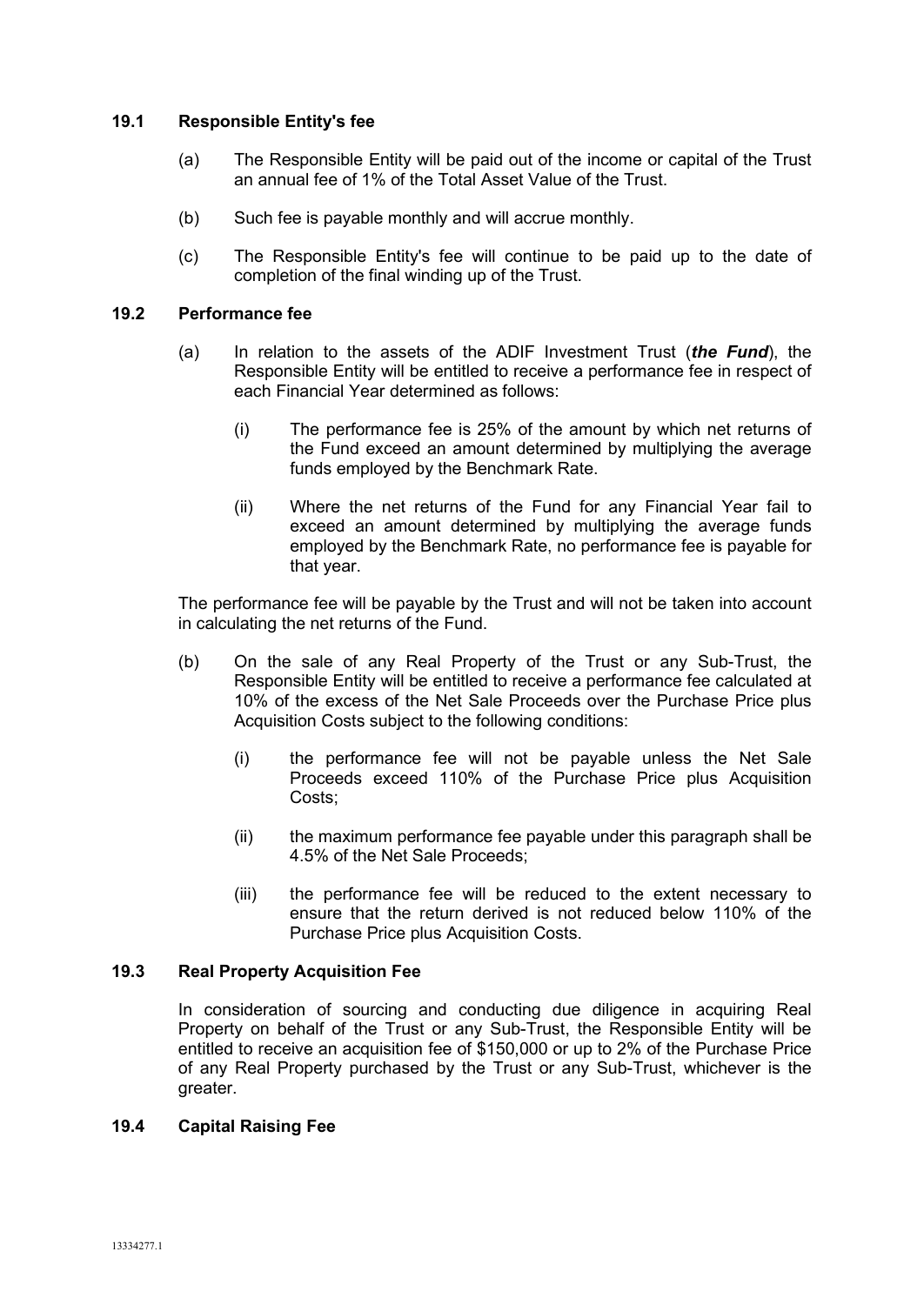In consideration of procuring and conducting due diligence in respect of any capital raising for the Trust, the Responsible Entity will be entitled to receive a capital raising fee of 0.75 cents for each Stapled Security issued, whether pursuant to public offer, private placement, rights issue or any other method or combination used for that capital raising.

## **19.5 Reimbursement and indemnity**

The Responsible Entity will be paid or reimbursed out of the Trust Fund on a full indemnity basis for all expenses and liabilities which it may incur in connection with the Trust or in performing its obligations or exercising its powers under this Deed including in connection with the following matters:

- (a) cheques, certificates, investment advices, accounts, distribution statements, and other communications;
- (b) registers, accounting and other records;
- (c) Unit Holder meetings;
- (d) any transaction or proposed transaction in relation to the Fund, including, without limitation, the acquisition, disposition, development and management of assets of the Fund;
- (e) accounts;
- (f) taxes, rates, charges, duties and other imposts, including any goods and services or similar tax collectable from, or incurred or payable by, the Responsible Entity in connection with the Trust, or the management or administration of the Trust (including taxes payable by the Responsible Entity in respect of its fees and reimbursable expenses);
- (g) regulatory compliance, including conversion of the Trust to a managed investment scheme;
- (h) any restructuring or Listing of the Trust;
- (i) offers of invitations, to apply for, or issues or transfers of, Units or Options;
- (j) delegates, agents, consultants, experts, advisers and other persons retained or appointed by the Responsible Entity, including without limitation, members of any Compliance Committee;
- (k) researching property and securities markets;
- (l) this Deed;
- (m) custody of the Trust Fund (including custodian's fees);
- (n) computer hardware and software and other equipment;
- (o) any court proceedings, arbitration or dispute;
- (p) retirement or removal of the Responsible Entity;
- (q) Compliance Committees;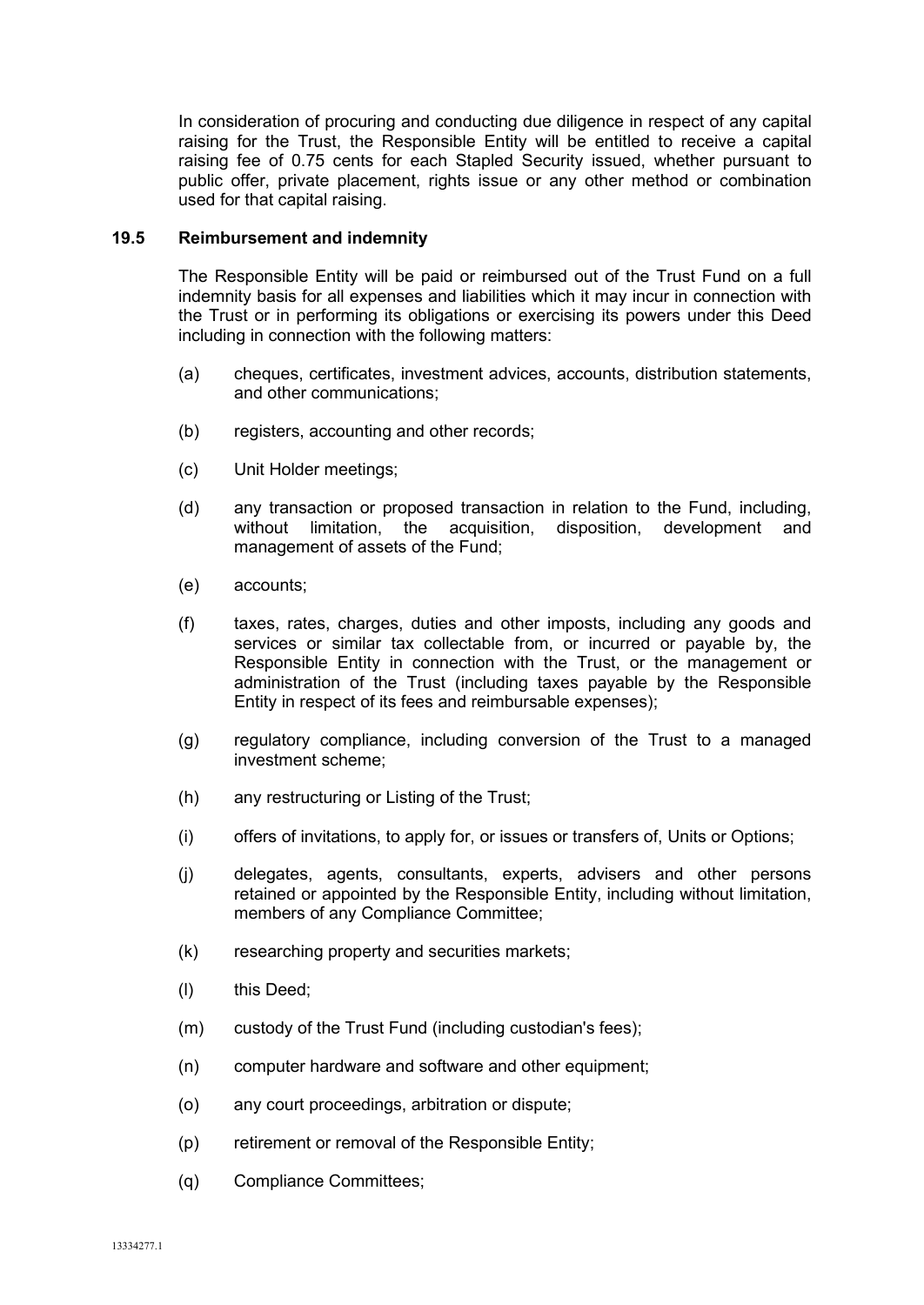- (r) preparing documentation in relation to the Trust and the Trust Fund;
- (s) insurances, including insurance premiums payable in respect of insurance policies for the Responsible Entity, its directors, and Compliance Committee members;
- (t) audit fees, including compliance plan audit fees;
- (u) promoting the Trust to, or communicating with, Unit Holders, potential investors and their advisers; and
- (v) travel and accommodation expenses.

## **19.6 Payments to Associates**

Payments under **Clauses 19.1, 19.2, 19.3, 19.4** and **19.5** may be made to an Associate of the Responsible Entity.

## **19.7 Compliance Committee**

Subject to the Corporations Act, the Responsible Entity may reimburse or indemnify out of the Trust Fund any member of the Compliance Committee for any cost, expense or liability incurred in connection with the Trust or such membership.

#### **19.8 Waiver or postponement**

The Responsible Entity may waive or postpone payment of all or part of its fee under **Clauses 19.1, 19.2, 19.3** and **19.4** (respectively) or reimbursement under **Clause 19.6** on such terms and conditions as it determines in its absolute discretion.

#### **19.9 Rebate**

The Responsible Entity may waive, assign or rebate all or part of its fee under **Clauses 19.1, 19.2, 19.3** and **19.4** in favour of any person (including one or more Unit Holders) on such terms and conditions as it determines in its absolute discretion.

If the payment of the Responsible Entity's fees under **Clauses 19.1, 19.2, 19.3** and **19.4** or the Responsible Entity's reimbursement under **Clause 19.5** is unable to be made when such fees or amounts are due and payable due to there being insufficient liquid assets in the Trust, then the Responsible Entity will be entitled to receive interest at the rate of 10% per annum on unpaid fees and amounts until such fees or amounts are paid.

## **19.10 Goods and Services Tax ('GST')**

(a) If any GST becomes payable in respect of any taxable supply by the Responsible Entity in connection with its rights and obligations under this Deed, the Responsible Entity is entitled to increase the consideration for that supply by the amount of the GST on that supply (less, in the case of a reimbursement of expenses, the amount of any input tax credit it is entitled to in relation to the reimbursement payment). The Responsible Entity is entitled to be paid or reimbursed that GST out of the assets of the Trust. For the avoidance of doubt, the Responsible Entity is entitled to determine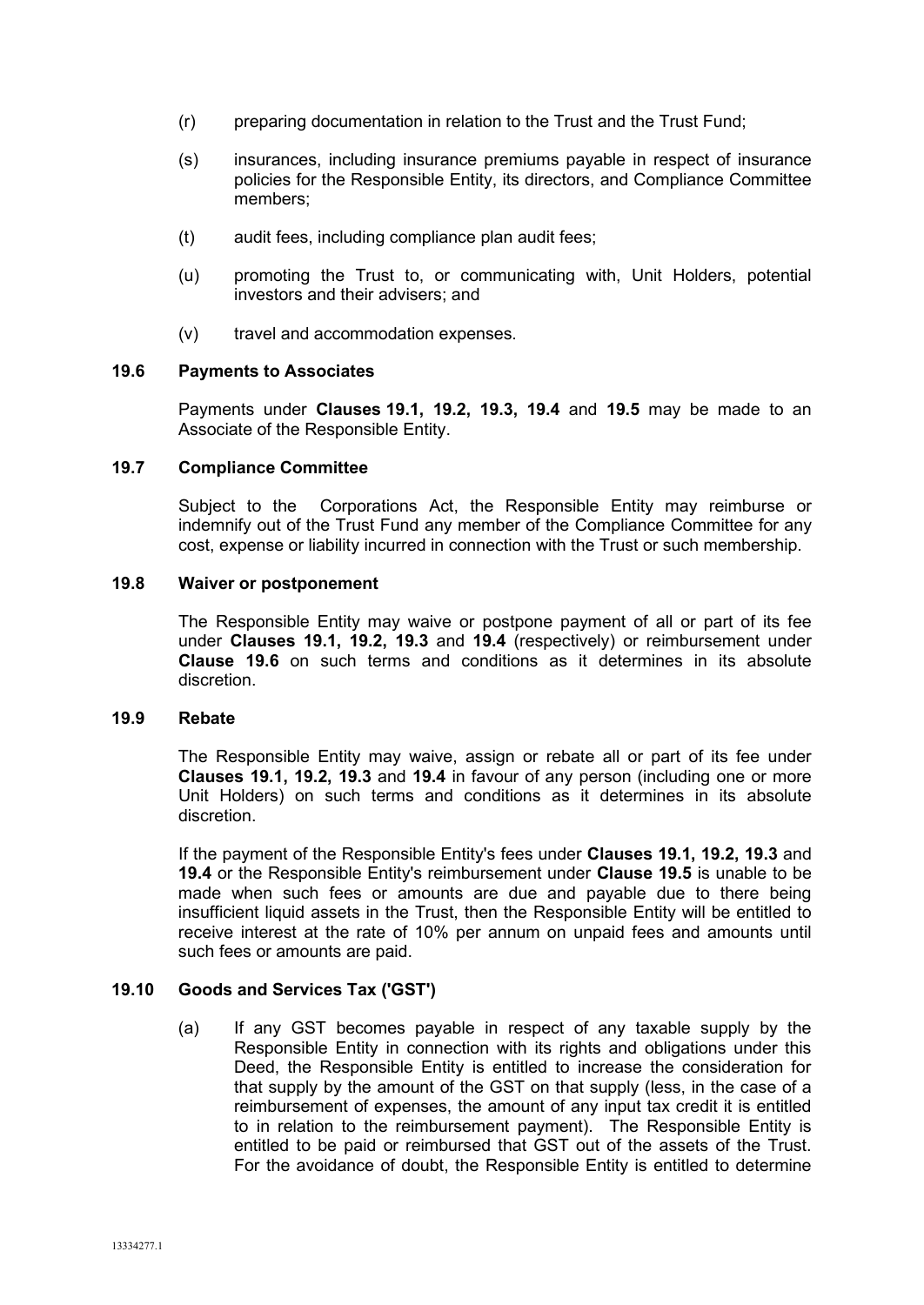the amount of the GST for which it may be liable on the percentage fees and reimbursement and to adjust the percentage accordingly.

- (b) If the Responsible Entity makes a taxable supply in connection with its rights and obligations under this Deed, the Responsible Entity must issue the recipient of that taxable supply a tax invoice prior to:
	- (i) the date payment for the taxable supply is due; or
	- $(ii)$  if there is no due date for payment for the taxable supply, the date the Responsible Entity is paid or reimbursed out of the Trust Fund for the taxable supply.
- (c) Any invoice issued by the Responsible Entity to the Trust under this Deed must be a tax invoice.
- (d) Words or expressions used in this **Clause 19** which are defined in the *A New Tax System (Goods and Services) Tax Act 1999 (Cth)* have the same meaning in this clause.

## **20 RETIREMENT AND REMOVAL OF RESPONSIBLE ENTITY**

#### **20.1 Removal of Responsible Entity**

The Responsible Entity must retire as responsible entity in any of the circumstances specified in the Corporations Act or, for as long as the Trust is Listed, the Listing Rules.

### **20.2 Retirement of Responsible Entity**

The Responsible Entity may retire as responsible entity subject to compliance with the requirements of the Corporations Act.

## **20.3 Appointment of new Responsible Entity**

On the retirement of the Responsible Entity pursuant to **Clause 20.2**, the Responsible Entity may, subject to compliance with the requirements of the Corporations Act, appoint some other corporation to be the Responsible Entity.

## **20.4 Retirement Payment**

The Responsible Entity shall, in consideration of its retirement as a responsible entity, be entitled to agree with an incoming responsible entity to be remunerated by, or to receive a benefit from, the incoming responsible entity and shall not be required to account to Unit Holders for such remuneration or benefit.

### **21. RESPONSIBLE ENTITY'S POWERS, LIABILITIES AND INDEMNITIES**

### **21.1 General Provisions**

(a) Without prejudice to its rights under **Clause 19.5**, the Responsible Entity shall be indemnified out of the Trust Fund for all liabilities incurred by it, or on its behalf, to the extent to which such liabilities are incurred in relation to the proper performance of the Responsible Entity's duties.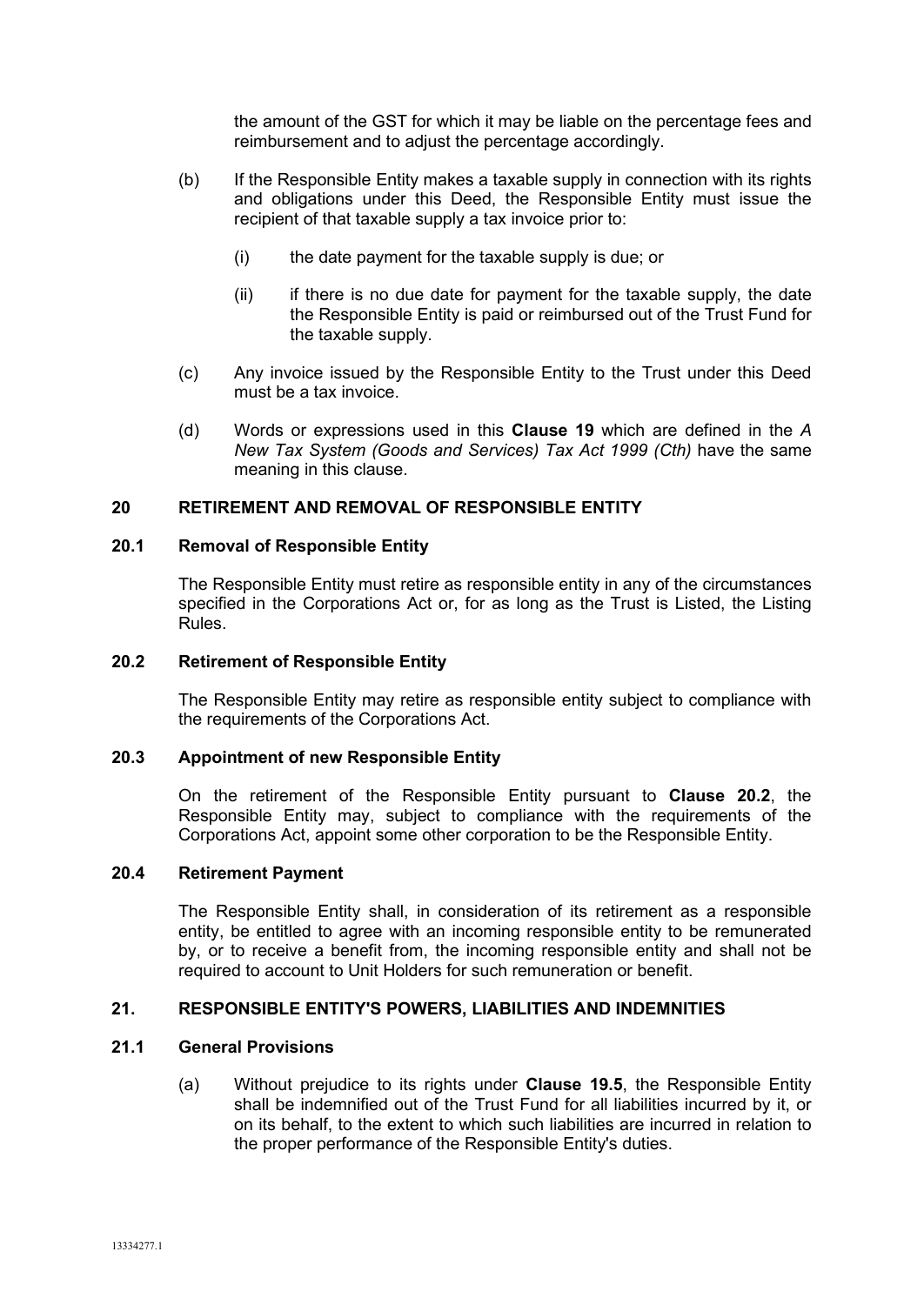- (b) The Responsible Entity may rely on the validity of any document (including any electronic communication) unless it reasonably believes the document not to be genuine.
- (c) The Responsible Entity shall not be under any liability for failure to perform any act if prevented by law.
- (d) The Responsible Entity shall be not liable to account for any payment or retention of moneys made in good faith, or to meet a liability, to a duly empowered fiscal authority.
- (e) The Responsible Entity may rely upon the advice of counsel or solicitors in relation to any matter in connection with the Trust (including the interpretation of this Deed).
- (f) The Responsible Entity may rely on advice or information from any bankers, accountants, auditors, valuers and other persons consulted by the Responsible Entity who is believed in good faith to be expert in relation to the matters upon which they are consulted and who are independent of the Responsible Entity.
- (g) The Responsible Entity is not obliged to enter into any transaction unless its personal liability is excluded or limited as required by it.

# **21.2 Recovery of duties, charges etc**

The Responsible Entity will not be required to undertake any transaction in respect of a Unit Holder unless the Unit Holder has paid or provided for to the Responsible Entity's satisfaction all duties, taxes and the like in respect of such transaction.

## **21.3 Responsible Entity's interest in the Trust and in transactions**

- (a) The Responsible Entity and its Associates may hold Units or Options;
- (b) Nothing in this Deed restricts the Responsible Entity or its Associates from:
	- (i) dealing with the Trust or any Unit Holder or Option Holder; or
	- (ii) being interested in any contract or transaction with the Trust or any Unit Holder or Option Holder or retaining for its own benefit any profits or benefits derived from any such contract or transaction; or
	- (iii) acting in the same or a similar capacity in relation to any other scheme.
- (c) Without limiting the effect of paragraph (b), the Responsible Entity may deal with itself in relation to the Trust Fund where in relation to such dealings it is acting in different capacities.

## **21.4 Extent of Responsible Entity's discretion**

The Responsible Entity has absolute discretion as to how and when to exercise its powers.

## **21.5 Limitation of Responsible Entity's liability**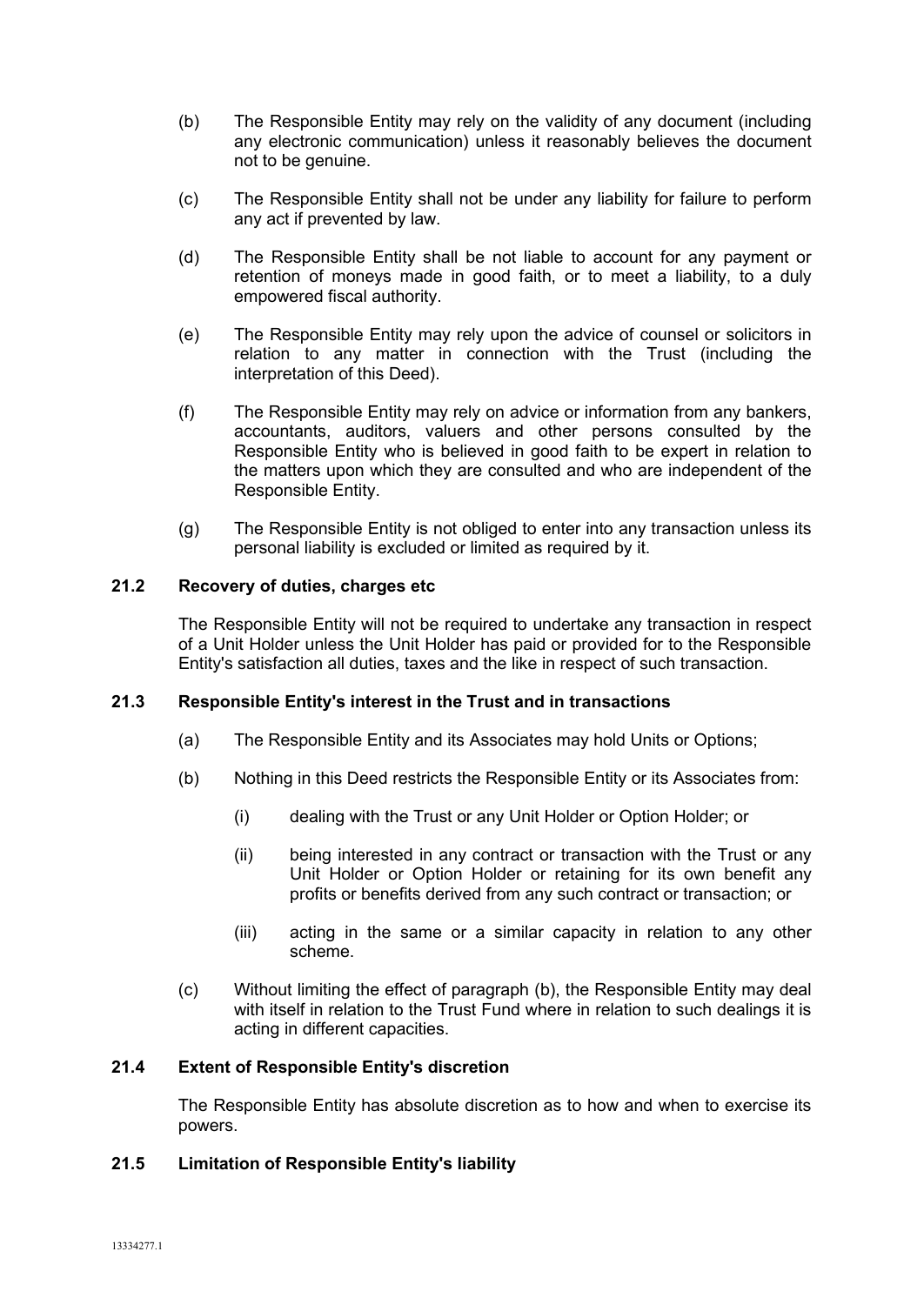Subject to the Corporations Act, except in the case of its own fraud, negligence, breach of duty or breach of trust, the Responsible Entity will not be liable to Unit Holders or Option Holders to any greater extent than the extent to which it is entitled to be and is in fact indemnified for such liability out of the Trust Fund.

## **22. MEETINGS**

## **22.1 Convening and conducting of meeting**

- (a) Subject to the Corporations Act, but without prejudice to this **Clause 22**, meetings of Unit Holders may be convened and conducted in such manner as the Responsible Entity shall in its discretion determine, including without limitation requirements in relation to proxies and their use.
- (b) If a poll is demanded it will be taken in such manner and at such time as the chairman directs.
- (c) In the case of equality of votes, the chairman shall have a casting vote.

## **22.2 Notice of general meeting**

- (a) While the Trust is a registered managed investment scheme pursuant to Part 5C.1 of the Corporations Act notice of a meeting of Unit Holders must be given in accordance with the Corporations Act. Otherwise, notice may be given in the manner determined by the Responsible Entity.
- (b) Accidental omission to give notice to, or the non-receipt of notice of meeting by a Unit Holder will not invalidate the meeting.

#### **22.3 Quorum**

- (a) Subject to Clause 22.3(b) the quorum for a meeting of Unit Holders is:
	- (i) at least 2 Unit Holders present at all times during the meeting holding at least 10% of the votes that may be cast at the meeting; or
	- (ii) if the Trust has only one Unit Holder who may vote on a resolution, that Unit Holder.
- (b) Where a meeting is convened to pass a special resolution to remove the Responsible Entity the quorum shall be at least 2 Unit Holders present at all times during the meeting holding at least 51% of the votes that may be cast at the meeting.

#### **22.4 No quorum**

If a quorum is not present within 15 minutes after the scheduled time for the meeting, the meeting is:

- (a) adjourned to the same day in the following week at the same time and place; or
- (b) adjourned to such other day, time and place as the Responsible Entity may direct.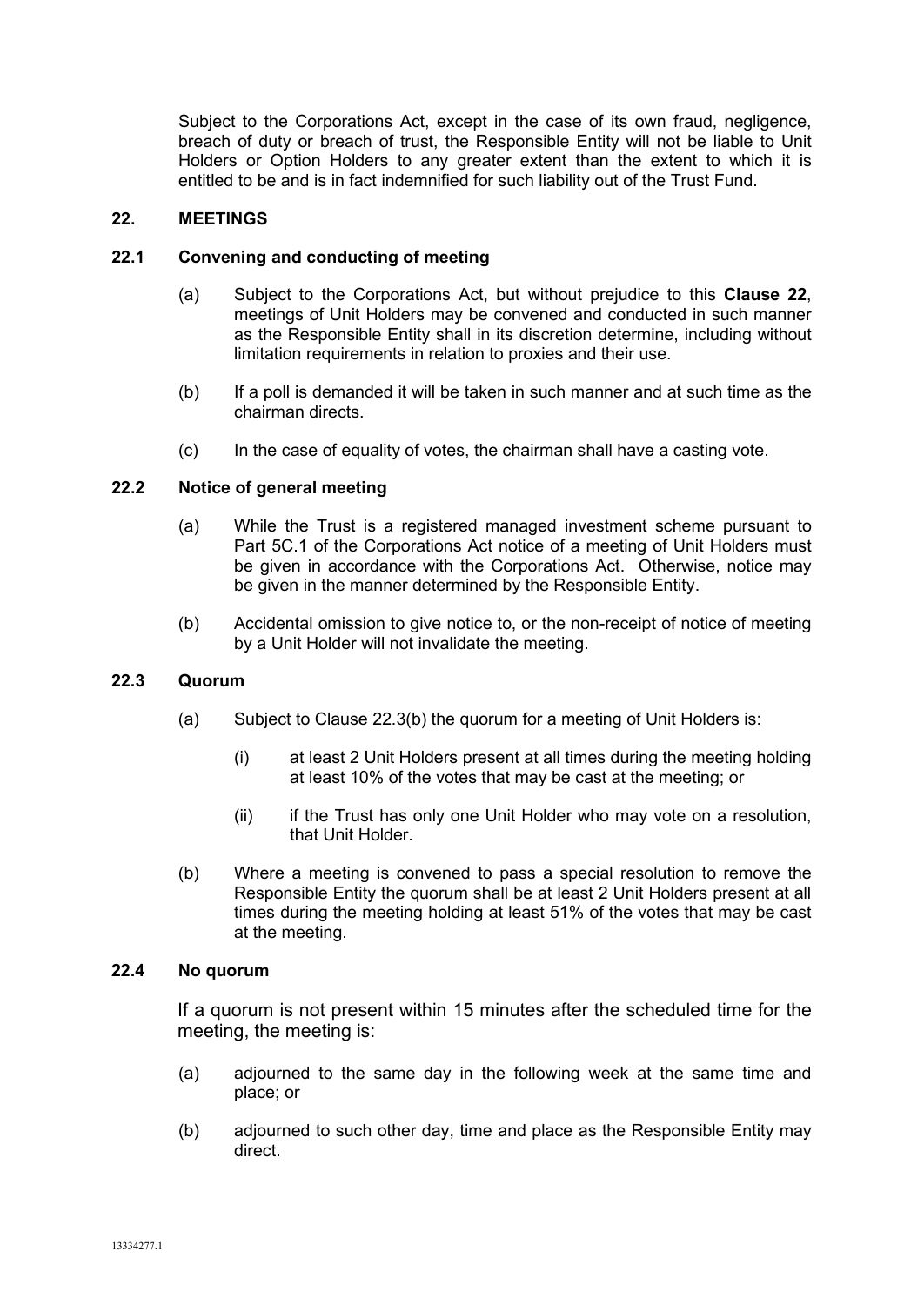### **22.5 Notice of meeting adjourned under Clause 22.4(b)**

If a meeting is adjourned in accordance with Clause 22.4(b), written notice must be given to the Unit Holders of the day, time and place to which the meeting has been postponed.

## **22.6 Quorum at meeting adjourned under Clause 22.4(b)**

At any meeting adjourned under Clause 22.4(b) if a quorum is not present within 15 minutes of the time appointed for the adjourned meeting the meeting is dissolved.

### **22.7 Proxies**

- (a) The instrument appointing a proxy must be in writing and signed by the appointor, the appointor's attorney or corporate representative and, in the case of a body corporate, in accordance with the Corporations Act.
- (b) Subject to Clause 22.7(c) the instrument appointing a proxy, and where applicable the original or certified copy of the power of attorney under which it is signed, must be received at least 48 hours before the time of the meeting.
- (c) The Responsible Entity may determine that proxies may be received less than 48 hours before the meeting.
- (d) No proxy is valid after the expiration of 12 months from the date of its execution.
- (e) Unless the Responsible Entity has received written notice of the matter before the start of the meeting at which a proxy votes, a vote cast by a proxy will be valid even if, before the proxy voted:
	- (i) the Unit Holder dies;
	- (ii) the Unit Holder revokes the proxy's appointment; or
	- (iii) the Unit Holder revokes the authority under which the proxy was appointed by a third party.

## **22.8 Attorney of Unit Holder**

A Unit Holder may appoint an attorney to act on its behalf at a meeting (or meetings) of Unit Holders. Before the first meeting at which the attorney acts on the Unit Holder's behalf, the power of attorney must be deposited at the place specified in the notice of meeting.

## **22.9 Representative of body corporate**

A Unit Holder being a body corporate may, by resolution of its directors and in accordance with the Corporations Act, authorise any person to act as its representative at a meeting of Unit Holders. That representative will then have all the rights that could have been exercised by the authorising Unit Holder at the relevant meeting.

## **22.10 Form and effect of resolutions**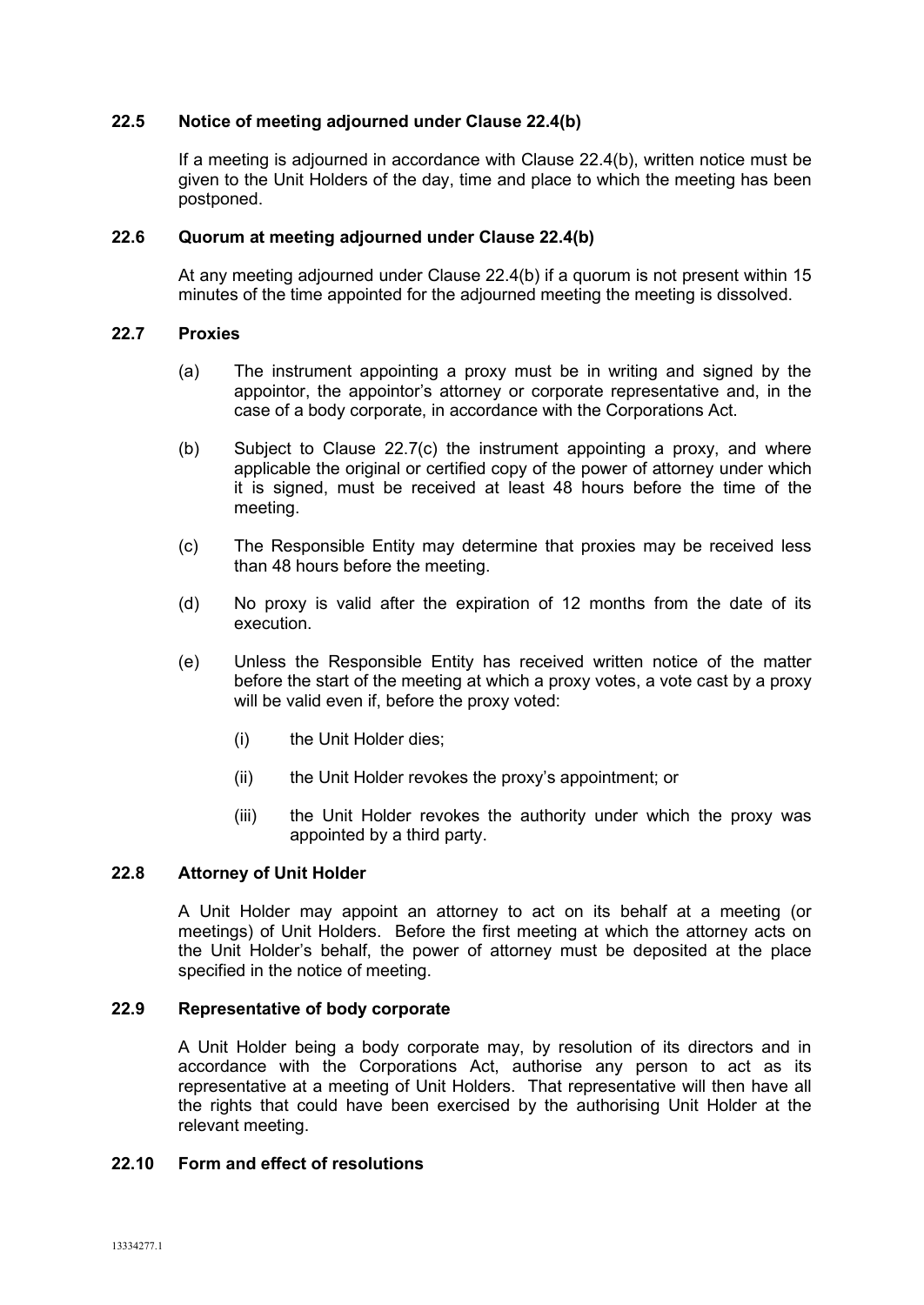- (a) A resolution passed at a meeting of Unit Holders shall be binding on all such members, whether or not present at such meeting. The decision of the chairman on any matter shall be final.
- (b) If all Unit Holders shall have signed a resolution, that resolution shall be deemed to have been passed by the requisite majority of members at a meeting of members on the day and at the time at which the resolution was last signed by a member. The resolution may consist of several documents in the same form, each signed by one or more Unit Holders.

## **22.11 Cancellation or postponement of a meeting**

Subject to the Corporations Act, the Responsible Entity may cancel or postpone a meeting of the Unit Holders at any time prior to the meeting for any reason.

## **22.12 Notice of cancellation**

Notice of cancellation of a meeting must be given to every Unit Holder.

#### **22.13 Notice of date, time and place of postponed meeting**

Notice of the day, time and place to which the meeting has been postponed must be given to every Unit Holder at least 5 Business Days prior to the postponed meeting.

## **22.14 Proxy, attorney or corporate representative for postponed or cancelled meetings**

**Where** 

- (a) the terms of an instrument appointing a proxy, attorney or a corporate representative provide that such appointment is valid only for a meeting of Unit Holders held on or before a specified date; and
- (b) the date for holding the meeting is postponed to a date later than the date specified in the instrument

then the date to which the meeting has been postponed is substituted for the date specified in the instrument unless the Unit Holder appointing the proxy, attorney or representative gives written notice specifying otherwise to the Responsible Entity 48 hours prior to the time to which the meeting has been postponed (and in that event the Unit Holder may at the same time appoint a new proxy, attorney or representative in accordance with the relevant provisions of this Clause 22, with necessary modifications).

## **22.15 Adjournment of meeting**

The chairman of a meeting of members at which a quorum is present may, and must if so directed by vote of the meeting, adjourn the meeting from time to time and from place to place as the chair determines.

### **22.16 Business at adjourned meeting**

No business may be transacted at any adjourned meeting other than the business left unfinished at the meeting from which the adjournment took place. No notice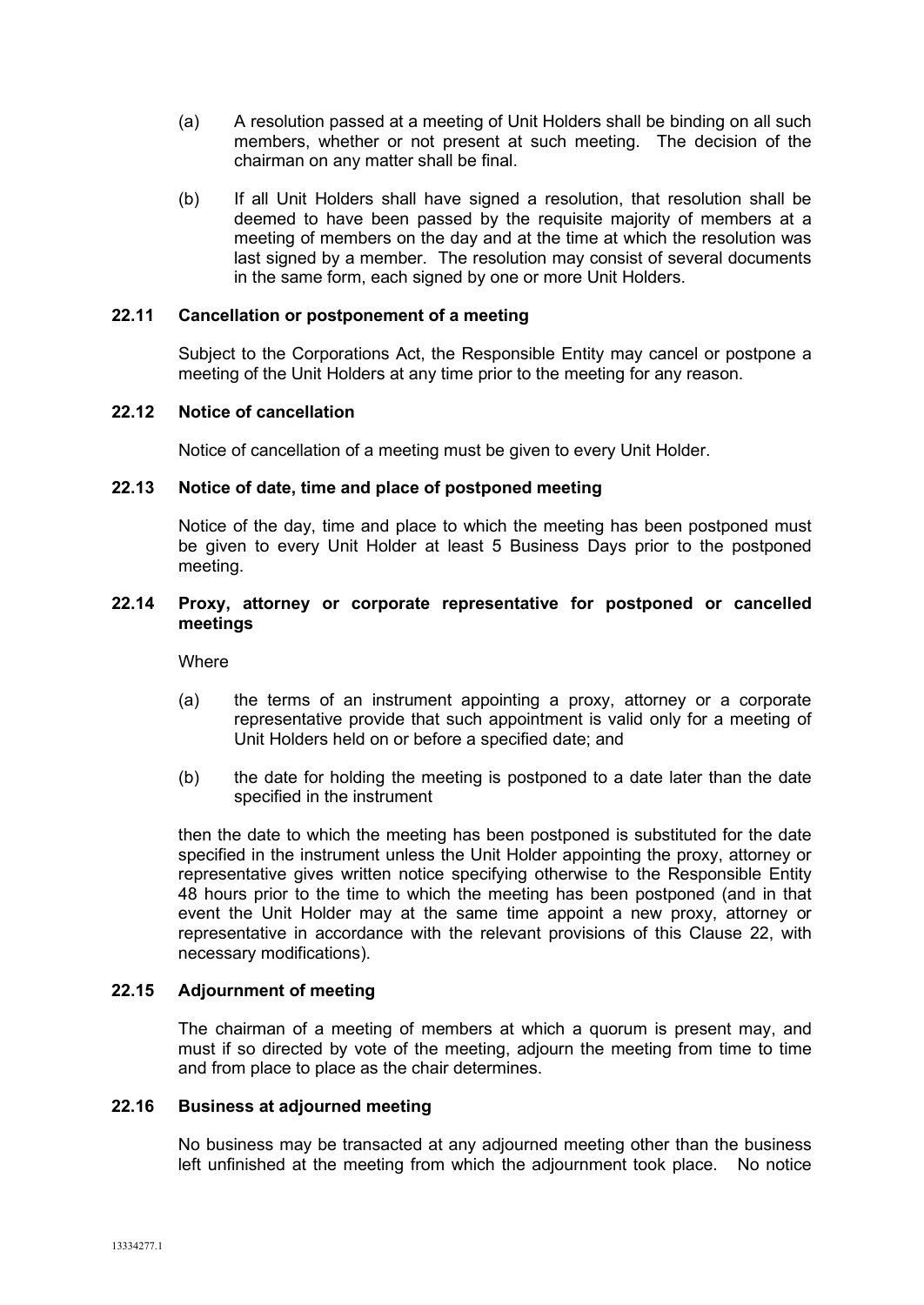need be given of an adjournment, or of the business to be transacted at an adjourned meeting, unless it is adjourned for 30 days or more, in which event notice of the adjourned meeting must be given.

# **22.17 Virtual general meetings**

Subject to clause 22.18, the following provisions apply to meetings of Unit Holders:

- (a) a meeting of Unit Holders may be held using one or more technologies that give all Unit Holders entitled to attend a reasonable opportunity to participate without being physically present in the same place, and clauses 22.17(b) to 22.17(f) apply if the meeting of Unit Holders is held in that way;
- (b) the inability of one or more Unit Holders to access, or to continue to access, the meeting of Unit Holders using any technology will not affect the validity of a meeting of Unit Holders, provided sufficient Unit Holders are able to participate in the meeting of Unit Holders as are required to constitute a quorum;
- (c) all persons so participating in the meeting of Unit Holders are taken for all purposes (for example, a quorum requirement) to be present at the meeting of Unit Holders while so participating;
- (d) a vote taken at the meeting of Unit Holders must be taken on a poll, and not on a show of hands, by using one or more technologies to give each Unit Holder entitled to vote the opportunity to participate in the vote in real time and, where practicable, by recording their vote in advance of the meeting of Unit Holders;
- (e) a requirement to allow an opportunity for Unit Holders attending the general meeting to speak (for example, by asking questions) may be complied with by using one or more technologies that allow that opportunity;
- (f) a proxy may be appointed using one or more technologies specified in the notice of the meeting of the Unit Holders;
- (g) notice of a meeting of Unit Holders may be given, and any other information to be provided with the notice of a meeting of the Unit Holders, or at or in relation to a meeting of Unit Holders, may be provided, using one or more technologies to communicate to those entitled to receive a notice of the meeting of Unit Holders:
	- (i) the contents of the notice and the other information; or
	- (ii) details of an online location where the contents of the notice and the other information can be viewed or from where they can be downloaded.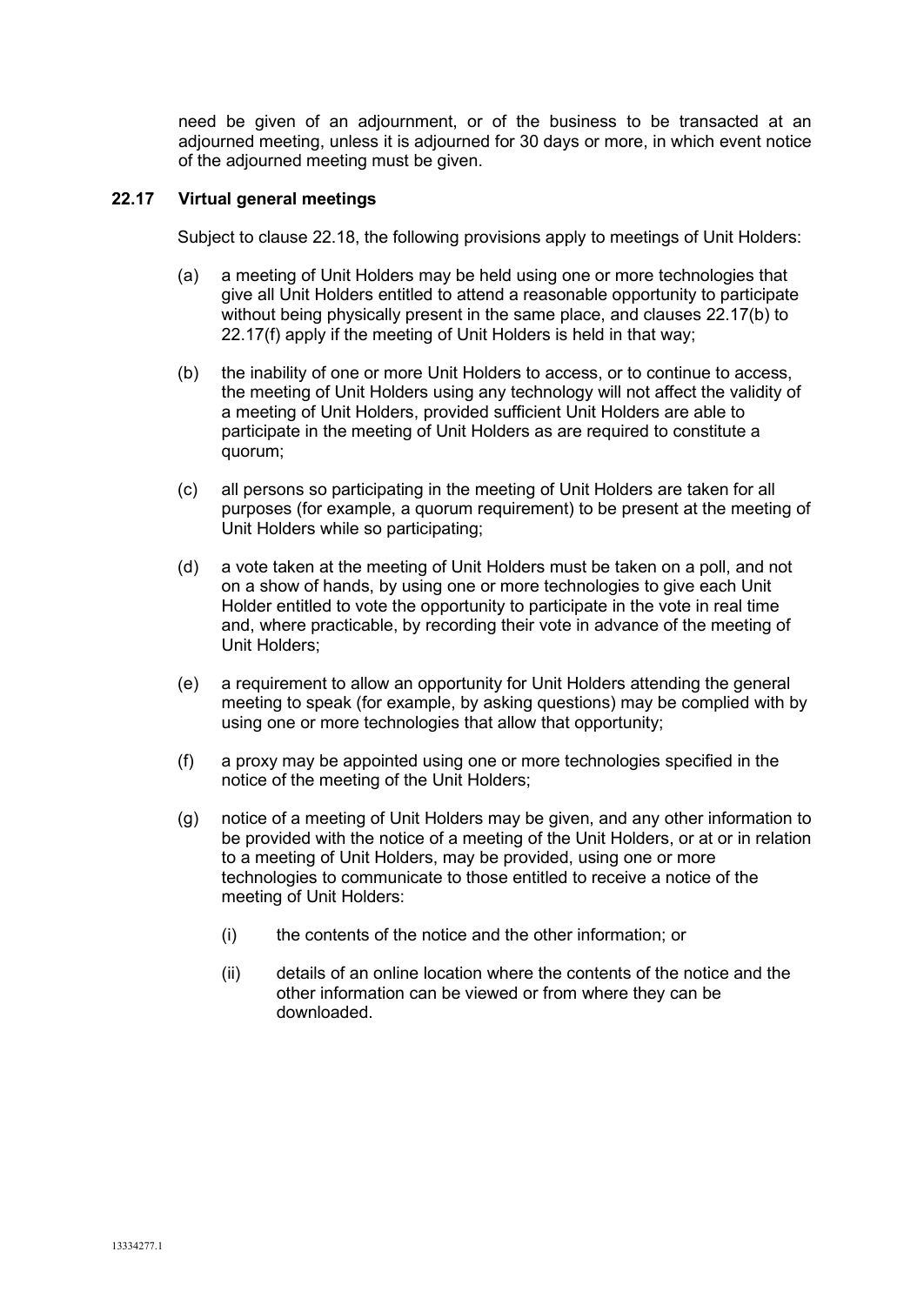## **22.18 Obligations at law**

The obligations set out in clause 22.17 are not intended to impose more onerous procedures on the Trust than would otherwise be required at law. The requirements imposed by clause 22.17 will not apply to the Trust to the extent that such obligations are more onerous than those imposed by law.

## **22.19 Direct voting**

The Responsible Entity may determine that at any meeting of Unit Holders or class meeting of Unit Holders, a Unit Holder who is entitled to attend and vote on a resolution at that meeting of Unit Holders is entitled to a direct vote in respect of that resolution. A 'direct vote' includes a vote delivered to the Trust by post, fax, email or other electronic means approved by Responsible Entity. The Responsible Entity may prescribe rules to govern direct voting including specifications as to the form, method and timing of giving the direct vote in order for the vote to be valid, and the treatment of direct votes.

## **22.20 Treatment of direct votes**

A direct vote on a resolution at a meeting of Unit Holders in respect of a Unit cast in accordance with clause 22.19 is of no effect and will be disregarded:

- (a) if, at the time of the resolution, the person who cast the direct vote:
	- (i) is not entitled to vote on the resolution in respect of the Unit; or
	- (ii) would not be entitled to vote on the resolution in respect of the Unit if the person were present at the meeting of Unit Holders at which the resolution is considered;
- (b) if, had the vote been cast in person at the meeting of Unit Holders at which the resolution is considered:
	- (i) the vote would not be valid; or
	- (ii) the Trust would be obliged to disregard the vote;
- (c) subject to any rules prescribed by the Responsible Entity, if the person who cast the direct vote is present in person at the meeting of Unit Holders at the time the resolution is considered; and
- (d) if the direct vote was cast otherwise than in accordance with any regulations, rules and procedures prescribed by the Responsible Entity under clause 22.19.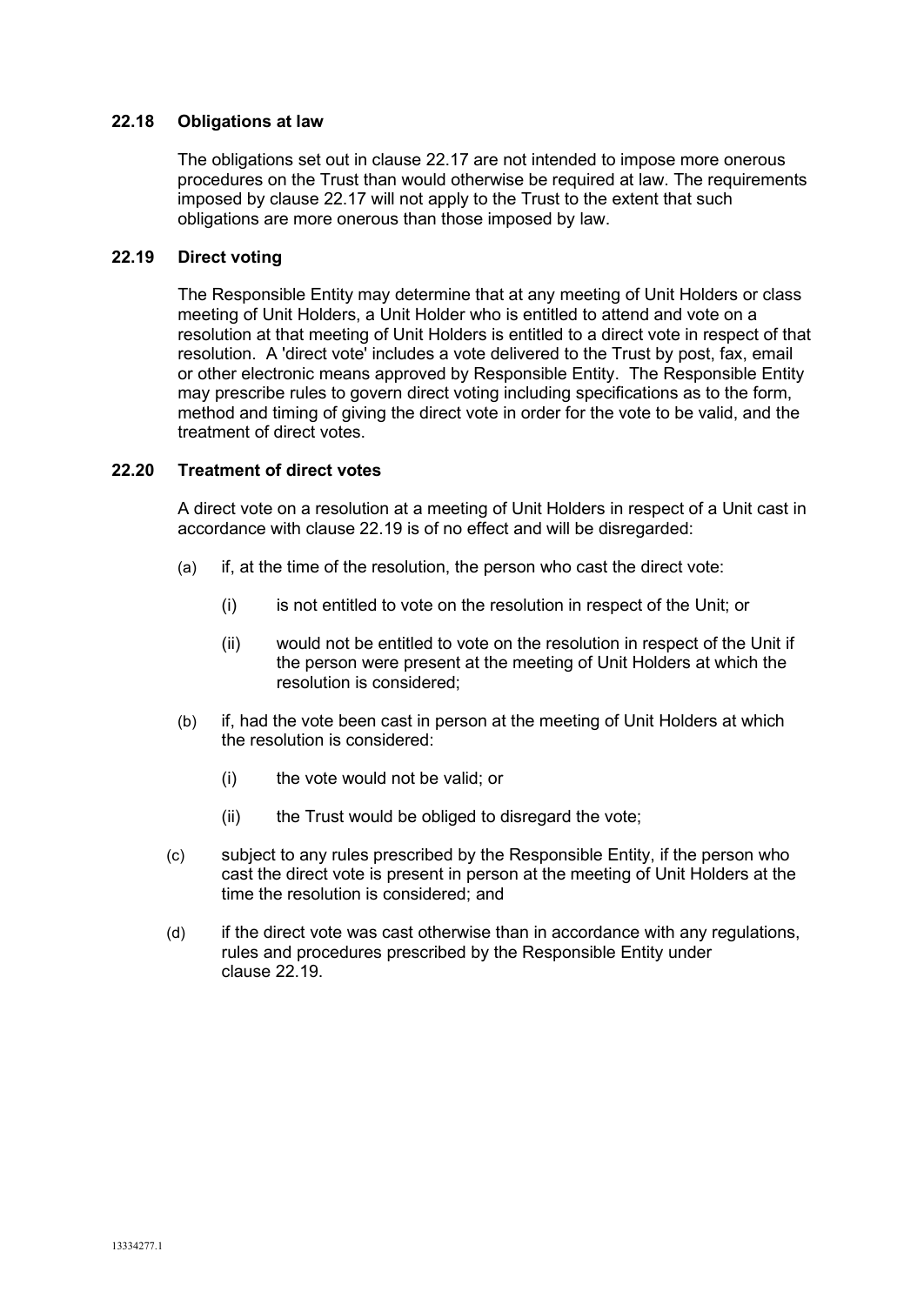### **22.21 Multiple votes**

Subject to any rules prescribed by the Responsible Entity, if the Trust receives a valid direct vote on a resolution in accordance with clause 22.19 and 22.20 and, prior to, after or at the same time as receipt of the direct vote, the Trust receives an instrument appointing a proxy, attorney or representative to vote on behalf of the same Unit Holder on that resolution, the Trust may regard the direct vote as effective in respect of that resolution and disregard any vote cast by the proxy, attorney or representative on the resolution at the meeting of Unit Holders.

## **23. AMENDMENT TO DEED**

Subject to the Corporations Act, the Responsible Entity may amend this Deed, including this **Clause 23**. Any such amendment may have prospective or retrospective effect. Where this Deed is amended by a resolution of Unit Holders the Responsible Entity may execute a supplementary deed incorporating those amendments.

#### **24. NOTICES**

Subject to the Corporations Act, the Responsible Entity may determine methods, including electronic methods, of giving notices to Unit Holders and may also determine corresponding rules relating to deemed service and proof of service.

# **25. MODE OF PAYMENT OF MONEYS TO UNIT HOLDERS**

Moneys payable by the Responsible Entity to a Unit Holder may be paid in any manner determined by the Responsible Entity. Payment of moneys in such manner will be a good discharge to the Responsible Entity. Any joint Unit Holder may give an effective discharge to the Responsible Entity in respect of the payment.

## **26. CHANGE OF NAME OF TRUST**

- 26.1 The Responsible Entity may in its absolute discretion change the name of the Trust without requiring any Unit Holder consent and take whatever action is necessary to effect the change in the name of the Trust.
- 26.2 Should the Responsible Entity cease to be, or to be a related body corporate of, Abacus Funds Management Limited, the title of the Trust must be changed to a name which does not contain the word Abacus and the new Responsible Entity must, without requiring any Unit Holder consent, take whatever action is necessary to ensure that that word is not used in connection with the Trust. Any current Disclosure Document must be withdrawn. This clause may not be amended without the prior written consent of Abacus Funds Management Limited.

## **27. COMPLAINTS RESOLUTION**

- 27.1 The Responsible Entity must take all reasonable steps to ensure that there are at all times in force appropriate arrangements for the making and resolution of complaints by Unit Holders in connection with the Trust.
- 27.2 Complaints made must be properly considered and dealt with by the Responsible Entity as soon as reasonably practicable and in any event within 60 days after they are made, or such longer period as is reasonably necessary in the circumstances.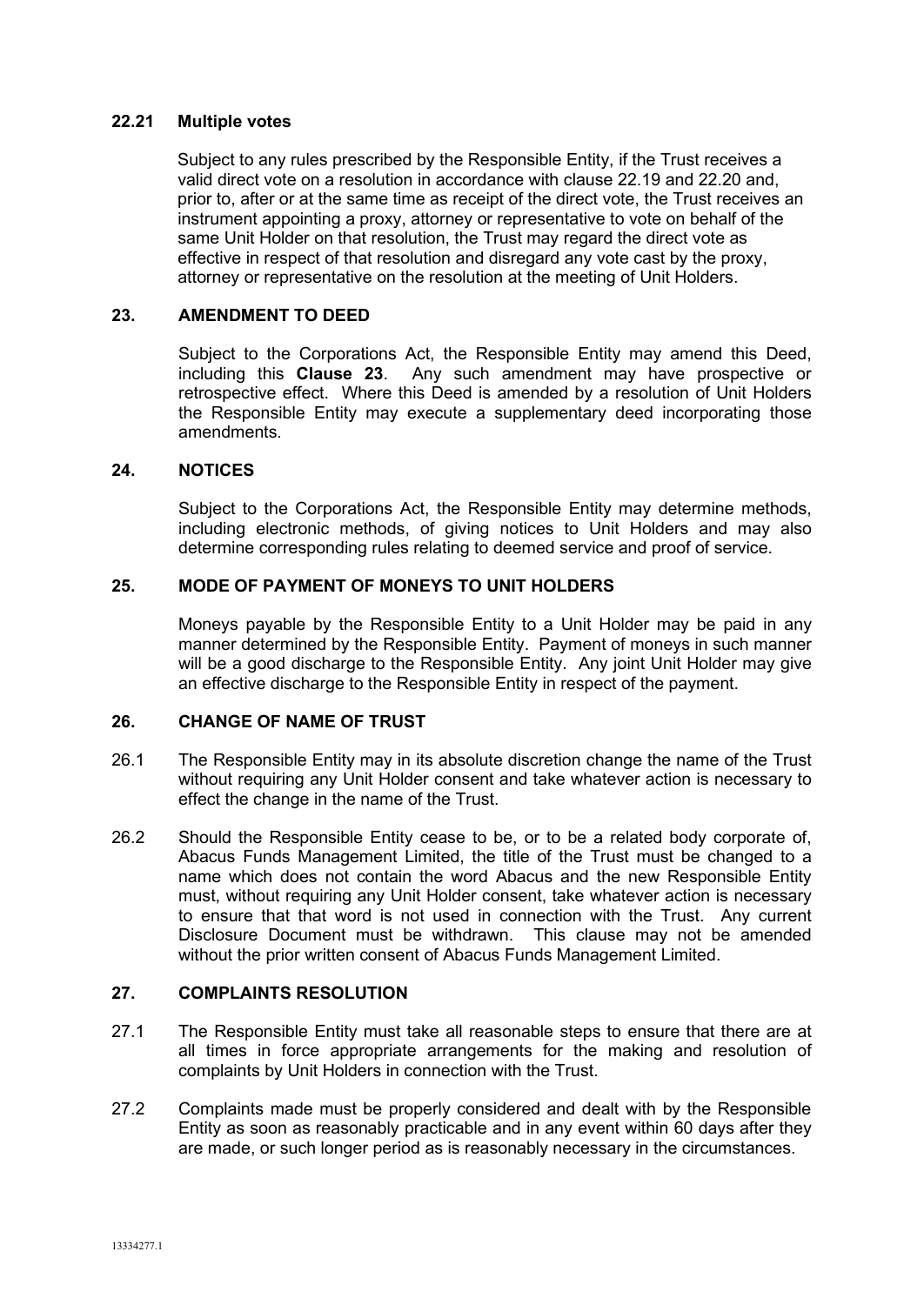- 27.3 Upon receiving a complaint from a Unit Holder (in whatever form), the Responsible Entity must acknowledge receipt of the complaint to the Unit Holder within 15 Business Days, at the same time outlining the remedies available to the Unit Holder.
- 27.4 Within 15 Business Days of dealing with a complaint from a Unit Holder, the Responsible Entity will notify the Unit Holder of, and the reasons for, its proposed resolution of the dispute. At the same time, the Responsible Entity will inform the Unit Holder as to what further avenues of complaint are available to the Unit Holder, including notification of an independent external dispute resolution body of which the Responsible Entity is a member.
- 27.5 In considering a complaint, the Responsible Entity will take into account such of the following factors as are relevant to the complaint:
	- (a) any alleged breach of the Corporations Act, this Deed or breach of trust;
	- (b) legal advice (if any) it has received in relation to that alleged breach;
	- (c) the supporting material provided by the Unit Holder in relation to the alleged breach;
	- (d) any material held by the Responsible Entity in relation to the alleged breach; and
	- (e) any other relevant information.
- 27.6 If the Unit Holder reasonably requests, the Responsible Entity must provide the Unit Holder with an opportunity to inspect any relevant material relating to the complaint unless to do so would prejudice the Responsible Entity or the Trust.

## **28. GOVERNING LAW**

This Deed will be governed by the laws of the State of New South Wales.

#### **29. SEVERABILITY**

If any provision of this Deed is illegal or invalid because it offends any applicable law:

- (a) if the offending provision can be read down so as to give it a partially valid operation, it must be read down to the extent necessary to achieve that result; and
- (b) in any other case, the offending provision must be severed in which event the remaining provisions will operate as if the severed provision had not been included.

## **30. LISTING RULES**

Notwithstanding anything contained in this Deed, for so long as the Trust is Listed:

- (a) If the Listing Rules prohibit an act being done, the act shall not be done.
- (b) Nothing contained in this Deed prevents an act being done that the Listing Rules require to be done.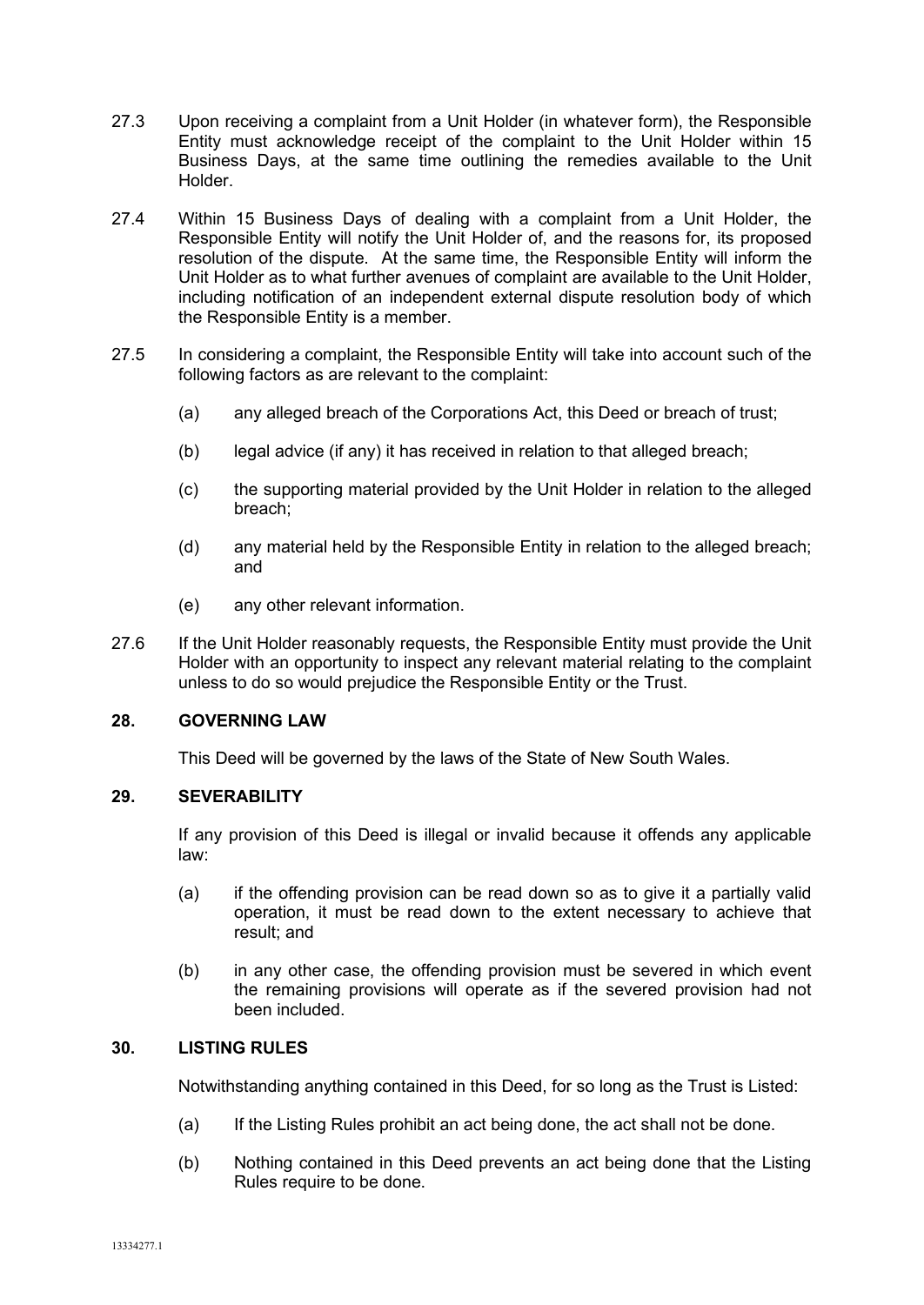- (c) If the Listing Rules require an act to be done or not to be done, authority is given for that act to be done or not to be done (as the case may be).
- (d) If the Listing Rules require this Deed to contain a provision and it does not contain such a provision, this Deed is deemed to contain that provision.
- (e) If the Listing Rules require this Deed not to contain a provision and it contains such a provision, this Deed is deemed not to contain that provision.
- (f) If any provision of the Deed is or becomes inconsistent with the Listing Rules, the Deed is deemed not to contain that provision to the extent of the inconsistency.

## **31. RESTRICTED SECURITIES**

If the Trust is Listed and has on issue any Units which are classified under the Listing Rules or by the ASX as restricted securities, then despite any other provisions of this Deed:

- (a) the restricted securities cannot be disposed of during the escrow period, except as permitted by the Listing Rules or ASX;
- (b) the Responsible Entity must refuse to acknowledge a disposal (including registering a transfer) of the restricted securities during the escrow period, except as permitted by the Listing Rules or ASX;
- (c) during a breach of the Listing Rules relating to restricted securities, or a breach of a restriction agreement, the holder of the restricted securities is not entitled to any dividend or distribution, or voting rights, in respect of the restricted securities.

## **32. SMALL HOLDINGS**

If the Trust is Listed and a Unit Holder holds an Unmarketable Parcel, the provisions of schedule 1 apply to that Unmarketable Parcel..

#### **33. ACCOUNTS**

Subject to the provisions of the Corporations Act and any Relief, financial accounts will be prepared in respect of the Trust and forwarded to Unit Holders in the Trust.

## **34. ELECTRONIC DEALINGS**

Notwithstanding any other provision of this Deed (except **Clause 1**), the Responsible Entity may facilitate dealings and transactions (including, without limitation applications and redemptions) by Unit Holders or prospective Unit Holders, on terms and conditions stipulated by the Responsible Entity, by Unit Holders or prospective Unit Holders by electronic or other means including telephone, computer, cheque book, credit card and other electronic, telecommunication or banking facilities.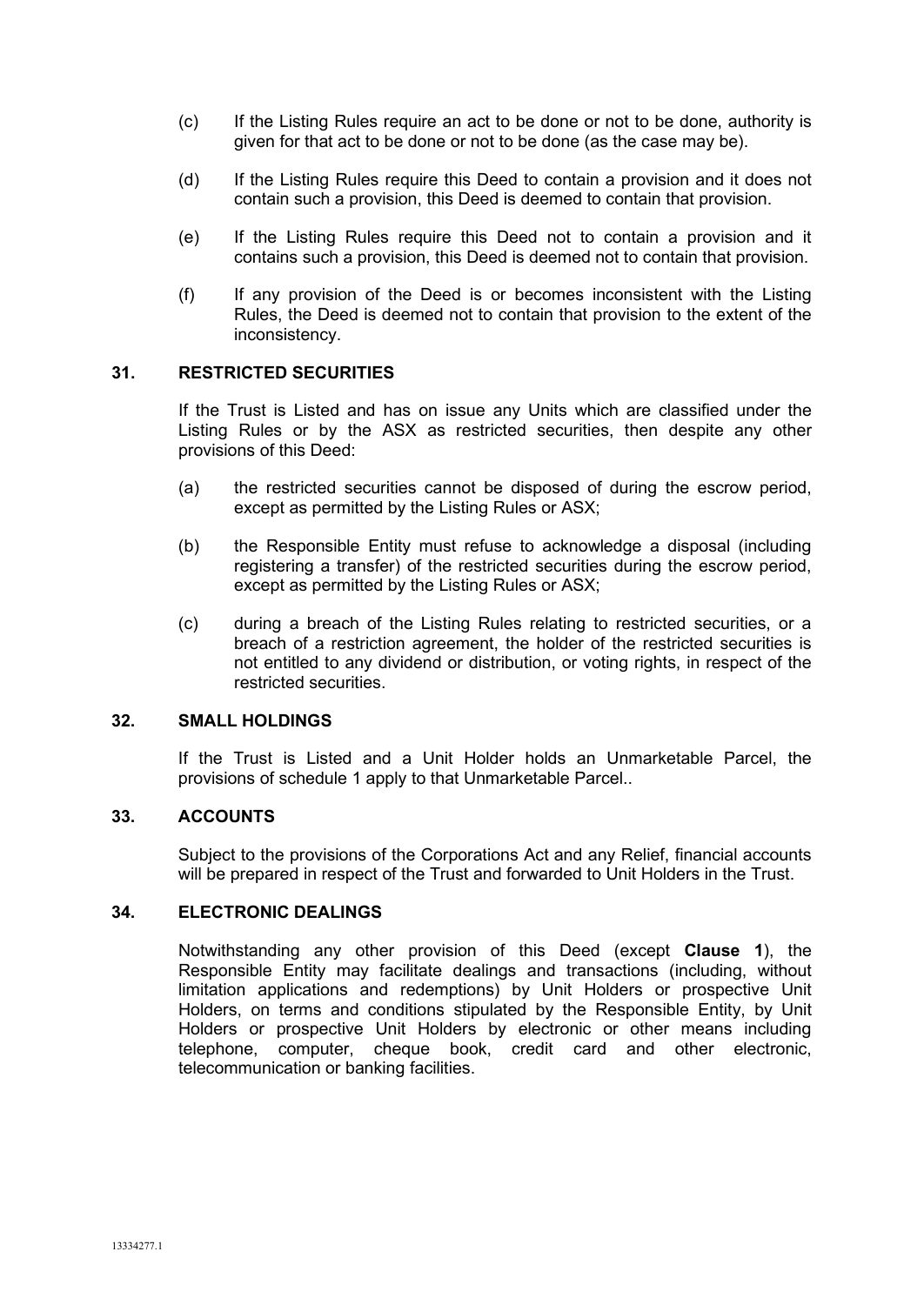## **SCHEDULE 1**

### **UNMARKETABLE PARCELS**

### **1. First notice**

If at any time a Unit Holder holds an Unmarketable Parcel (including Units or Stapled Securities held jointly with other Unit Holders) (*the Relevant Units*), the Responsible Entity may give a notice (*the First Notice*) to that Unit Holder stating that unless the Unit Holder gives notice to the Responsible Entity by a specified date (being not less than 45 days after the date of giving of the First Notice) requiring that the provisions of this Schedule are not to apply to the Relevant Units, then the Relevant Units are liable to be sold or disposed of under this Schedule but no First Notice may be given by the Responsible Entity in relation to the Relevant Units less than 12 calendar months after a previous First Notice given in relation to the Relevant Units.

## **2. Subsequent changes**

Until the Unit Holder gives a notice under **Clause 6** of this Schedule, the provisions of this Schedule continue to apply to the Relevant Units despite the fact that they have, after the giving of the First Notice, ceased to comprise an Unmarketable Parcel.

## **3. Power of Responsible Entity to sell**

Subject to the following provisions of this Schedule, where a Unit Holder has been given a First Notice the Responsible Entity may sell or otherwise dispose of (*Divest*) the Relevant Units (together with all rights attaching to them including any dividends declared but unpaid).

## **4. Advertisement and second notice**

Where the Responsible Entity propose to Divest any Relevant Units under this Schedule:

- (a) the Responsible Entity must publish in a newspaper circulating generally in the area in which the Unit Holder holding the Relevant Units has its address for the purposes of being given notices by the Responsible Entity, a notice specifying:
	- (i) the intention to Divest the Relevant Units;
	- (ii) the name of the relevant Unit Holder; and
	- (iii) the number of the Relevant Units; and
- (b) the Responsible Entity must give a notice of intention to Divest the Relevant Units (*the Second Notice*) to the Unit Holder advising the Unit Holder that the Relevant Units are liable to be Divested under this Schedule on a day which is not less than 25 days after the date of giving of the Second Notice.

### **5. Notice to all joint holders**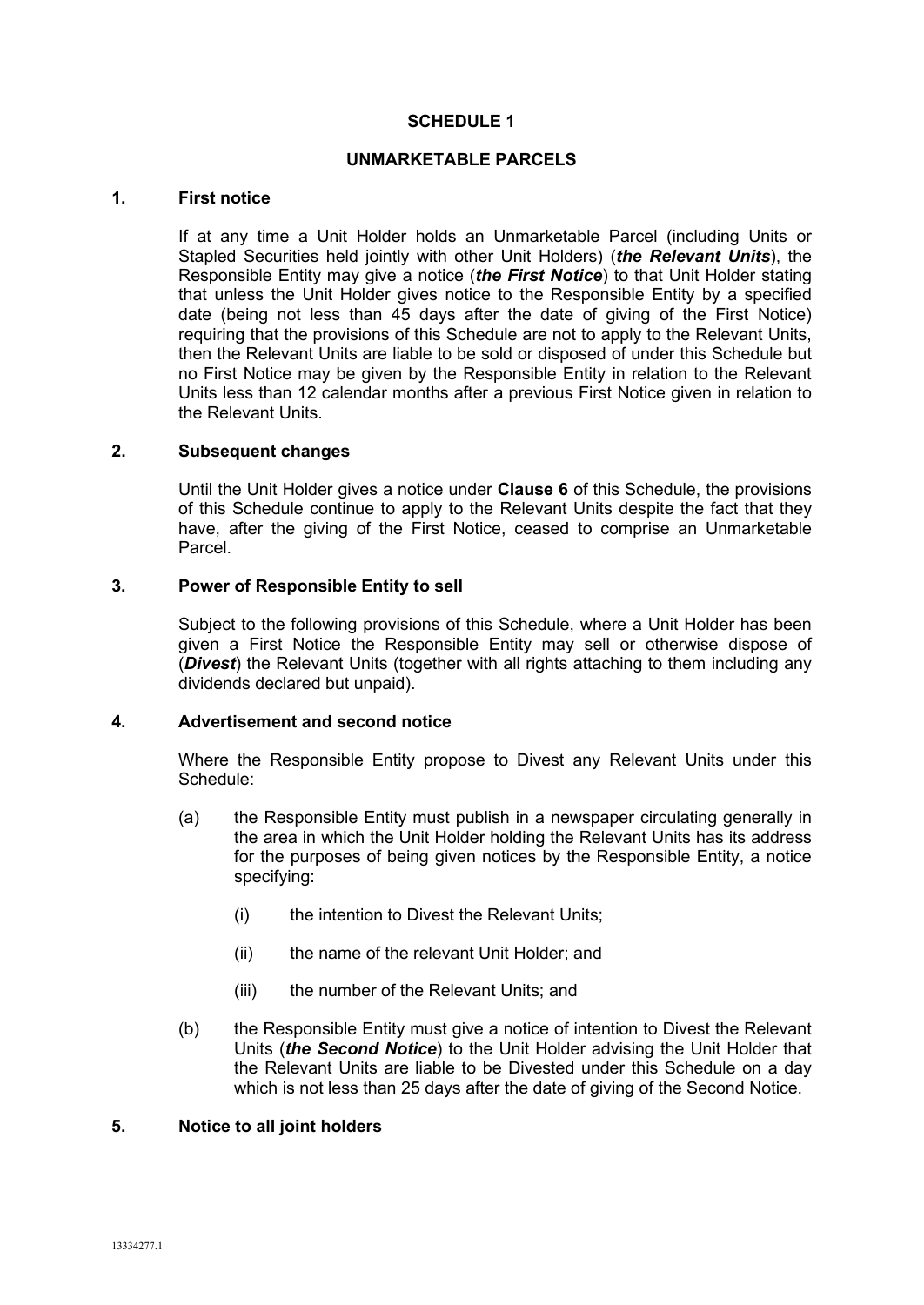Where a First Notice or a Second Notice is given in respect of Relevant Units which are held by Unit Holders jointly, that notice must be given to each of those joint holders.

## **6. Unit Holder may require sale not to proceed**

Each Unit Holder to whom a First Notice or Second Notice has been given may, by notice in writing addressed to the secretary and delivered to the Responsible Entity prior to the Relevant Units being Divested, require the Responsible Entity not to Divest the Relevant Units, in which case the Relevant Units may not be Divested unless a new First Notice is given to that Unit Holder.

## **7. Jointly held Units**

If a Unit Holder who gives notice under **Clause 6** of this Schedule is a joint holder of a parcel of Relevant Units, that notice only prevents those Relevant Units being Divested but does not prevent other Relevant Units held by any of the joint holders of that parcel being Divested and any First Notice or Second Notice concerning those other Relevant Units applies only to those other Relevant Units.

## **8. Terms of sale**

Any Relevant Units to be Divested may be Divested on the terms and in the manner and at the time the Responsible Entity determines (including by means of the Relevant Units being bought back by the Responsible Entity) provided that the Responsible Entity should use best endeavours to Divest the Relevant Units for market price. For the purpose of the Relevant Units being Divested:

- (a) the Unit Holder appoints the Responsible Entity as its agent; and
- (b) the Unit Holder appoints the Responsible Entity and each of its directors for the time being jointly and severally as its attorney in its name and on its behalf to execute any instrument of transfer or disposal of the Relevant Units.

## **9. Costs of Sale**

The Responsible Entity must pay all costs and expenses in connection with the Divestiture of any Relevant Units under this Schedule to the extent permitted under the Corporations Act.

#### **10. Validity of sale**

The transferee of any Relevant Units Divested under this Schedule is not required to see to the regularity of the Divestiture or the application of the purchase money. After the transferee's name has been entered in the register in respect of the Relevant Units, the validity of the Divestiture to the transferee may not be impeached by any person and the remedy of any person aggrieved by the Divestiture is in damages only and against the Responsible Entity exclusively, subject to this Deed.

#### **11. Receipt of proceeds**

Where the Responsible Entity receives any consideration as a result of the Divestiture of any Relevant Units, the Responsible Entity's receipt is a good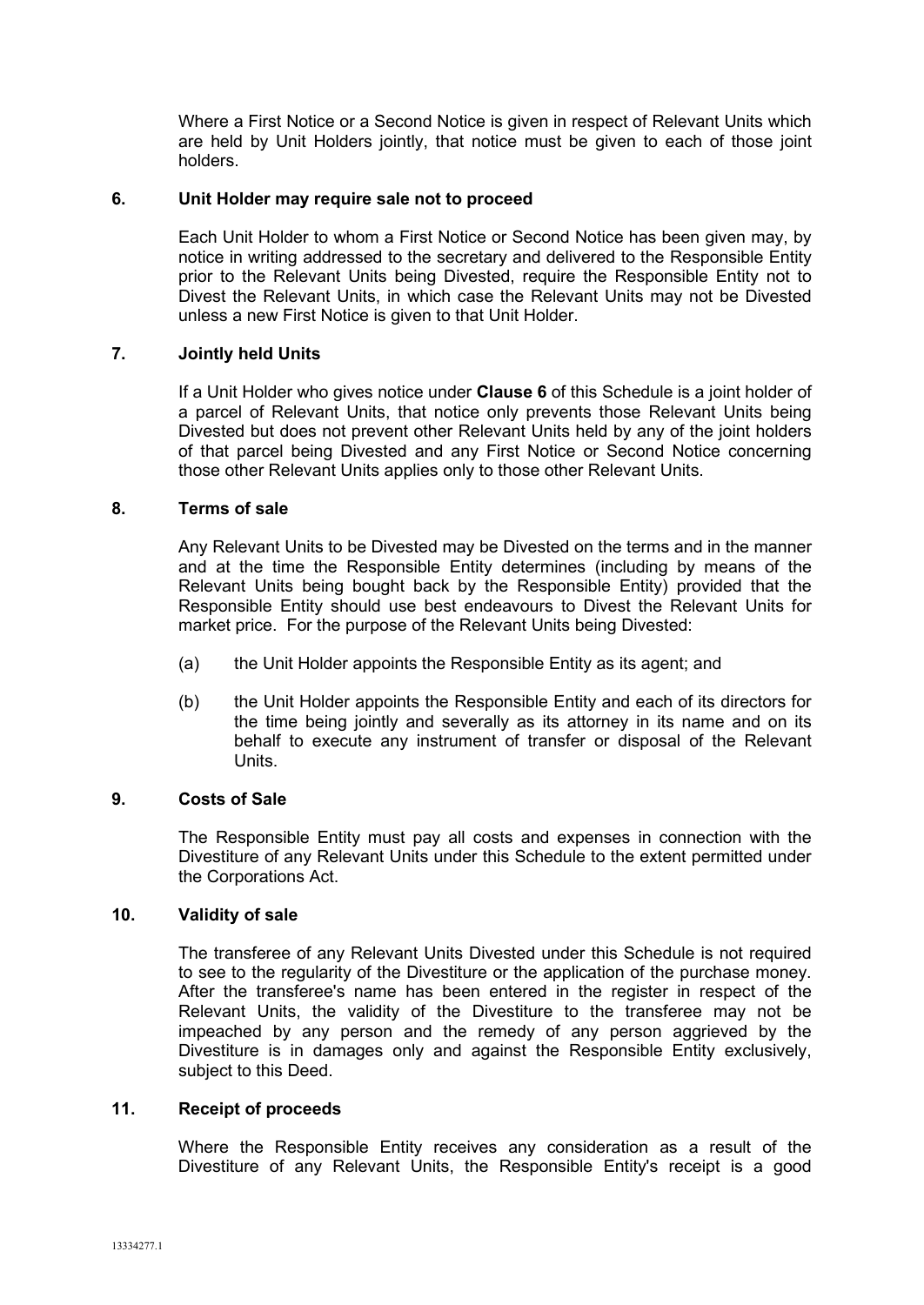discharge to the transferee of those Relevant Units and any person claiming through that transferee.

## **12. Title of transferee**

The title of the transferee to any Relevant Units Divested under this Schedule is not affected by any irregularity or invalidity in connection with the Divestiture of the Relevant Units to the transferee.

## **13. Application of proceeds**

The proceeds of Divestiture of Relevant Units under this Schedule (following deduction of any unpaid calls and interest and expenses) (*the Sale Consideration*) must be dealt with as follows:

- (a) the Sale Consideration must be paid into a separate bank account opened and maintained by the Responsible Entity for that purpose only;
- (b) the Sale Consideration must be held in trust for the Unit Holder whose Relevant Units were Divested;
- (c) the Responsible Entity must, immediately following the receipt of the Sale Consideration, notify the Unit Holder in writing that the Sale Consideration in respect of the Relevant Units has been received by the Responsible Entity and is being held by the Responsible Entity pending instructions from the Unit Holder as to how it is to be dealt with;
- (d) the Responsible Entity must deal with the Sale Consideration as instructed by the Unit Holder on whose behalf it is held, provided that the Unit Holder accompanies that instruction with the certificate for the Relevant Units (unless the Relevant Units are uncertificated securities under the Listing Rules) or, if any such certificate has been lost or destroyed, by a statement and undertaking pursuant to section 1070D(5) of the Corporations Act;
- (e) any interest earned on the Sale Consideration is for the benefit of the Responsible Entity; and
- (f) where the Sale Consideration has been held in trust for more than 2 years, the Responsible Entity may deal with the money according to any applicable legislation concerning unclaimed moneys.

## **14. Evidence**

Where a certificate in writing under the hand of any director or the secretary states that:

- (a) any notice required to be served by or on the Responsible Entity was or was not served, as the case may be;
- (b) any advertisement required to be published was published; or
- (c) any resolution of the Responsible Entity required to be made was made,